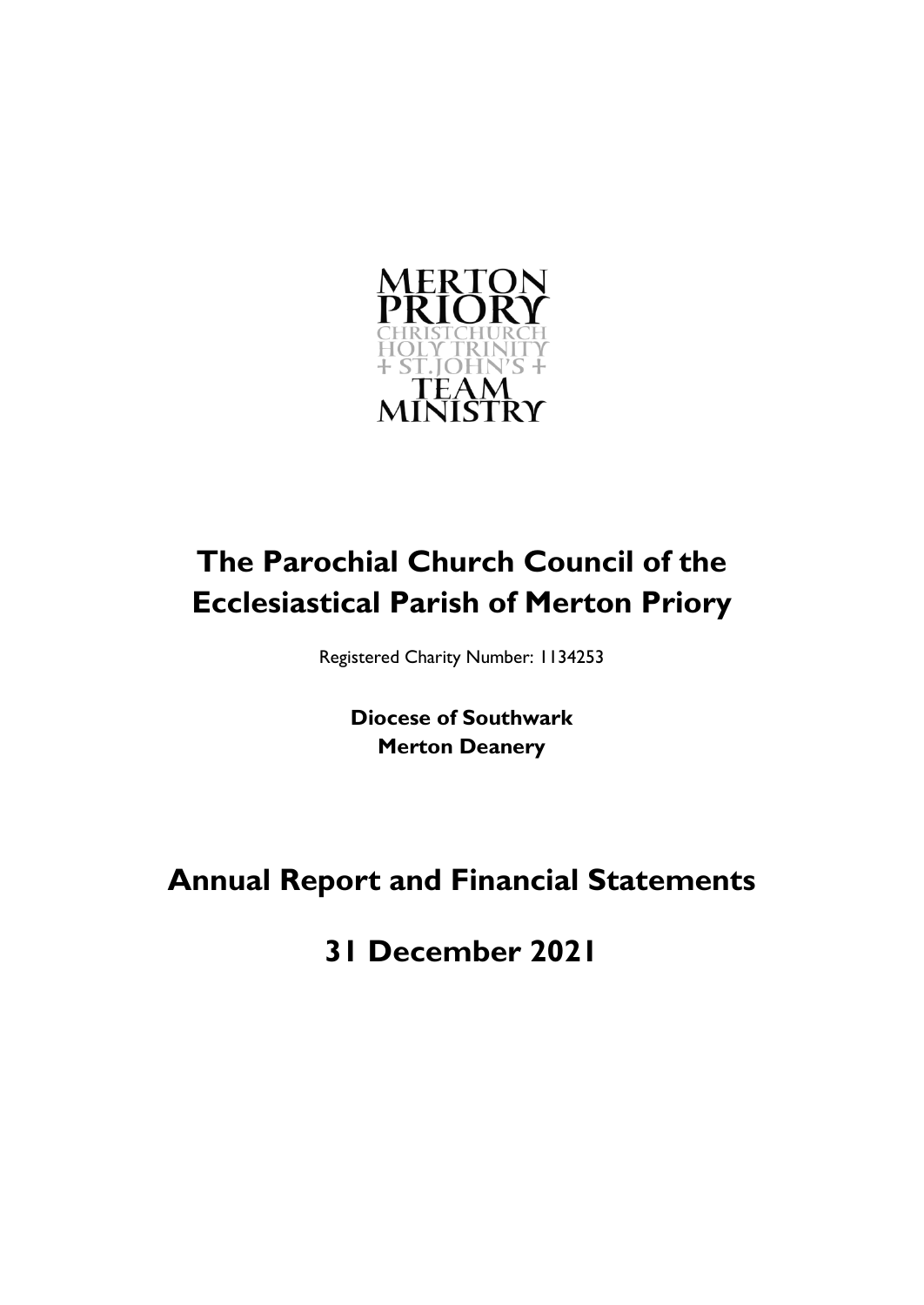### **Annual Report and Financial Statements for the year ended 31 December 2021**

# **CONTENTS Page Annual Report of the Parochial Church Council (PCC)** 1 Aim and purposes 3 2 Objectives and activities 3 3 Achievements and performance 4 4 Looking to the future 10 5 Financial review 11 6 Reserves policy 12 7 Investment policy 13 8 Going concern 13 9 Volunteers 13 10 Structure, governance and management 14 11 Key management personnel 14 12 Administrative information 15 13 Statement of responsibilities of the PCC 17 14 Independent examiner 17 **Independent Examiner's Report to the PCC** 18 **Statement of Financial Activities** 19 **Balance Sheet** 20 **Notes to the Financial Statements** 21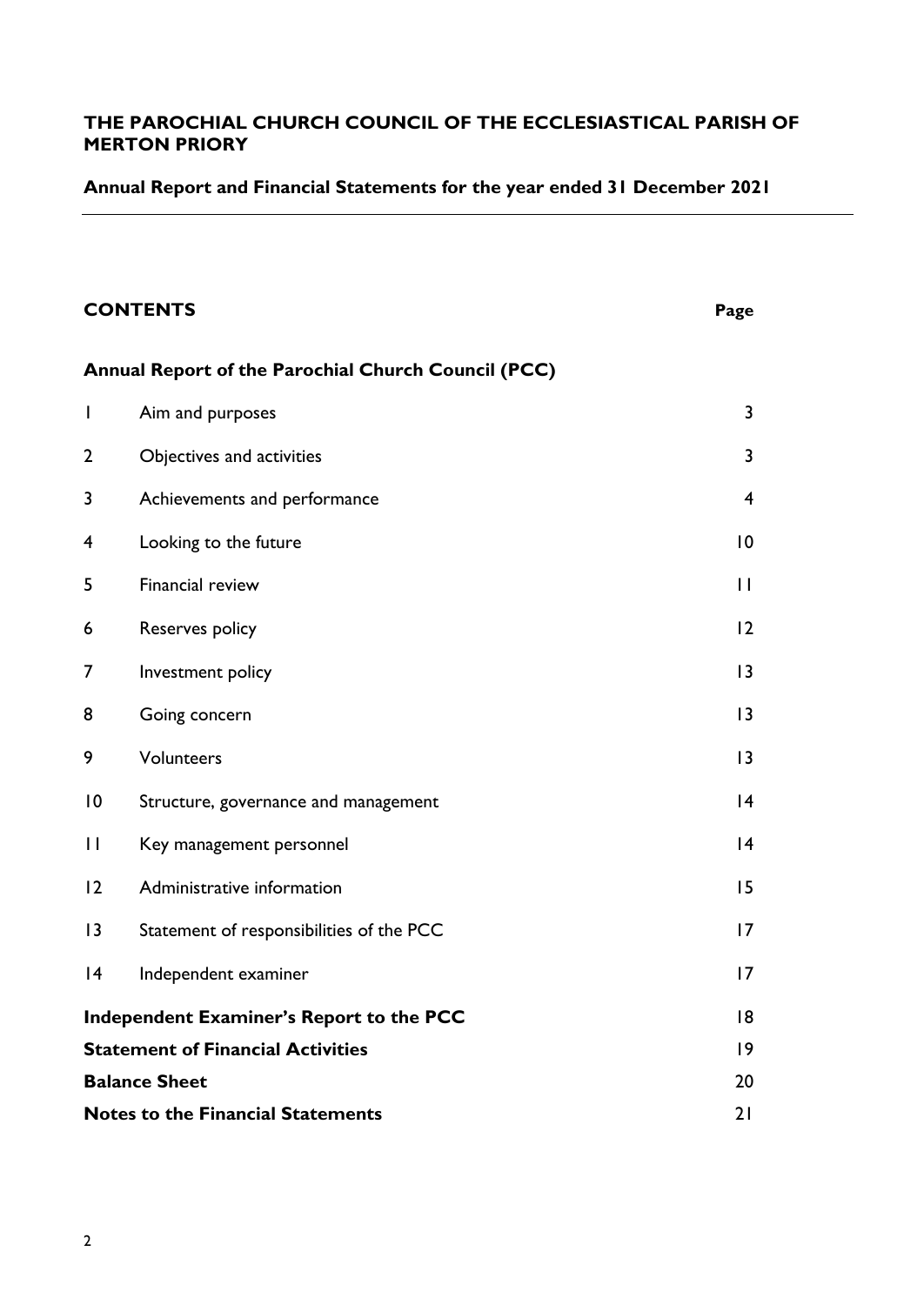# **Annual Report of the PCC for the year ended 31 December 2021**

The Parochial Church Council of the Ecclesiastical Parish of Merton Priory ("PCC") submits its report and the financial statements of the PCC for the year ended 31 December 2021. The financial statements have been prepared in the format prescribed by the Statement of Recommended Practice: Accounting and Reporting by Charities (SORP 2015 (FRS102)) and the Financial Reporting Standard 102.

### **1 Aim and purposes**

Merton Priory Parochial Church Council (PCC) has the responsibility of co-operating with the Team Rector, the Revd Mark Eminson, and the Team Vicar, the Revd Alison Judge, in promoting in the ecclesiastical parish, the whole mission of the Church, pastoral, evangelistic, social and ecumenical.

The PCC is also specifically responsible for the maintenance of the fabric of the three churches of Christ Church, Colliers Wood; Holy Trinity and St Peter, South Wimbledon; St John the Divine, Merton, along with the two separate church halls of Christ Church and St John the Divine.

# **2 Objectives and activities**

The PCC is committed to promoting the Gospel of Jesus Christ according to the doctrines and practices of the Church of England; the PCC seeks by encouraging co-operation between clergy, lay members of our congregation, and the wider community to undertake the whole mission of the church, pastoral, evangelistic, social and ecumenical. We are guided by our vision statement, agreed in 2011, reaffirmed in both 2018 and early 2022 as part of our Mission Action Planning:

"In Merton Priory Team Ministry, we aim to be a community:

*Faithful* to God *Sharing* with those in need *Caring* for one another."

When planning the activities for the year, the Team Rector, Team Vicar and PCC have in mind the Charity Commission's guidance on public benefit, and especially the guidance to charities for the advancement of religion. In particular we make it possible for people to live out their faith as part of our parish community through:

- Regular worship and prayer open to all: developing knowledge of and trust in God and learning about the Gospel;
- Provision of sacred spaces for personal prayer and contemplation;
- Provision of pastoral care and sacramental ministry for people living within the parish;
- Teaching the Christian faith through sermons, courses and small groups;
- Preparing people for baptism, first communion and confirmation;
- Leading Collective Worship, assemblies, and classes in church and community schools;
- Provision of activities with a Christian ethos for young people;
- Provision of social and community events and groups which strengthen outreach and fellowship;
- Fostering relationships with other organisations and churches in our parish and borough and cooperating with them in promoting social cohesion and meeting human need;
- Ministering to those who seek marriages and funerals, before, during and after these events;
- Supporting other charities in the UK and overseas and building active links with these.

To facilitate this work, we maintain the fabric of the three churches and two separate church halls.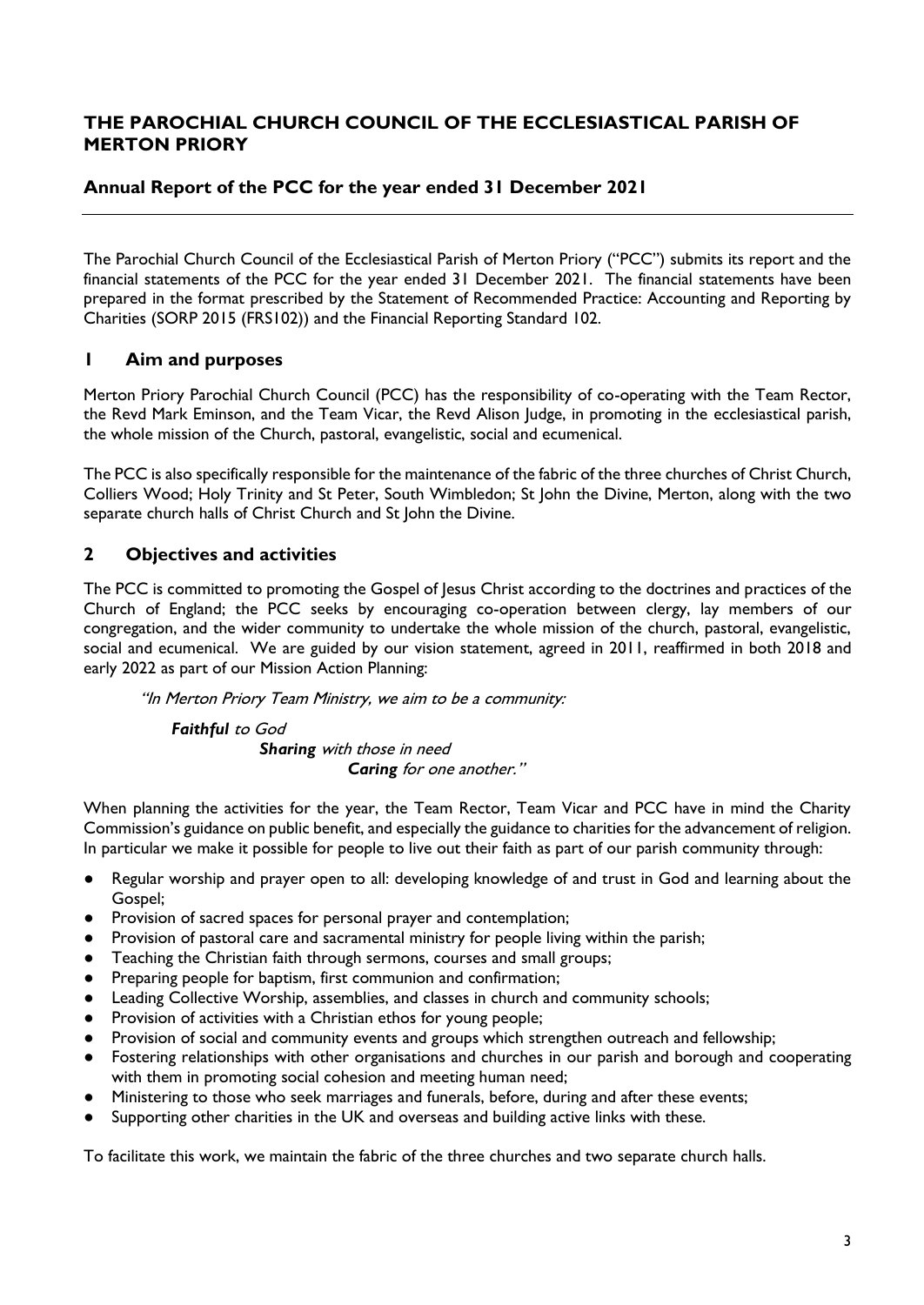### **Annual Report of the PCC for the year ended 31 December 2021**

### **3 Achievements and performance**

**Mission Action Plan** 

| <b>MERTON</b>                                                                             | 3 – 5 Year Vision<br>What God is calling our church to do and become in the next three to five years<br>To show God's love to everyone in our parish<br>For all three churches to be growing, thereby able to better serve<br>our communities<br>With an especial focus for all three churches to enable growth at<br>St John's and an increased presence on High Path | Core Statement<br>Our purpose/reason to be here<br><b>Faithful to God</b><br>Sharing with those in need<br>Caring for one another |
|-------------------------------------------------------------------------------------------|------------------------------------------------------------------------------------------------------------------------------------------------------------------------------------------------------------------------------------------------------------------------------------------------------------------------------------------------------------------------|-----------------------------------------------------------------------------------------------------------------------------------|
| <b>Mission Priority One</b><br>Building congregation of St John's from within<br>the Team | <b>Mission Priority Two</b><br>Serving the community at High Path                                                                                                                                                                                                                                                                                                      | <b>Mission Priority Three</b><br>Ministry to young people, including schools                                                      |

| Building congregation of St John's from within<br>the Team | Serving the community at High Path            | Ministry to young people, including schools   |  |
|------------------------------------------------------------|-----------------------------------------------|-----------------------------------------------|--|
| Action Goals for 3 - 5 years                               | Action Goals for 3 - 5 years                  | Action Goals for 3 - 5 years                  |  |
| 1. Form leadership team to oversee Priority 1              | 1. Form leadership team to oversee Priority 2 | 1. Form leadership team to oversee Priority 3 |  |
| 2. Church graft from say HT to SJD                         | 2. Audit of what the community wants          | 2. Developing links with Merton Abbey/Harris  |  |
| 3. Early Service/Messy Church at SJD                       | 3. Working with partners on the estate        | 3. Bell-ringing for teenagers                 |  |
| 4. Different time and/or style of service                  | 4. Increasing church/hall use for community   | 4. The answer is table-tennis!                |  |
| 5. All of the above grounded in prayer                     | 5. All of the above grounded in prayer        | 5. All of the above grounded in prayer        |  |
|                                                            |                                               |                                               |  |

This year, notwithstanding the challenges of emerging from various stages of COVD-19 and various levels of lockdown, we were able to work through a process of discernment of vision aided by a Diocesan Mission Enabler, Katharine Von Schubert. Through a series of meetings with the clergy and PCC, via congregational questionnaires, at an Away Day and two further follow-up meetings, we arrived at the plan shown above. Its intention is very much for the three churches to unite in mission over the greatest area of need and opportunity, while realising that the whole of our work and mission are much broader. To this end, we retain reference to the Five Marks of Mission as agreed by the Church of England (see below), which also provide a benchmark by which to measure our work.

#### *The Five Marks of Mission*

- To proclaim the Good News of the Kingdom
- To teach, baptise and nurture new believers
- To respond to human need by loving service
- To seek to transform unjust structures of society, to challenge violence of every kind and to pursue peace and reconciliation
- To strive to safeguard the integrity of creation and sustain and renew the life of the earth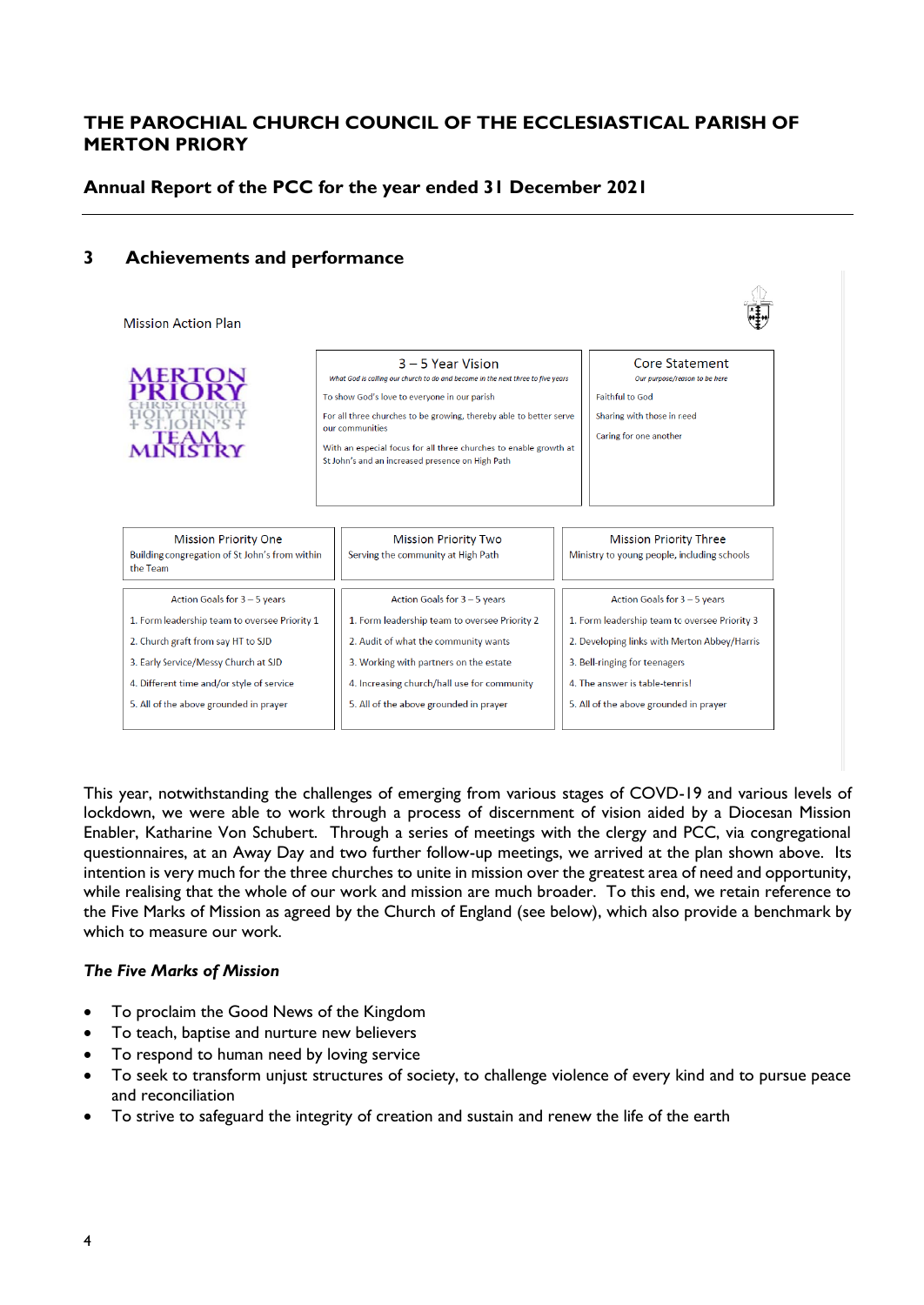### **Annual Report of the PCC for the year ended 31 December 2021**

### *Faithful to God*

As Christians our first commitment is to God – and all our other vocations find their place within this commitment. Our principal expression of our faithfulness to God is in worship and prayer, the goal and end of all human existence.

The year began with rapidly rising Covid cases, such that, following recommendation from local and regional government, the PCC and DCCs voted overwhelmingly to close for public worship. This decision was reviewed a couple of times and it was latterly agreed to re-open on Mothering Sunday, 14 March, with the *Eucharist* at all three churches.

Congregational numbers across the three churches have taken time to build up. Certainly, *Easter* attendance was lower than usual at 91 adults and 14 children at Holy Trinity, 20 adults at St John the Divine and 45 adults at Christ Church; likewise Christmas, as the Omicron variant spread rapidly, with 190 adults and 78 children at Holy Trinity, 35 adults at St John the Divine and 95 adults at Christ Church.

Average Sunday attendance throughout 2021 was 67 adults and 24 children at Holy Trinity, nine adults at St John the Divine and 41 adults and four children at Christ Church.

It was good to have an in-person *Community Carol Service* at Christ Church, with Colliers Wood Chorus and many other friends from the community joining us. The *Early Service* at Holy Trinity (for children under six and their carers) left the digital realm and began meeting informally outside in the church garden from late May until October when it returned to church after a hiatus of 18 months or more; numbers attending were often close to pre-pandemic levels at 55 adults and 58 children.

The more contemplative Team Evening Service resumed in September and now at St John the Divine, fitting in with our MAP priorities. Attendance has been slow in building up (average attendance of eight), so this will be something to keep under review, although one-off services such as Choral Evensong and Advent Carols had 29 and 51 respectively.

Weekday Morning and Evening Prayer and Eucharists continued throughout the year, from March onwards. A weekly Monday evening *Finding Sanctuary* time of meditation, previously held at St John the Divine, has remained online by popular request; and a *weekly meditation group* at Christ Church linked with the World Community for Christian Meditation has continued since churches opened up with two new members and an average attendance of eight.

Private Prayer was maintained in various forms throughout the year, not least offering a lifeline to some when churches were shut for public worship at the beginning of the year.

A different kind of lifeline for those two months was available with Coffee and Chat over Zoom each Sunday morning, allowing members of all our churches to enjoy a time of fellowship each week. In terms of digital engagement, the number of YouTube views averaged 30 when churches were open and 70 when they were closed.

Among our church membership, it was often children and families with whom we lost most contact. At Holy Trinity, *Junior Church* operated using separate bubbles through the spring and then it was pleasing to be open to all-comers from the autumn. For the first time, Holy Trinity staged an acted-out Nativity, thanks to our new curate, Revd Simon Asquith, which involved some 40-50 children. Christ Church families have been slow to return. The Annual Crib Service was well attended mostly by local families.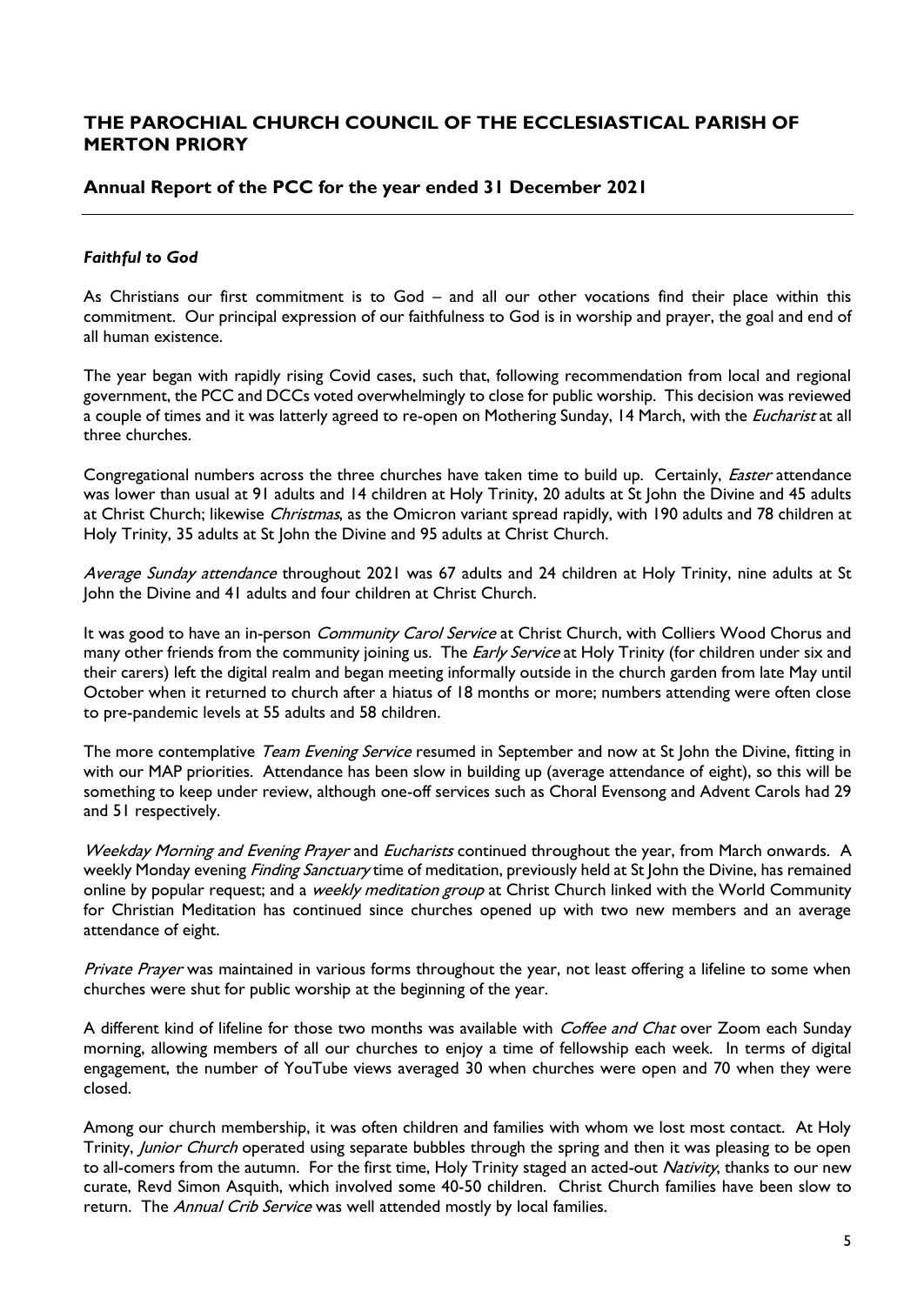### **Annual Report of the PCC for the year ended 31 December 2021**

Inevitably, Baptisms were almost off at the start of the year but subsequently there was quite a rush, getting through the COVID-19 backlog! Across the year, we welcomed 36 people into the fellowship of the church through Baptism. Unfortunately, *First Communion* preparation was not feasible again, although is scheduled for May 2022. Thankfully, five candidates who had had one of the longest periods of *Confirmation* preparation were able to be confirmed at Southwark Cathedral in November.

#### *Sharing with those in need*

Our churches exist for all those who live in our parish and any others who can find solace or belonging in them. 'Those in need' is not restricted to those in pastoral or material extremity but to every human being's need for fellowship and love. It is in knowing our need that we discover God's grace.

For young children and carers, T3 (Trinity, Tots & Toys) at Holy Trinity was re-launched in September 2021, thanks to a new leader stepping forward, and has been well-received by a steady flow of people. Colliwobbles at Christ Church has been much missed as we look for volunteers to help run it. The Merton Nightshelter Project did not go ahead this year, following advice from Merton Council and Public Health England. This prompted Christ Church to support Faith in Action – Merton Homelessness Project, a local charity working with people who have housing problems, as their Christmas Charity this year. Christ Church has also continued its link with Christian CARE Merton, a local charity based in Mitcham, that provides practical support to families in need.

We continue our links with *Merton Citizens*, part of our previous MAP. This is a community organising alliance of different organisations that work together to champion positive change and social justice in our neighbourhood. During the pandemic each of the areas for action has continued to pursue its work via Zoom meetings. Members have also participated in a South London COVID-19 Mental Health Prevention Summit with members of South London and Maudsley NHS Foundation Trust keen to engage as many community groups as possible to consider the impact of COVID and lockdown on the mental health of various groups in our communities. The housing group continues to build on its relationships within Merton Council to press for affordable housing. The refugee group is also very active.

We contribute to ministry in the *schools* of our parish. The PCC appoints six foundation governors at *Holy* Trinity School and two at The Priory School, and members of our congregations also serve as governors appointed by Southwark Diocesan Board of Education. The Team Rector is ex officio governor of these schools. Once it was possible to enter the schools, from March 2021, *Holy Trinity* and *The Priory* received weekly live assemblies, a different year group at a time with whole-school worship returning in the autumn, praise be! Holy Trinity sadly missed their Leavers' Service for a second year, due to COVID-19, but The Priory were able to attend the church for Leavers', Harvest and Remembrance services. We are also in close contact with community schools in our parish; we were able to visit *Pelham School* on a couple of occasions. The Revd Alison Judge continues to work with *Merton Abbey School* and it was great to go into school for an Advent Assembly and sharing the Christmas Story with Nursery and Reception children.

We communicate with those who live in our parish through regular door-to-door leaflets before Christmas and Easter, through our websites and through flyers distributed in schools and other community places. Holy Trinity's Christmas leaflet was a glossy version again, tied in with the Church of England Christmas campaign. This year, Facebook, Twitter, YouTube, the website and e-notices have been effective in communicating news and updates regarding the virus and our response.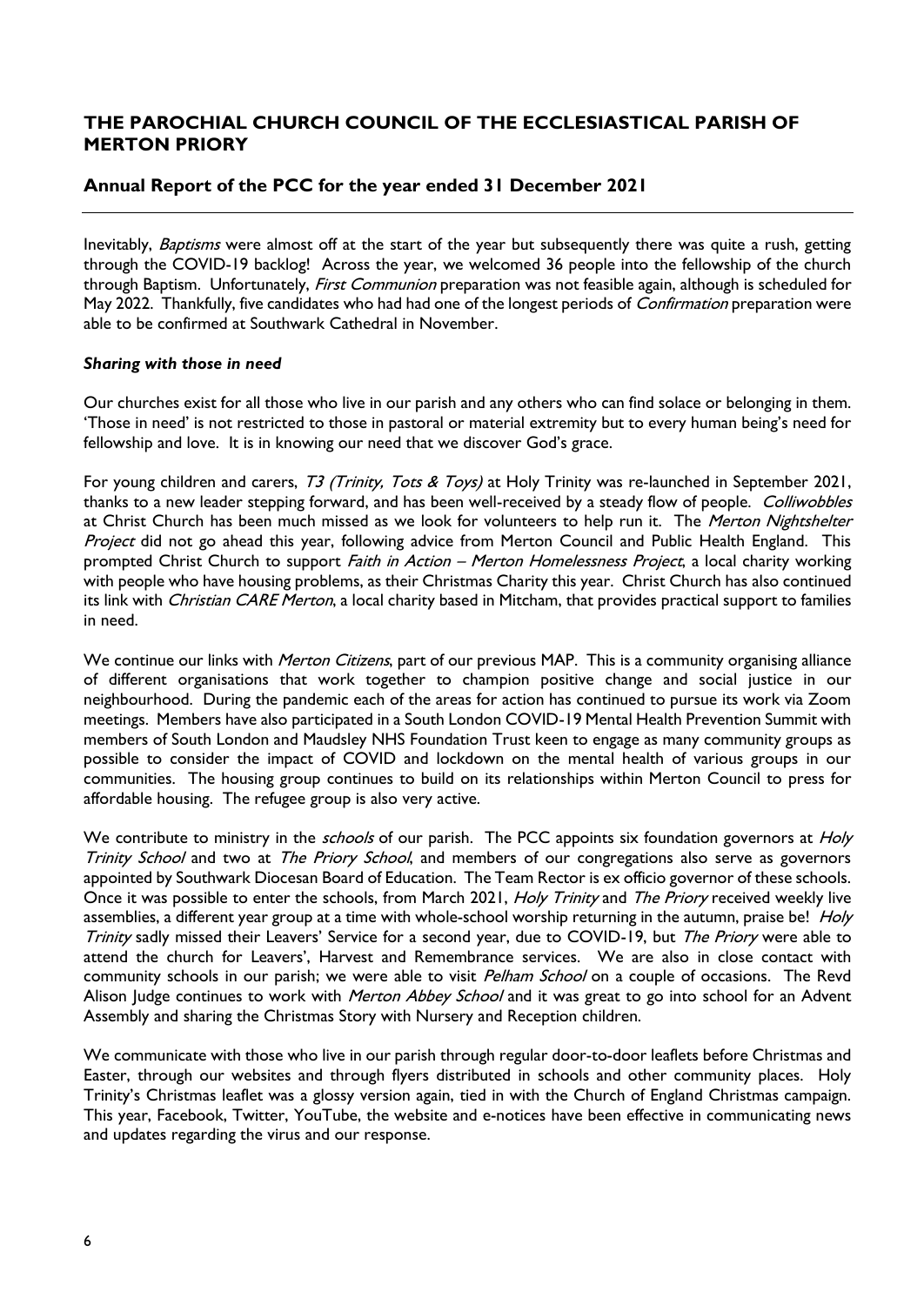# **Annual Report of the PCC for the year ended 31 December 2021**

2021 was the sixth year of contributing to the diocese through the Parish Support Fund. Given the crisis of the virus and the reduction in hall income and pressures on giving, it has been a heroic effort that the three churches met their commitments in full. During the year we have also given to a number of charities, both through planned donations and special collections (see note 3.2 on page 25).

We know that mutual care and support is the hall-mark of a truly Christian community. In this way we embody God's love in our life together.

Various groups exist to promote fellowship and learning. A *prayer group* at Christ Church led by Joy Lyons has continued to hold members of the parish in prayer via a phone network during lockdown and meeting in person at Christ Church on Wednesday afternoons once the church was open. God in the Pub, a monthly discussion of issues of faith and life, remained in its incarnation of God in the Home, thanks again to Zoom, but returned to its origins at The Sultan Pub in September. In Lent 2021 we met over Zoom to study "We need to talk about race: understanding the Black experience in white-majority churches" by Ben Lindsay. This enabled fruitful and frank discussions and, out of a desire to share our experience with a greater number, led to our receiving the Southwark Trinity Icon on loan across our churches in May. During these services, Lent group participants also shared their learning with the congregations. As a result of this engagement, several of us were invited to participate in a Black History Month event at Wimbledon Library in October, discussing racism in society and church. There remains an enthusiastic band of *bell ringers* at Christ Church and St John the Divine. They continued to ring once the churches were reopened and a risk assessment had been made. They are enjoying the added opportunity of ringing before the 6.00pm Evening Service at St John the Divine.

This year there were few occasions for fellowship, although a nice lunch was held following a Team Service in August to say farewell to the Revd Belemo Alagoa. There was also a memorable night of poetry when the retired actor Renu Setna performed Matthew Arnold's "Sohrab and Rustum", raising funds for Christian CARE Merton. The MP3 Parish Pantomime had to be on hold this year. Holy Trinity Christmas Fair returned as an in-person event and was well-attended and raised a good amount of money.

Holy Trinity hosted two *weddings* this year, one with a strong pastoral connection and the other a beneficiary of changed plans due to COVID. This was a novelty, given the previous wedding had been four years earlier! For the record, these were also the first two ceremonies entered into new marriage registers, following the Government's change in law regarding how marriages are registered (no longer by the church, but through the civil authorities).

Ministry to Care Homes in the Parish was able to resume: at Queens Court Care Home, both a Songs of Praise and a Communion each month, from May; while South Park Residential Home were able to host us for special Easter and Christmas services. We visit the sick at home and in hospital and offer pastoral care to those who have been bereaved. During the year the clergy conducted 10 *funerals*, of which five were held in our churches; amongst those who died during the year were sometime worshippers in our parish: Tony Dove, Anne Cox, Joan Brock and Girlie Robinson. We shall miss them. At All Souls' tide we invited those who are bereaved to a Memorial service, which was appreciated by the 41 in attendance; also because refreshments could be shared again. Holy Trinity was pleased to be able to hold a long-awaited Memorial Service for long-time member Barbara Fleming with clergy and congregants past and present, hymn-singing and food and drink.

Aware that care for one another extends to having proper procedures in place for protecting people, the PCC continues to promote cooperation between Parish Safeguarding Officers (PSO) in implementing our safeguarding action plan, has considered *Safeguarding* at PCC meetings, and has complied with the duty under section 5 of the Safeguarding and Clergy Discipline Measure 2016 to have due regard to House of Bishops' guidance on safeguarding children and vulnerable adults. This year we recruited a new DBS (Disclosure and Barring Service) Administrator to enable better working together across the Team and we are hopeful we will have one or two new PSOs very soon.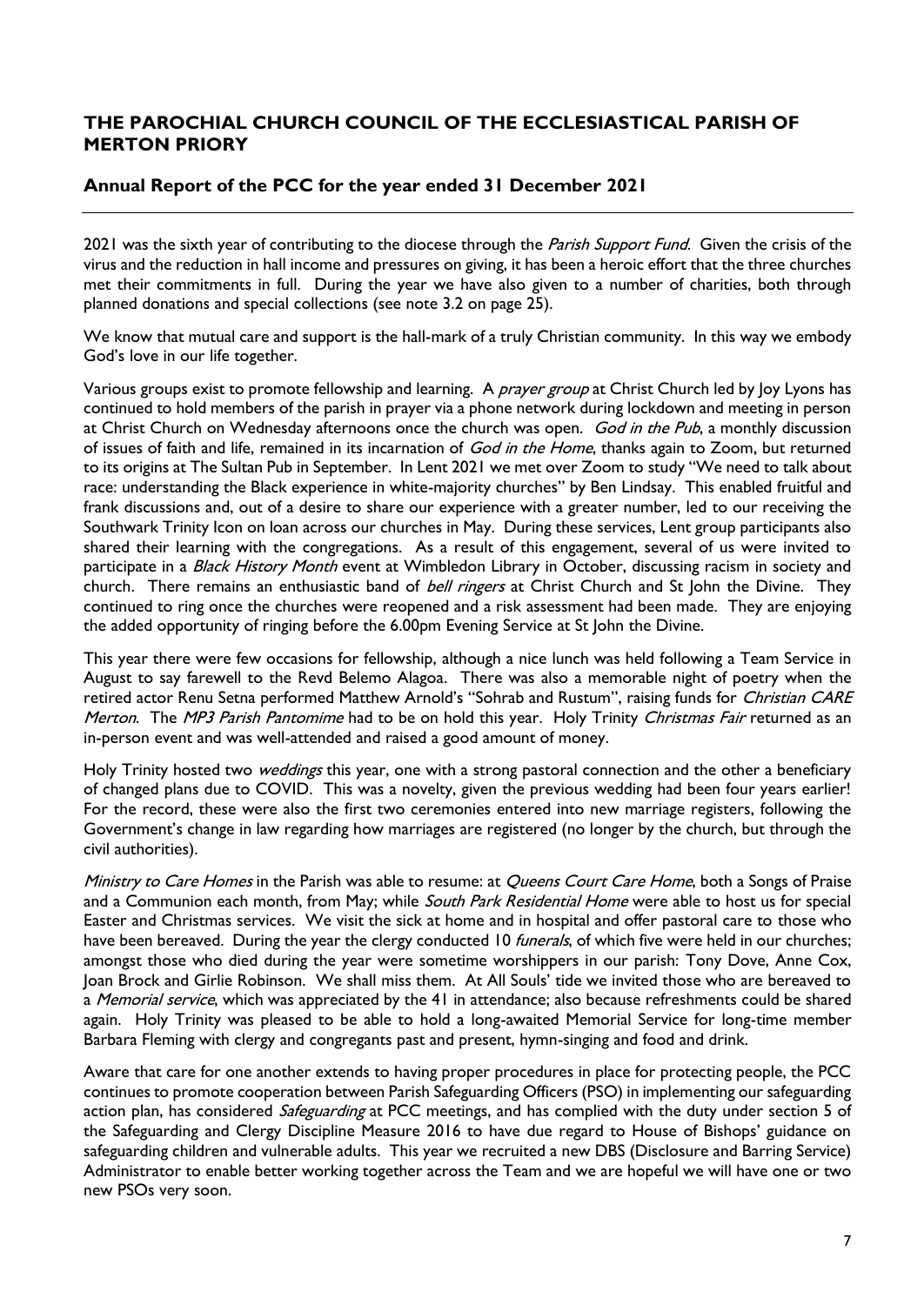### **Annual Report of the PCC for the year ended 31 December 2021**

We also preached on the subject of domestic abuse to raise awareness of the terrible plight of women (and occasionally men) in these situations. Our Health and Safety Officers have worked together to share good practice, draw up action plans for each church to ensure that we are fully compliant with our Health and Safety policy, and reported findings to the PCC. Naturally, they, churchwardens, clergy and others have been very busy in making and updating risk assessments and cleaning schedules to be COVID-compliant and to ensure safe spaces for worship and prayer.

The combined *electoral roll* for the parish in 2021 was 325 (Christ Church 63, Holy Trinity 228, St John the Divine 34); this number does not include children or the many people with a more fringe relationship with our churches. We also maintain congregational lists of all our contacts, which comply with data protection legislation; we are mindful of the requirements of GDPR (General Data Protection Regulations), which came into force in May 2018.

#### *Personnel*

The Team Rector, the Revd Mark Eminson, is responsible for Holy Trinity, while the Team Vicar, the Revd Alison Judge, is responsible for Christ Church and St John the Divine. The Revd Belemo Alagoa, Assistant Priest, (as already hinted) left us in August for a new post. We are incredibly grateful for her generous ministry amongst us over four years and wish her well in her new position responsible for St Paul's Church, Furzedown. The Revd Simon Asquith joined us in June, following ordination to the diaconate. He has settled in very well, both at Holy Trinity and across the Team and we look forward (God-willing) to his ordination to the priesthood in July 2022. Nick Mayhew-Smith, Parish Ordinand, has suspended his training at Ripon College, Cuddesdon, for a year, to be reviewed later in 2022. Joy Lyons, SPA (Southwark Pastoral Auxiliary), continues in her work of pastoral care for members of Christ Church and to co-ordinate the Prayer Group; her work is valued greatly. The Revd Canon Duncan Swan, Associate Priest, has finished work for Southwark Diocese as Deaneries Development Advisor on grounds of ill health, though we are pleased he and his family will be remaining in the parish.

The DCCs set rates of pay for employees in accordance with the skills and responsibilities of their roles and with the aim of recruiting and retaining high quality staff; we continue to abide by the commitment made in 2014 to pay no one less than the London Living Wage, as set by the Living Wage Foundation, which was £10.85 per hour from the beginning of 2021. The PCC has indicated a wish to become accredited as a Living Wage Employer.

A staff pension scheme with the Church Workers Pension Fund was introduced on 1 January 2015, which was well before the PCC's workplace pensions staging date of 1 June 2016. It is available to all employees regardless of salary level and the PCC contributes 5% of gross salary provided the employee also contributes a minimum of 5%.

We are very aware that officers and those in licensed or paid roles are only a small part of the ministry of all God's people and give thanks to God for the many volunteers who contribute to our worship and ministry.

#### *Caring for one another*

As a Team with three churches each hosting and committed to many activities, and offering many opportunities to our congregations and communities, we realise the challenge of good and clear communications to enable us to make the best use of our resources and to maximise our outreach. Through updating our websites and social media contacts, through work on our internal communications we hope to become more fully 'one body in Christ'. This has received fresh impetus this year as a result of the pandemic and we hope to build on this shared working in the future.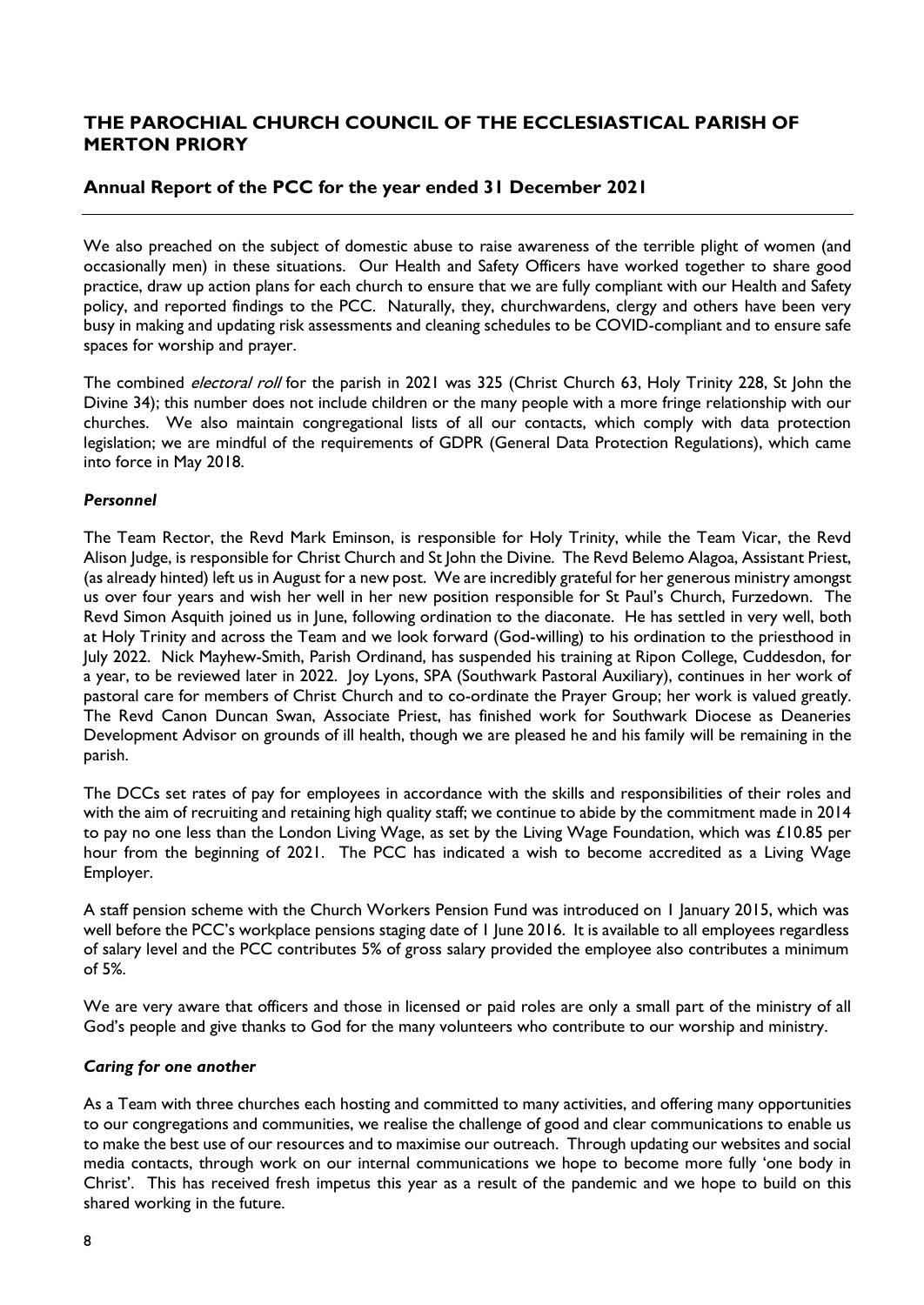### **Annual Report of the PCC for the year ended 31 December 2021**

#### *Use of Church Buildings*

The PCC has responsibility for the three sites where the churches are situated. Each site has had to respond to making our buildings COVID-19 secure and churchwardens and clergy have worked together to produce a risk assessment and cleaning protocols to ensure that our buildings are as safe as possible.

**Christ Church**: This consists of a church building and a hall building on the same site but not physically connected. Use of the church building by the local community for concerts and community events has begun to pick up this year. Flourish Day Nursery is now thoroughly embedded within the community and they continue to be excellent tenants. We continue working to improve the facilities within the church and had a very constructive meeting with Archdeacon Simon Gates, representatives of the Diocesan Advisory Committee (DAC) and members of the congregations to think through our ideas.

**Holy Trinity & St Peter:** Within one building, Holy Trinity has a main worship area, clergy vestry, St Peter's Chapel, committee room, kitchen, church hall, St Cecilia Room; and an area of the church is set aside for quiet prayer. The church is widely used by outside agencies and the DCC has a licence under faculty to allow London Together Korean Church to use the worship area on Sunday afternoons. A quinquennial inspection in October 2021 revealed the need for a lot of minor repair and re-decoration work, which mercifully fitted with our plans and expectations. This means larger projects will need to be on hold for now, such as creating a downstairs chapel and repairing the stained-glass window in the East end. This year, however, the kitchen refurbishment was undertaken and a new kitchen mostly ready for the Christmas Fair and to be blessed in early 2022, in memory of long-time church member Ann Foster. New LED lighting has also been put in place, while the decking was replaced with durable recycled plastic, to improve our Eco-Church credentials. From the spring, hirer use picked up again, close to pre-pandemic levels.

**St John the Divine**: This comprises a church building and a hall building. These are located on separate sites, the hall being on the other side of the road from the church. The proposed redevelopment of High Path estate, which may incorporate the site of the church hall, continues and we hope soon to have more conversations with Clarion Housing Association in early 2022. Throughout 2021 Merton Music Foundation, based in Merton Abbey School, have used the church for Saturday practices and rehearsals. This has enabled them to maintain the level of students by providing a large well-ventilated breakout space from the school. In December St John the Divine was the venue for the Mayor of Merton, Cllr Michael Brunt, to hold his Christmas Event.

Our churches have not been open to the community as much as we would wish because of concerns about theft and vandalism, but the times of opening for private prayer - always with a couple of volunteers - have meant we have started to redress this. The PCC is keen that the facilities are used by the community as much as possible and therefore allows for the hiring of the buildings by community groups at a reduced or no cost basis. This is also supplemented by hiring to private groups on more commercial terms.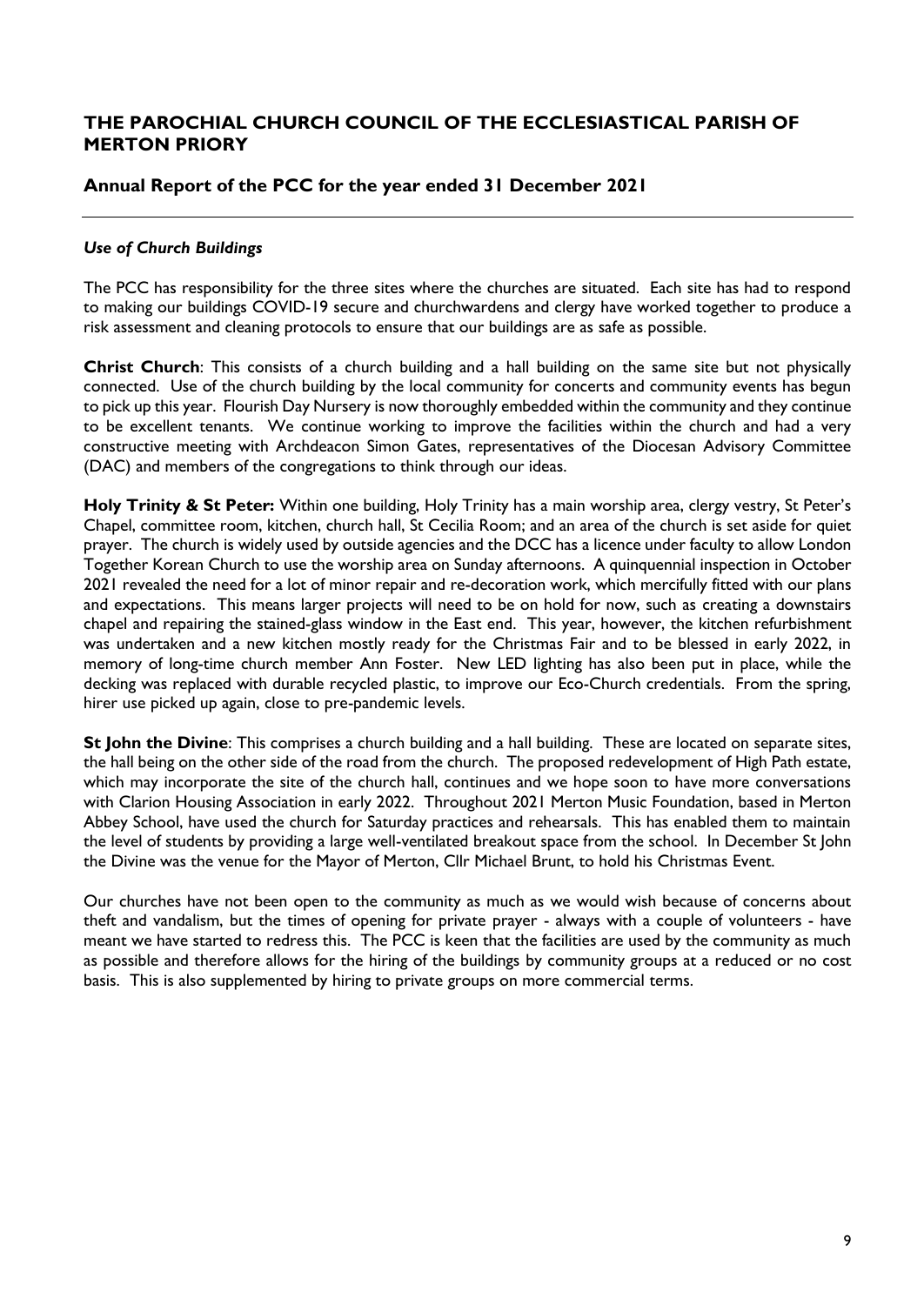# **Annual Report of the PCC for the year ended 31 December 2021**

# **4 Looking to the future**

Our principal hope, channelled through this new Mission Action Plan, is to pray for, work for and see growth in the congregation of St John the Divine and in our engagement with the residents and organisations in that part of the parish. This will be a challenge and will take time, but, coming out of COVID, can be an opportunity to acquaint and re-acquaint ourselves with our neighbours and serve our community.

As part of the broader mission of the Church, we also hope to deepen our engagement with the Southwark Diocese Anti-Racism Charter, in terms of church membership and leadership, education, raising awareness, challenging injustice, and more (Fourth Mark of Mission).

Likewise, we intend to enhance our status as an Eco-Church across our Team life, not least following COP-26 in Glasgow (Fifth Mark of Mission).

As Inclusive Churches, we are also interested to see the outcomes of the national Church of England Living in Love and Faith process (Christian teaching and learning about identity, sexuality, relationships and marriage). Two study groups used the course materials in the autumn and members submitted feedback to the National Church. On a different aspect of Inclusion, we are looking forward to completing a Prison Awareness Course with a view to becoming Welcoming Churches for former prisoners.

Finally, it seems pertinent for a second year to recall from a PCC meeting, members' range of hopes for the days beyond lockdown (since it all went on rather longer than anyone could have imagined!):

- have a full church;
- have a mixture of Zoom and face to face meetings (and fewer meetings!);
- expand our social gatherings;
- remember and value what we have discovered and be mindful of them;
- a party;
- remember to focus on the people and not get bogged down by other mundane things;
- have a big sing song;
- have regular community events in all three churches;
- continue some of the conversations which have been held over the phone and at a distance … that communication can continue;
- a Team Service of thanksgiving and celebration, possibly with special thanks to the NHS and other key workers.

Another year on, many of these aspirations are underway and will indeed be brought together, in partnership and solidarity with many others, under the auspices of Her Majesty the Queen's Platinum Jubilee celebrations. It will be seen that we have lived, during COVID, through an intense period of history. Her Majesty's reign has traversed so much more and, it is to be asserted, provided a focus for continuity, adaptation and unity. These are all things which point to the One who holds all times, places and persons in His hands and it is to Him that we commend Her Majesty, our Team and its inhabitants, our common life of 2021 and all that awaits in 2022 and beyond.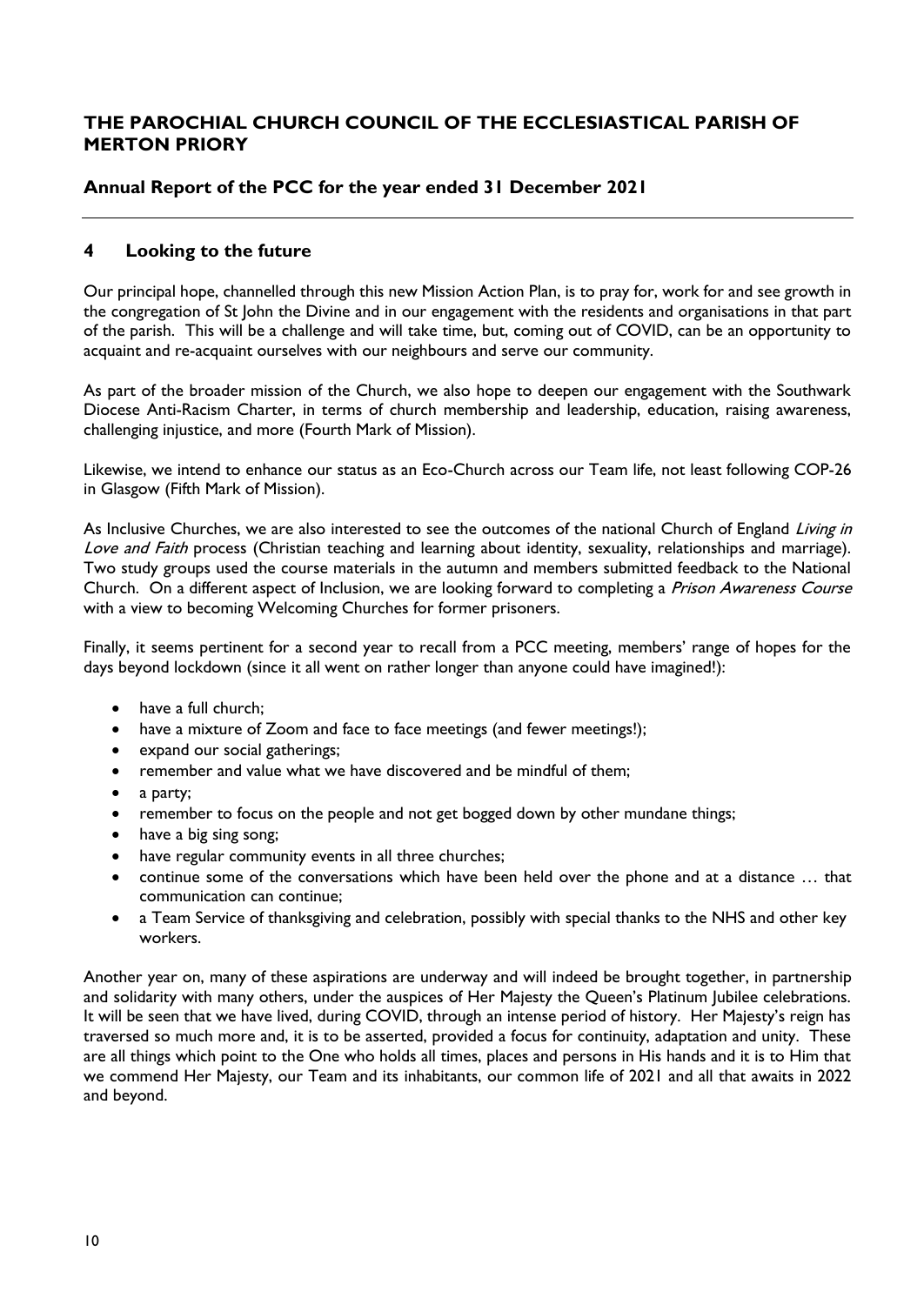### **Annual Report of the PCC for the year ended 31 December 2021**

### **5 Financial Review**

As we have found our way through the COVID-19 pandemic, so our finances have begun to recover.

Total income for the year increased by £42,256 (17%) to £291,577 (2020: £249,321) as set out in the accompanying financial statements on pages 18-39. Of this total, £13,029 was restricted income.

Total unrestricted donations and legacies were £183,892 which was a 5% increase from the previous year's figure of £174,833. Hearteningly, tax efficient planned giving pretty much held its own and we are grateful to our three congregations for sustaining their regular stewardship commitments despite the upheavals of national lockdowns and church buildings closed to public worship.

During 2021, Holy Trinity benefited from a generous legacy of £12,000 from the estate of the late Barbara Fleming. The PCC continued to make full use of the government's Coronavirus Job Retention Scheme (CJRS) to the tune of £1,707, to support the salaries of those staff who were put on furlough. Occasional or one-off giving recovered from the previous year as church buildings began to re-open.

Church and hall lettings also recovered and hirers returned, raising £82,304 in 2021 compared to £57,136 in 2020, an increase of £25,168 (44%). Gift Aid from tax efficient giving totalled £29,419 (2020: £28,091), while income from fundraising events at £6,607 was largely similar to the previous year.

Total expenditure increased by 2% to £260,726 (2020: £254,809). Some of this increase was due to paying housing costs for our new curate, covered by a generous restricted donation. Depreciation on fixed assets increased by £3,972 due to the installation of a new kitchen at Holy Trinity. Major capital works undertaken were replacement garden decking at Holy Trinity, a contribution to a new hall boiler at Christ Church, and a splendid external noticeboard, also at Christ Church. Unrestricted expenditure overall was broadly similar to the previous year.

We were pleased to be able to meet our pledged contributions to the Diocesan Parish Support Fund of £160,380 in 2021, which includes a contribution of £6,000 towards 2019 arrears from Christ Church. The Parish Support Fund pays for our parish clergy and other diocesan resources, as well as a contribution to poorer parishes.

The team as a whole happily contributed £5,349 (2020: £14,578) to mission giving and donations. The reduction from 2020 is due to Holy Trinity, for operational reasons, not yet having paid over its 2020 annual charitable tithe of £5,900, which it expects to pay early in 2022. Holy Trinity also transferred its tithe for 2021 of £6,300 to a designated fund which will likewise be distributed in 2022.

In summary, the surplus for the parish on unrestricted funds was £28,669, with an overall surplus of £30,851, both before unrealised gains on investments which totalled £1,424. The net movement of funds for 2021 was a surplus of £32,275, with all three churches turning in a surplus for the year. A very pleasing outcome all round, especially for a retiring PCC Treasurer!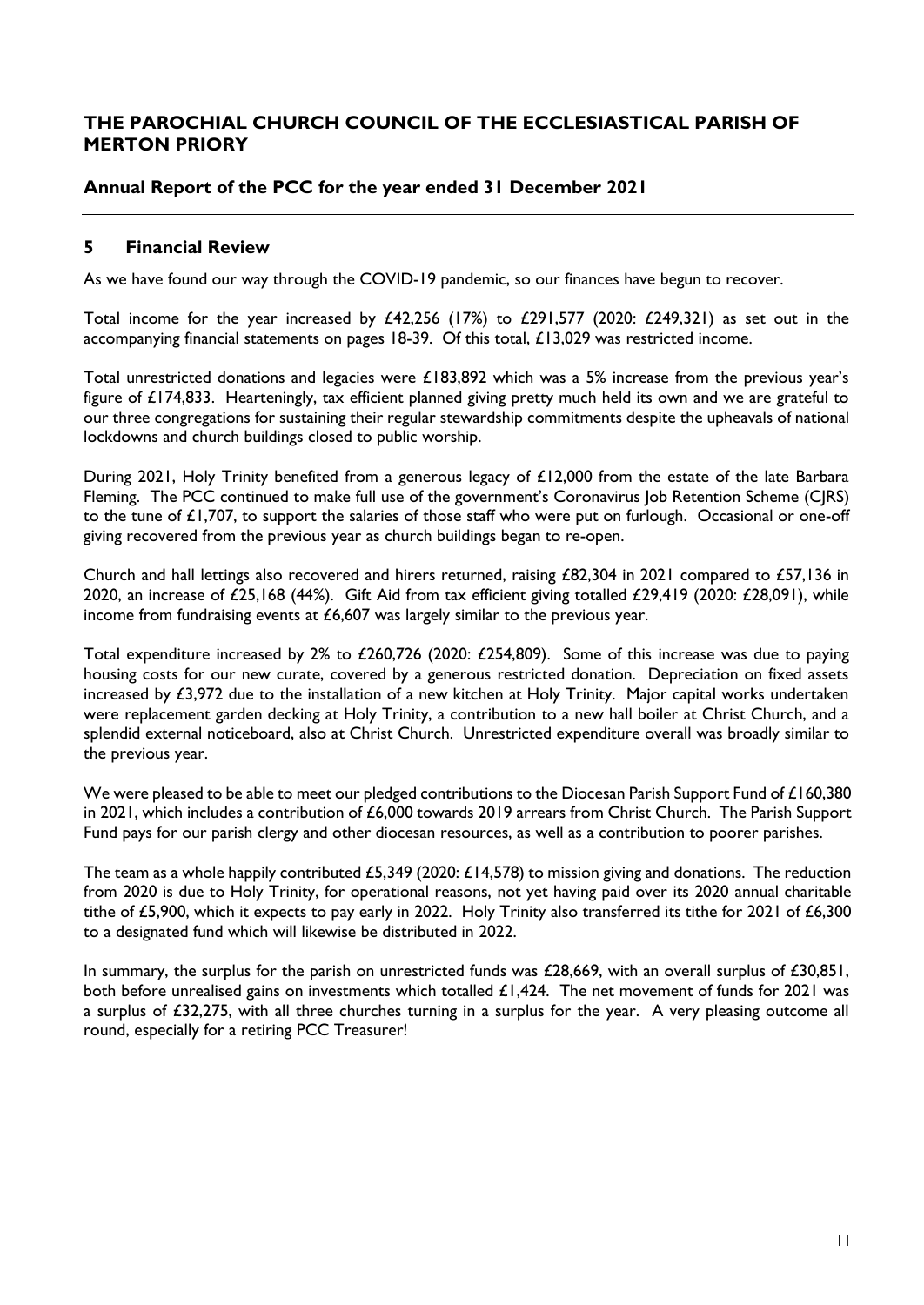### **Annual Report of the PCC for the year ended 31 December 2021**

### **6 Reserves Policy**

The PCC has examined the requirements for free reserves, i.e. those unrestricted funds not invested in tangible fixed assets (see Note 10 of the Financial Statements). Given the nature of Merton Priory Team Ministry's work and financial uncertainty due to the global pandemic, the PCC considers that the free reserves requirement should be held at three months' routine general fund expenditure, plus committed future expenditure on other projects, where funds permit. This is held to smooth out fluctuations in cash flow and to meet emergencies. At 31 December 2021, the PCC had net free reserves of £235,619 (2020: £215,447) as outlined below, which the PCC acknowledges well exceeds the total free reserves requirement of £68,220 (2020: £85,742).

|                                          | <b>2021</b> | 2020      |
|------------------------------------------|-------------|-----------|
|                                          | £           | £         |
| Total reserves                           | 323,780     | 291,505   |
| Less: restricted funds                   | (23,218)    | (31,731)  |
| Less: endowment funds                    | (18, 796)   | (30, 801) |
| Less: unrestricted tangible fixed assets |             |           |
| used in the continuing work of the PCC   | (46, 147)   | (13, 526) |
| <b>Net free reserves</b>                 | 235,619     | 215,447   |
| Free reserves requirement:               |             |           |
| Three months' routine expenditure        | 62,470      | 62,942    |
| Anticipated cost of major capital works  | 5,750       | 22,800    |
|                                          |             |           |
| Total free reserves requirement          | 68,220      | 85,742    |
|                                          |             |           |

All three churches are planning significant expenditure in 2023 and beyond. Christ Church is planning major work in the next three years to coincide with their 150 year anniversary celebrations; this may include work around the altar, redecorations of the church, moving the font and putting toilets into the church. They have already spoken to the DAC (Diocesan Advisory Committee) and are currently looking for an architect.

Apart from the £5,750 anticipated expenditure on capital commitments in 2022 listed in Note 10 of the Financial Statements, Holy Trinity will be spending a further £3,570 in 2022 on roof repairs, bell repair, repair of the west fence, large boiler repair, fuse boards and hall noticeboards. None of these items on their own come to over £1,500 so have not been listed separately in the Capital Commitments note of the Financial Statements. In 2023, the church expects to repair and redecorate the front exterior of the church, costing around £5,200.

St John the Divine will be spending significant sums on a new heating system either late in 2022 or in 2023, for which they are likely to be applying for grant funding. They are also looking at upgrading their electrical systems and still have some roof repairs to be completed.

So although the free reserves position at 31 December 2021 may be looking very healthy, it is clear that all three churches are mindful of their responsibility in thinking ahead to the appropriate use of the PCC's charitable reserves.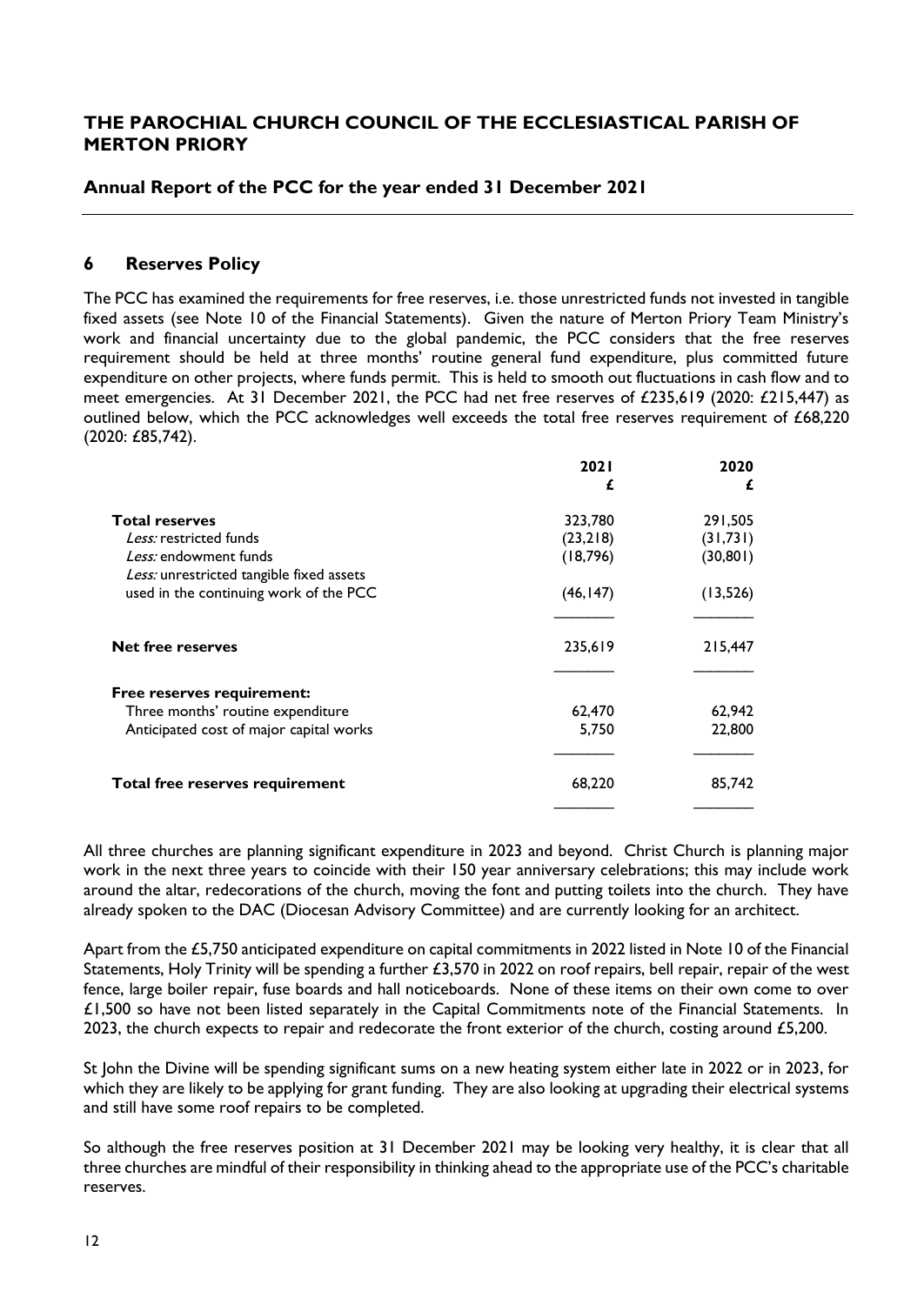### **Annual Report of the PCC for the year ended 31 December 2021**

### **7 Investment Policy**

Funds not immediately required for working capital are partly placed on short term deposit and partly invested in longer-term investment funds. The PCC currently uses the CCLA Church of England Deposit Fund, Charities Aid Foundation investment funds and M&G Charity Funds. The PCC expects to do some work in the near future on drawing up a formal investment policy.

### **8 Going concern**

Each year it is the PCC's responsibility to state whether or not the financial statements have been drawn up on a going concern basis (see the accounting policy note on page 20). Going concern is the assumption that an entity, in this case the PCC, has the resources (financial or otherwise) needed to continue operating for the foreseeable future and, in particular, for at least 12 months from the date of approval by the PCC of these financial statements. If the going concern principle did not apply then the accounts would be drawn up on an insolvent basis.

Clearly, as part of this year's going concern review, the PCC has had to continue to consider the impact of COVID-19. The financial risks to the ministry of the PCC increased significantly as a result of COVID-19 during 2020-21 and on into 2022. We do not yet fully know the complete direct and indirect economic impact of the virus on our church members, whose giving provides the bulk of our financial support.

We do know, however, that we could not let the church or halls during the lockdown periods and well beyond that. Our free reserves position, however, is adequate, so we do not currently envisage severe financial distress during 2022 and do not consider that there is going concern risk in the short-term. The PCC is keeping both the short-term and longer-term implications under review,

# **9 Volunteers**

We are grateful to all our churchwardens, upon whom much falls as ever: Desmond Davies and Alison Fletcher Rogers (Christ Church) and Richard Blades and John Eades (Holy Trinity). We particularly thank Jean Parker and Ann Roberts, who have stood down at St John the Divine, which now has no churchwardens; therefore, Ann Roberts has been co-opted on to PCC Standing Committee. We are also thankful for all of Kerry Porritt's labours, having relinquished her churchwarden duties at Holy Trinity and for all the extra administrative help she has freely given (and continues to give). Our Team administrative life is an area where we will look more and more to a widening pool of volunteers. We must also extend our thanks to Jane Savill, who has been a most willing and efficient PCC Secretary for two years, initially in an acting capacity to cover maternity leave and then appointed in her own right. Finally, our fullest thanks are reserved for our PCC Treasurer, Liz Holder, not only for another excellent year stewarding our finances and preparing much of this report, but for the incredible 22 years as part of the finance team. Initially at Holy Trinity and moving on to set up and oversee the PCC finances for Merton Priory Team, Liz now steps down and passes the baton on to others; well done, good and faithful servant!

We would like to thank all the volunteers who work so tirelessly on our behalf to make our churches the lively and vibrant communities they are. As well as those in licensed lay roles, we particularly want to mention all those who work behind the scenes and in the more invisible areas of our church life.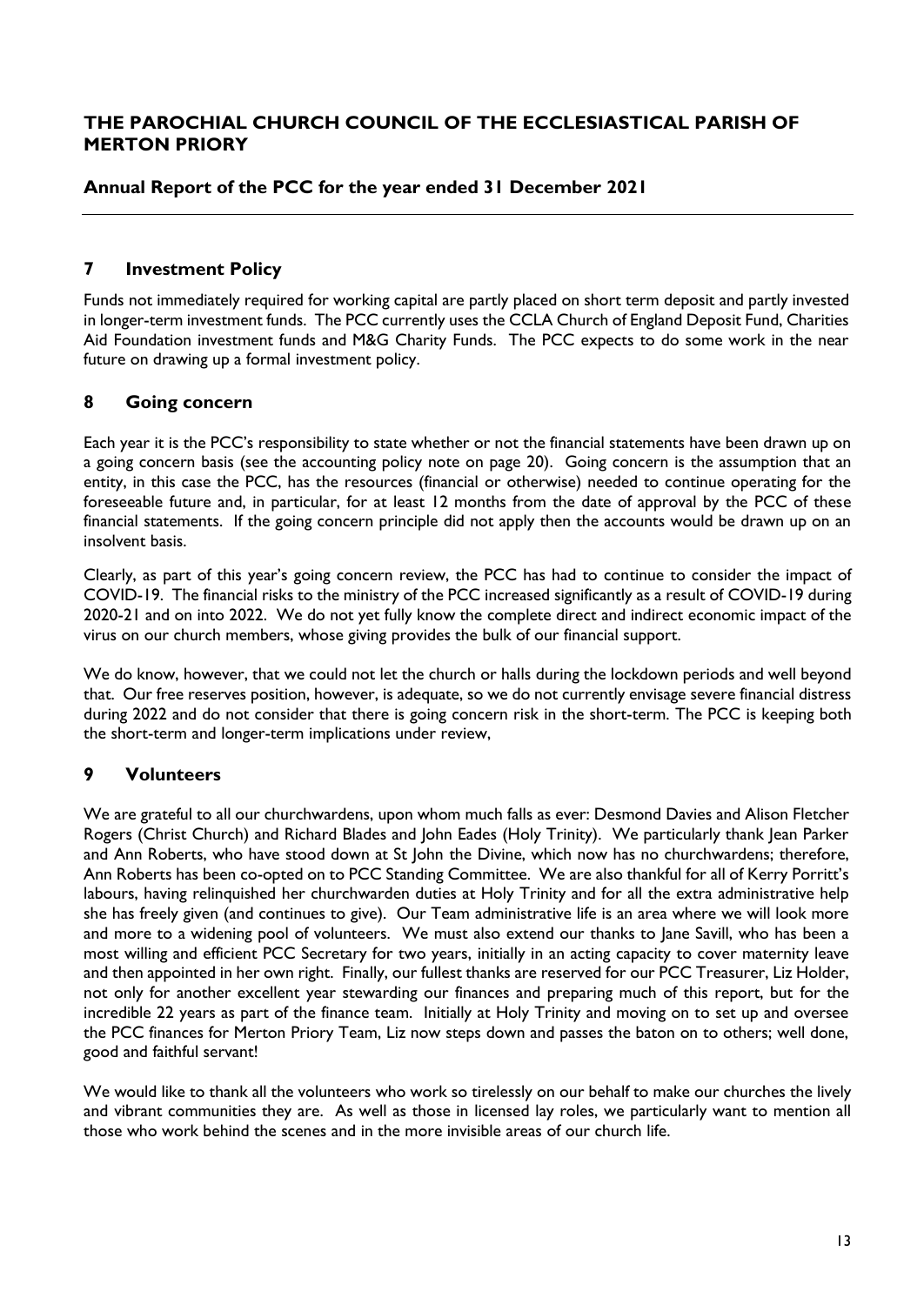### **Annual Report of the PCC for the year ended 31 December 2021**

### **10 Structure, governance and management**

The Parochial Church Council is a corporate body established by the Church of England. The PCC operates under the Parochial Church Council Powers Measure and is a Registered Charity.

The method of appointment of PCC members is set out in the Church Representation Rules. The PCC consists of 18 elected members, six from Christ Church, six from Holy Trinity and six from St John the Divine, plus the team clergy. During the past year the PCC has met six times; meetings have taken place both in person and online, via Zoom, due to the pandemic.

A range of issues are discussed during PCC meetings, including considering ministry needs, parish communications and planning for key events in the parish, as well as hearing reports from the individual churches and having oversight of the Mission Action Plans for all three churches. The PCC is responsible for appointing foundation governors to the governing body of Holy Trinity and Priory schools and also has authority for finance across the parish.

The PCC Standing Committee, which consists of the Team Rector, Team Vicar, six Churchwardens, Secretary and Treasurer, has met on several occasions. The Curate has recently also been invited to attend these meetings. This group has set the agenda for the PCC meetings and ensured its smooth running. In addition, the PCC Business Committee – Team Rector, Team Vicar, Treasurer and Secretary – has met to make certain that all aspects of church business are covered.

The PCC complies with diocesan requirements with regard to safeguarding policies and risk assessment. It also complies with statutory requirements with regard to employment, access and health and safety.

### **11 Key management personnel**

Key management personnel are those in charge of directing, controlling, running and operating the charity on a day to day basis. For Merton Priory Team Ministry, these are all the members of the PCC and the three DCCs (District Church Councils).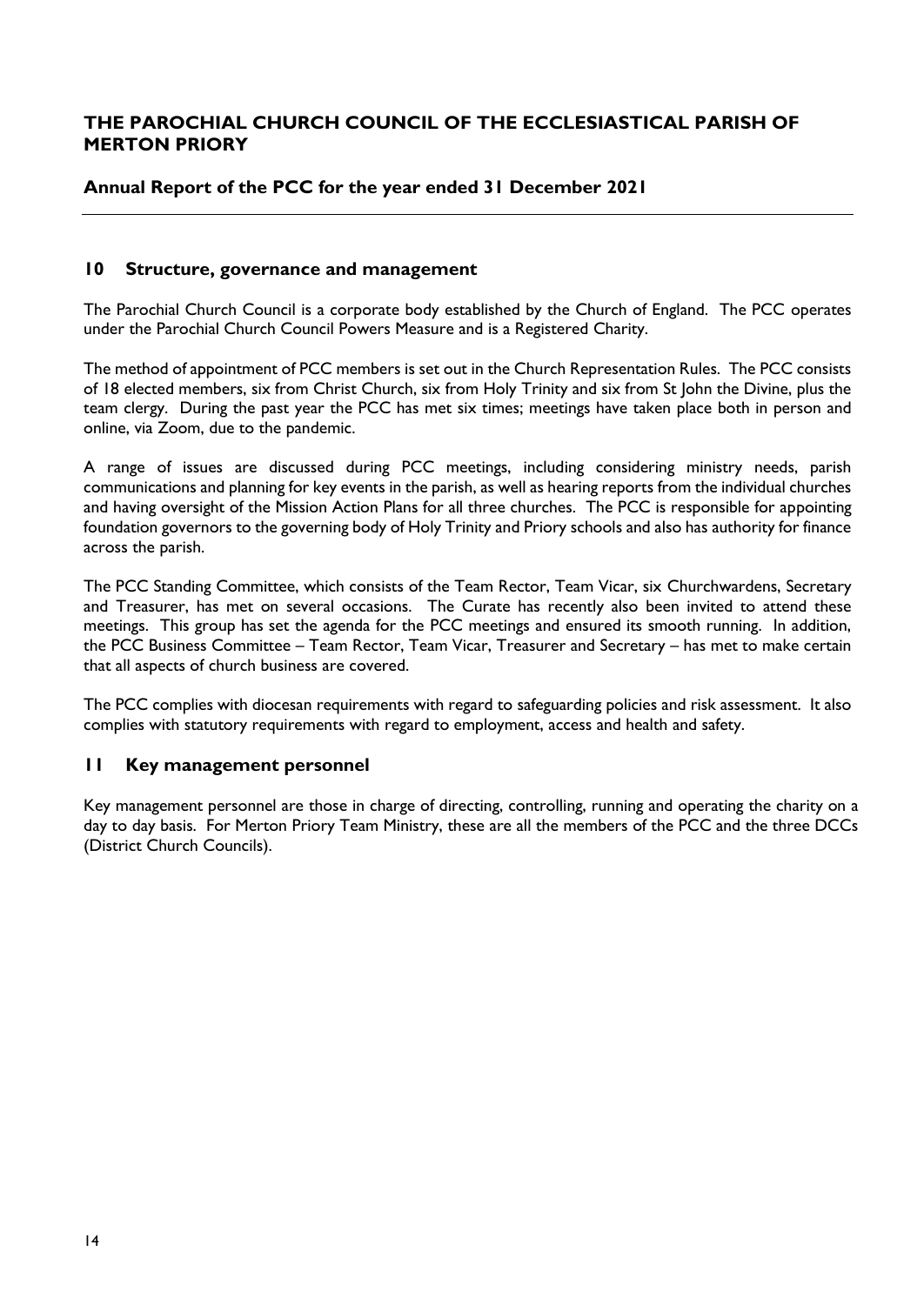# **Annual Report of the PCC for the year ended 31 December 2021**

# **12 Administrative information**

# **Parish details**

| Full name of the Charity:<br><b>Registered Charity Number:</b> | The Parochial Church Council of the Ecclesiastical Parish of Merton Priory<br>1134253 |
|----------------------------------------------------------------|---------------------------------------------------------------------------------------|
| Diocese & Deanery:                                             | Southwark Diocese, Merton Deanery                                                     |
| Address:                                                       | Holy Trinity Church, 234 The Broadway, London SW19 ISB                                |
| Telephone:                                                     | 020 8542 1388                                                                         |
| Website:                                                       | www.mertonprioryteam.org.uk                                                           |
| Parish Clergy:                                                 | Revd Mark Eminson, Team Rector                                                        |
|                                                                | Revd Alison Judge, Team Vicar                                                         |
|                                                                | Revd Simon Asquith, Curate (from 27/06/21)                                            |
|                                                                | Revd Belemo Alagoa, Assistant Priest (to 09/08/21)                                    |
|                                                                | Revd Canon Duncan Swan, Associate Priest (to 31/12/21)                                |
| Lay Ministers:                                                 | Joy Lyons, Southwark Pastoral Auxiliary (SPA)                                         |
|                                                                | Nick Mayhew-Smith, Ordinand                                                           |
| Churchwardens:                                                 | Desmond Davies & Alison Fletcher Rogers, Christ Church                                |
|                                                                | Richard Blades & John Eades, Holy Trinity & St Peter                                  |
|                                                                | Two vacancies, St John the Divine                                                     |
| Principal Bankers:                                             | Merton Priory PCC, Christ Church and Holy Trinity & St Peter:                         |
|                                                                | CAF Bank Ltd, 25 Kings Hill Avenue, Kings Hill, West Malling ME19 4JQ                 |
|                                                                | St John the Divine:                                                                   |
|                                                                | NatWest plc, Wimbledon (B) Branch, 16 Wimbledon Hill Road,                            |
|                                                                | London SW19 7NN                                                                       |
| Independent Examiner:                                          | John Helm ACA                                                                         |
|                                                                | <b>Simply Churches Ltd</b>                                                            |
|                                                                | 17 Heathville Road                                                                    |
|                                                                | Crouch End                                                                            |
|                                                                | London N19 3AL                                                                        |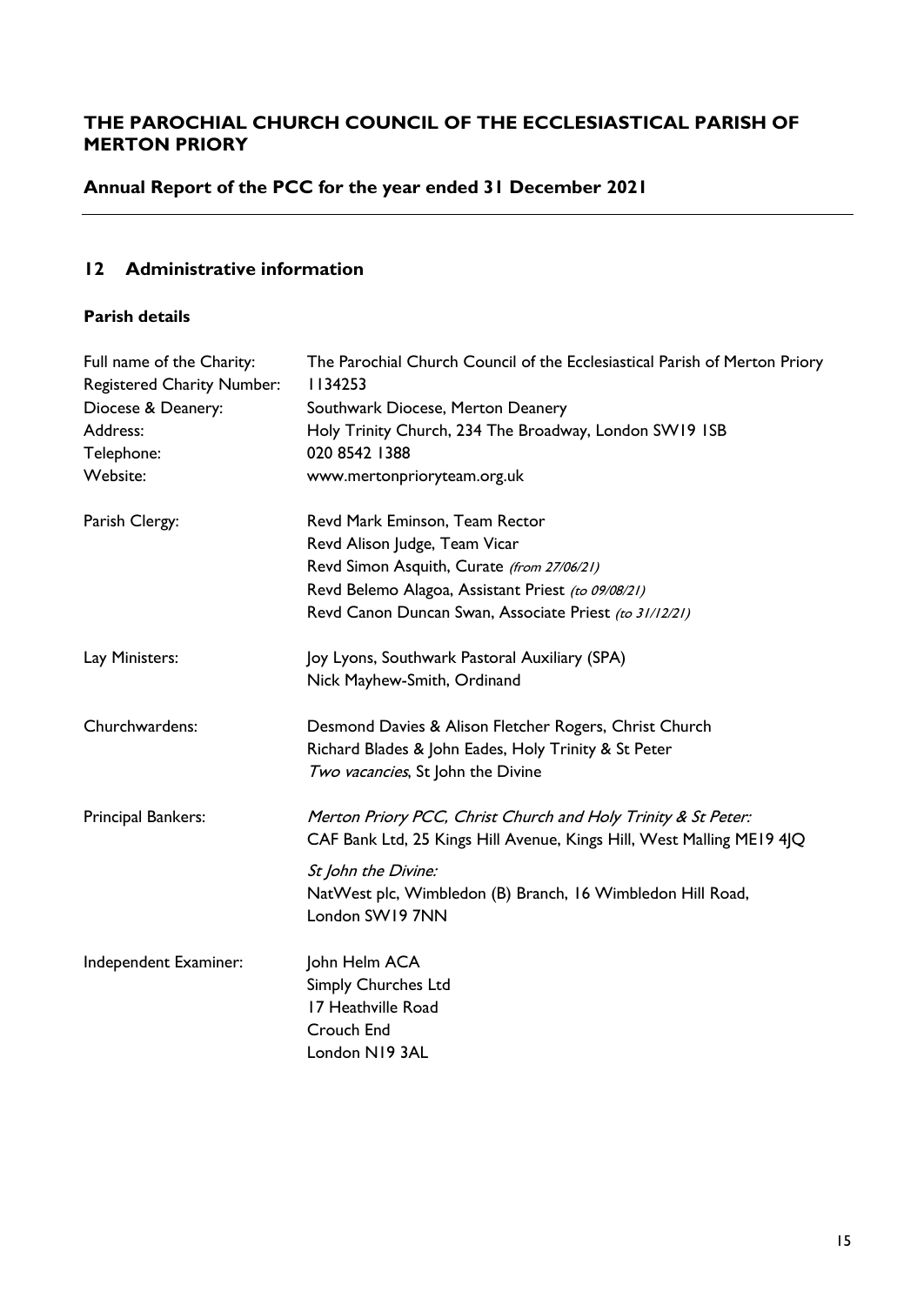**Annual Report of the PCC for the year ended 31 December 2021**

# **Parochial Church Council Members from January 2021 to the date this report was signed:**

| Parish Clergy (ex officio): | Revd Mark Eminson, Chair<br>Revd Alison Judge<br>Revd Simon Asquith (from 27/06/21)<br>Revd Belemo Alagoa (to 09/08/21)<br>Revd Canon Duncan Swan (to 31/12/21) |                         |
|-----------------------------|-----------------------------------------------------------------------------------------------------------------------------------------------------------------|-------------------------|
| <b>Churchwardens:</b>       | <b>Desmond Davies</b>                                                                                                                                           | <b>Christ Church</b>    |
|                             | Alison Fletcher Rogers, Lay Chair                                                                                                                               | Christ Church           |
|                             | <b>Richard Blades</b>                                                                                                                                           | Holy Trinity & St Peter |
|                             | Kerry Porritt (to 23/05/21)                                                                                                                                     | Holy Trinity & St Peter |
|                             | John Eades (from 23/05/21)                                                                                                                                      | Holy Trinity & St Peter |
|                             | Ann Roberts (to 23/05/21)                                                                                                                                       | St John the Divine      |
|                             | Jean Parker (to 23/05/21)                                                                                                                                       | St John the Divine      |
|                             | Two vacancies (from 23/05/21)                                                                                                                                   | St John the Divine      |
| <b>Representatives on</b>   | Michael Brunt                                                                                                                                                   | Christ Church           |
| <b>Deanery Synod:</b>       | Jane Savill, PCC Secretary                                                                                                                                      | <b>Christ Church</b>    |
|                             | Martin Lyons                                                                                                                                                    | Holy Trinity & St Peter |
|                             | Vacancy                                                                                                                                                         | Holy Trinity & St Peter |
|                             | Ann Newson                                                                                                                                                      | St John the Divine      |
|                             | Eva Parker                                                                                                                                                      | St John the Divine      |
| <b>PCC Members:</b>         | Joanne Powell                                                                                                                                                   | <b>Christ Church</b>    |
|                             | Vacancy (to 23/05/21)                                                                                                                                           | <b>Christ Church</b>    |
|                             | Bruce Warman (from 23/05/21)                                                                                                                                    | Christ Church           |
|                             | Andrew Taylor (to 23/05/21)                                                                                                                                     | Holy Trinity & St Peter |
|                             | Vacancy (from 23/05/21)                                                                                                                                         | Holy Trinity & St Peter |
|                             | Vacancy                                                                                                                                                         | Holy Trinity & St Peter |
|                             | Vacancy (to 23/05/21)                                                                                                                                           | St John the Divine      |
|                             | Ann Roberts (from 23/05/21)                                                                                                                                     | St John the Divine      |
|                             | Vacancy                                                                                                                                                         | St John the Divine      |
|                             | Liz Holder, PCC Treasurer                                                                                                                                       | Co-opted                |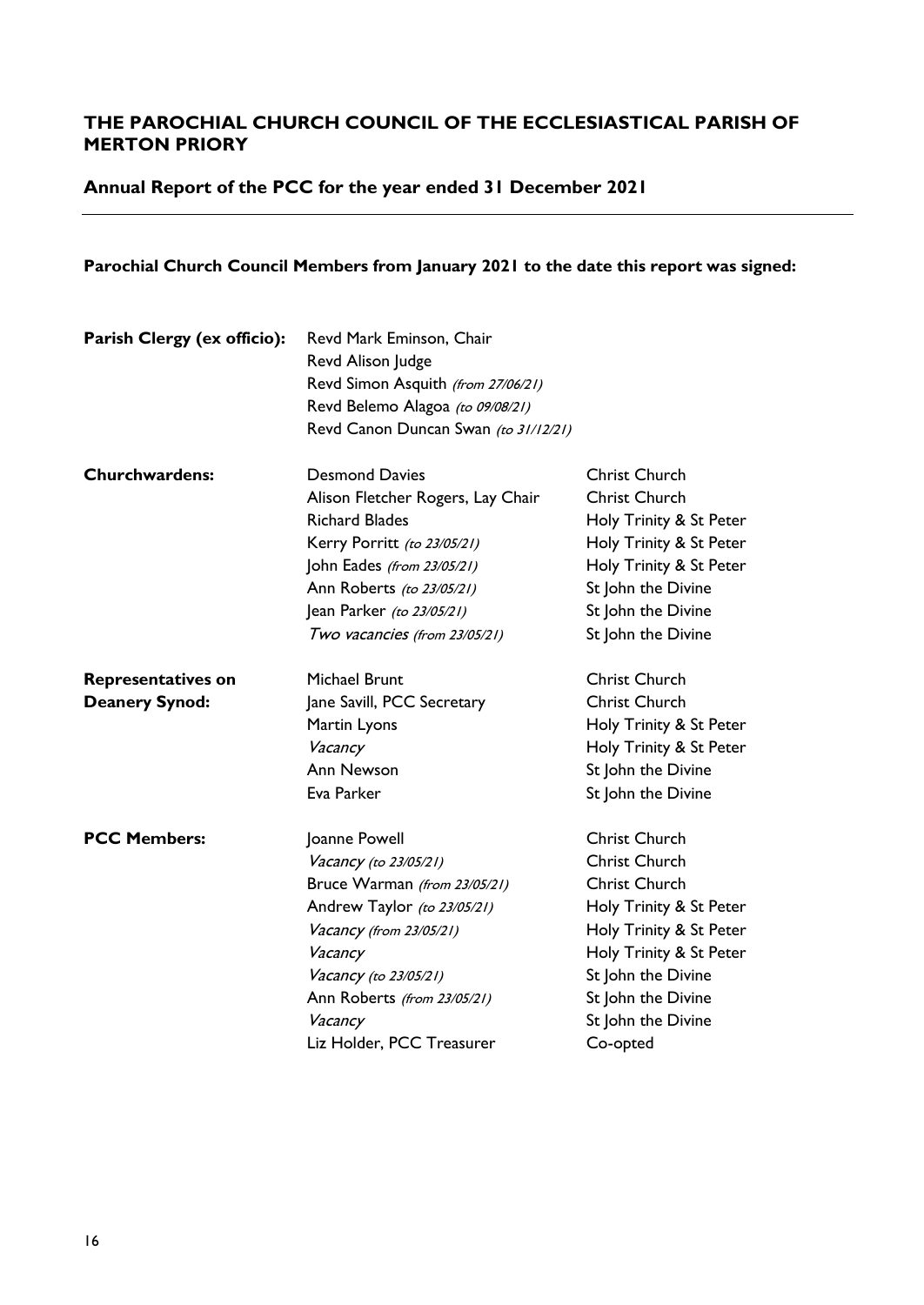### **Annual Report of the PCC for the year ended 31 December 2021**

### **13 Statement of responsibilities of the Parochial Church Council**

Law applicable to Parochial Church Councils in England & Wales requires the PCC to prepare financial statements for each financial year which give a true and fair view of the state of affairs of the PCC and of its incoming resources and application of resources for that period. In preparing the financial statements, the PCC is required to:

- select suitable accounting policies and then apply them consistently;
- make judgments and estimates that are reasonable and prudent;
- state whether applicable accounting standards and statements of recommended practice have been followed, subject to any material departures disclosed and explained in the financial statements;
- prepare the financial statements on the going concern basis unless it is inappropriate to presume that the PCC will continue in operation for the foreseeable future; and
- observe the methods and principles in the Charities SORP (FRS 102).

### **14 Independent Examiner**

The PCC has elected to have an independent examination rather than an audit of the financial statements. The role of Independent Examiner is a personal appointment and this has been carried out by John Helm. Mr Helm has indicated his willingness to continue in this role and accordingly a resolution will be submitted to the forthcoming Annual Parochial Church Meeting to re-appoint him as the PCC's Independent Examiner for 2022.

Approved by the PCC on 28 April 2022 and signed on its behalf:

 $M_{c,h}F$ 

**The Revd Mark Eminson PCC Chair**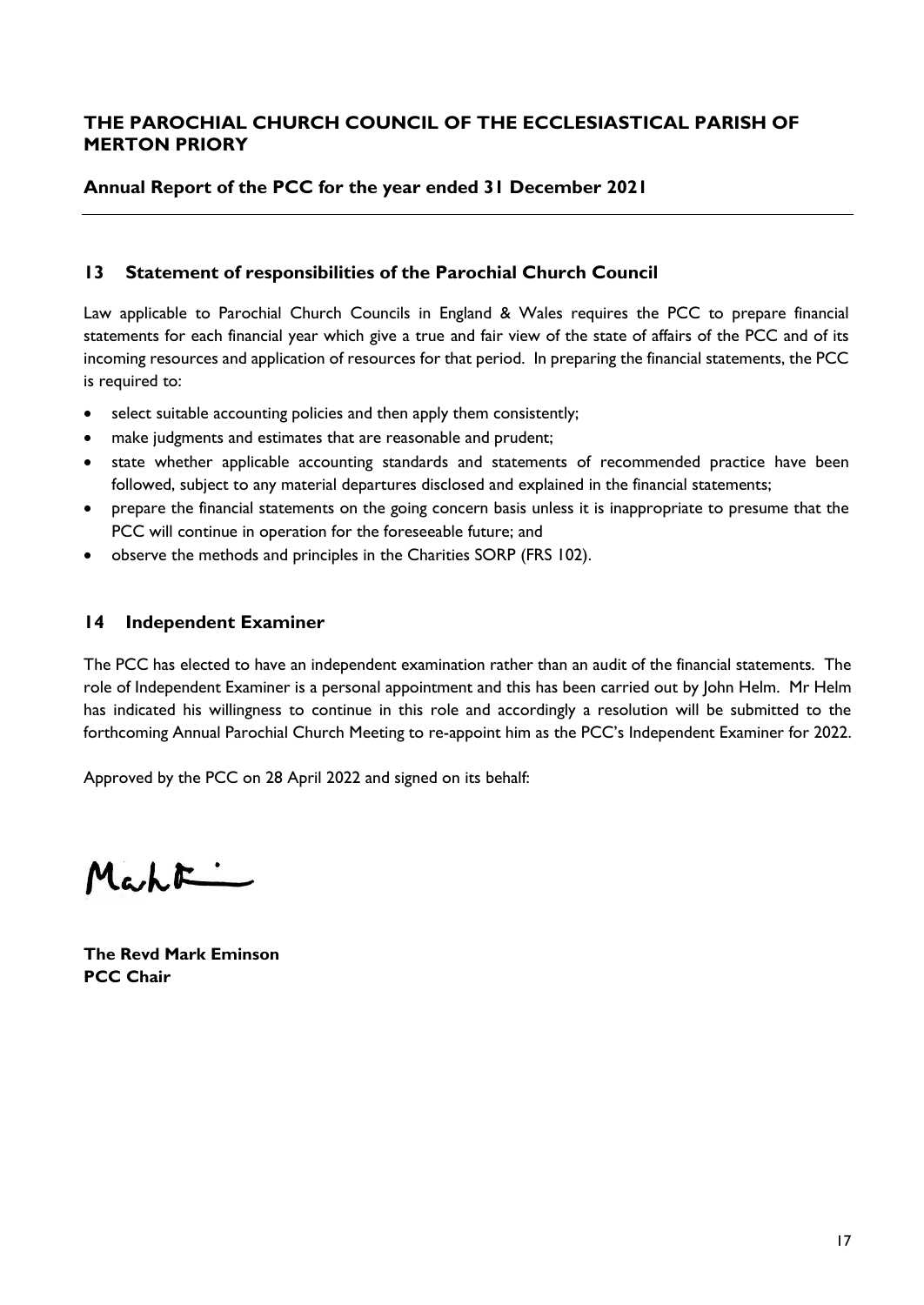### **Independent Examiner's Report to the members of the Parochial Church Council**

I report on the accounts for the year ended 31 December 2021 which are set out on pages 19-41.

#### **Respective Responsibilities of the Trustees and Independent Examiner**

The charity's trustees consider that an audit is not required for this year under section 144(2) of the Charities Act 2011 (the 2011 Act) and that an independent examination is needed.

It is my responsibility to

- examine the accounts under section 145 of the 2011 Act;
- follow the procedures laid down in the General Directions given by the Charity Commissioners section 145(5)(b) of the 2011 Act; and
- state whether particular matters have come to my attention.

#### **Basis of this Report**

My examination was carried out in accordance with the General Directions given by the Charity Commission.

An examination includes a review of the accounting records kept by the charity and a comparison of the accounts presented with those records. It also includes consideration of any unusual items or disclosures in the accounts, and seeking explanations from the PCC concerning any such matters. The procedures undertaken do not provide all the evidence that would be required in a full audit, and consequently I do not express an audit opinion on the accounts.

#### **Independent Examiner's Statement**

I have completed my examination. I confirm that no material matters have come to my attention in connection with the examination giving me cause to believe that in any material respect:

- 1. accounting records were not kept in respect of the church as required by section 130 of the Act; or
- 2. the accounts do not accord with those records; or
- 3. the accounts do not comply with the applicable requirements concerning the form and content of accounts set out in the Charities (Accounts and Reports) Regulations 2008 other than any requirement that the accounts give a 'true and fair view' which is not a matter considered as part of an independent examination.

I have no concerns and have come across no other matters in connection with the examination to which attention should be drawn in this report in order to enable a proper understanding of the accounts to be reached.

Verller

**John Helm ACA** Simply Churches Ltd 17 Heathville Road Crouch End London N19 3AL

Dated: 29 April 2022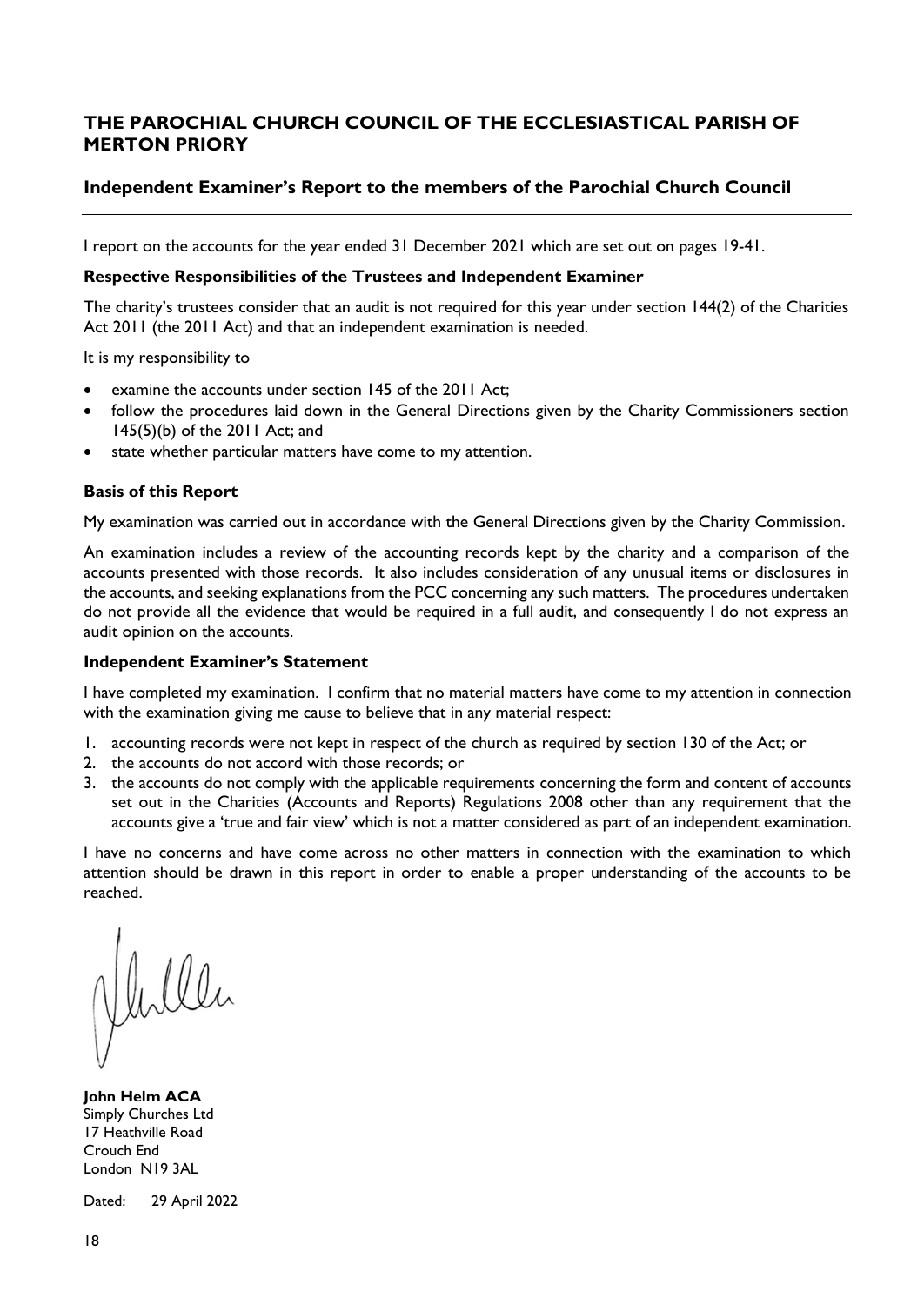# **Statement of Financial Activities for the year ended 31 December 2021**

|                                                        |     | <b>Note Unrestricted</b><br><b>Funds</b><br>£ | <b>Restricted</b><br><b>Funds</b><br>£ | <b>Endowment</b><br><b>Funds</b><br>£ | <b>TOTAL</b><br>2021<br>£ | <b>Unrestricted</b><br><b>Funds</b><br>£ | <b>Restricted</b><br><b>Funds</b><br>£ | <b>Endowment</b><br><b>Funds</b><br>£ | <b>Total</b><br>2020<br>£ |
|--------------------------------------------------------|-----|-----------------------------------------------|----------------------------------------|---------------------------------------|---------------------------|------------------------------------------|----------------------------------------|---------------------------------------|---------------------------|
| <b>INCOME &amp; ENDOWMENTS FROM:</b>                   |     |                                               |                                        |                                       |                           |                                          |                                        |                                       |                           |
| Donations and legacies                                 | 2.1 | 183,892                                       | 12,607                                 |                                       | 196,499                   | 174,833                                  | 6,211                                  | $\blacksquare$                        | 181,044                   |
| Raising funds                                          | 2.2 | 6,607                                         |                                        |                                       | 6,607                     | 7,010                                    |                                        |                                       | 7,010                     |
| Investment income                                      | 2.3 | 3,045                                         | 422                                    |                                       | 3,467                     | 2,162                                    | 446                                    |                                       | 2,608                     |
| Church activities                                      | 2.4 | 85,004                                        |                                        |                                       | 85,004                    | 58,659                                   |                                        |                                       | 58,659                    |
| <b>TOTAL</b>                                           |     | 278,548                                       | 13,029                                 |                                       | 291,577                   | 242,664                                  | 6,657                                  |                                       | 249,321                   |
|                                                        |     |                                               |                                        |                                       |                           |                                          |                                        |                                       |                           |
| <b>EXPENDITURE ON:</b><br>Church activities            | 3.1 |                                               |                                        |                                       |                           |                                          | 7                                      |                                       |                           |
| Mission giving & donations                             | 3.2 | 243,899<br>4,785                              | 10,283<br>564                          |                                       | 254,182<br>5,349          | 239,144<br>11,707                        | 2,871                                  |                                       | 239,315<br>14,578         |
| Costs of raising funds                                 | 3.3 | 1,195                                         |                                        |                                       | 1,195                     | 916                                      |                                        |                                       | 916                       |
| <b>TOTAL</b>                                           |     | 249,879                                       | 10,847                                 | $\blacksquare$                        | 260,726                   | 251,767                                  | 3,042                                  |                                       | 254,809                   |
| NET INCOME/(EXPENDITURE)                               |     | 28,669                                        | 2,182                                  |                                       | 30,851                    | (9,103)                                  | 3,615                                  |                                       | (5, 488)                  |
| Net gains/(losses) on investments                      | 5.2 | (634)                                         |                                        | 2,058                                 | 1,424                     | 513                                      |                                        | 925                                   | 1,438                     |
| Transfers between funds                                | 8   | 24,758                                        | (10, 695)                              | (14,063)                              |                           | 4,250                                    | (4,250)                                |                                       |                           |
| <b>NET MOVEMENT IN FUNDS</b>                           |     | 52,793                                        | (8, 513)                               | (12,005)                              | 32,275                    | (4,340)                                  | (635)                                  | 925                                   | (4,050)                   |
| <b>Reconciliation of funds:</b>                        |     |                                               |                                        |                                       |                           |                                          |                                        |                                       |                           |
| Totals funds brought forward I January 2021            |     | 228,973                                       | 31,731                                 | 30,801                                | 291,505                   | 233,313                                  | 32,366                                 | 29,876                                | 295,555                   |
| <b>TOTAL FUNDS CARRIED FORWARD</b><br>31 DECEMBER 2021 |     | 281,766                                       | 23,218                                 | 18,796                                | 323,780                   | 228,973                                  | 31,731                                 | 30,801                                | 291,505                   |

The notes on pages 21-41 form part of these financial statements.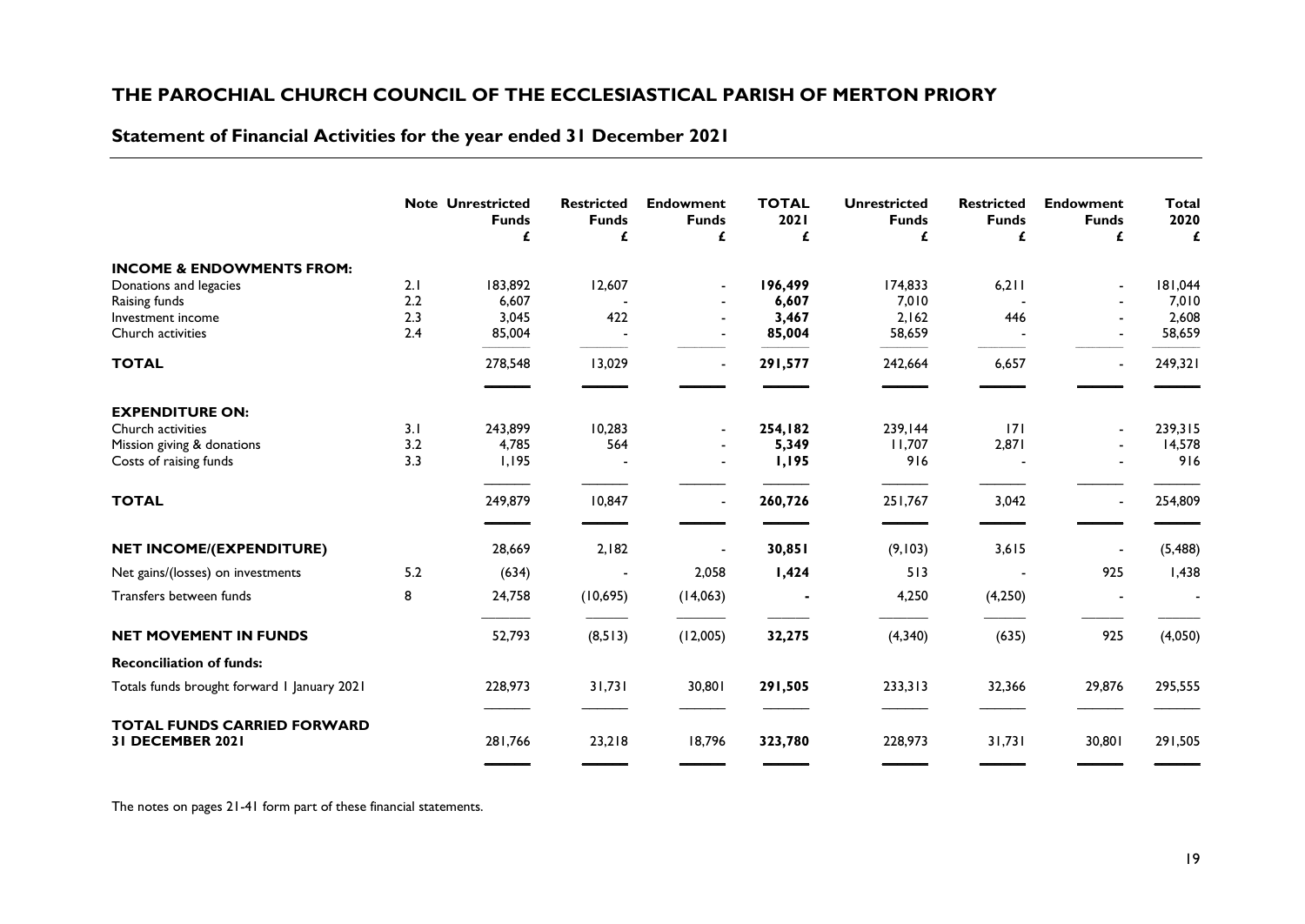# **Balance Sheet as at 31 December 2021**

|                                                          | <b>Note</b>    | <b>Unrestricted</b><br><b>Funds</b><br>£ | <b>Restricted</b><br><b>Funds</b><br>£ | <b>Endowment</b><br><b>Funds</b><br>£ | <b>Total</b><br>2021<br>£ | <b>Total</b><br>2020<br>£ |
|----------------------------------------------------------|----------------|------------------------------------------|----------------------------------------|---------------------------------------|---------------------------|---------------------------|
| <b>FIXED ASSETS</b>                                      |                |                                          |                                        |                                       |                           |                           |
| Tangible fixed assets<br>Investments                     | 5.1<br>5.2     | 46,147<br>41,998                         |                                        | 16,371                                | 46, 147<br>58,369         | 13,526<br>56,865          |
|                                                          |                | 88,145                                   |                                        | 16,371                                | 104,516                   | 70,391                    |
| <b>CURRENT ASSETS</b>                                    |                |                                          |                                        |                                       |                           |                           |
| <b>Debtors</b>                                           | 6              | 34,592                                   | 1,457                                  |                                       | 36,049                    | 17,839                    |
| Cash at bank and in hand                                 |                | 210,583                                  | 21,971                                 | 2,425                                 | 234,979                   | 222,293                   |
|                                                          |                | 245,175                                  | 23,428                                 | 2,425                                 | 271,028                   | 240, 132                  |
| <b>CURRENT LIABILITIES</b><br>Creditors: amounts falling |                |                                          |                                        |                                       |                           |                           |
| due within one year                                      | $\overline{7}$ | 51,554                                   | 210                                    |                                       | 51,764                    | 19,018                    |
| <b>NET CURRENT ASSETS</b>                                |                | 193,621                                  | 23,218                                 | 2,425                                 | 219,264                   | 221,114                   |
| <b>TOTAL NET ASSETS</b>                                  |                | 281,766                                  | 23,218                                 | 18,796                                | 323,780                   | 291,505                   |
| <b>PARISH FUNDS</b>                                      | 8              |                                          |                                        |                                       |                           |                           |
| <b>Unrestricted Funds:</b>                               |                |                                          |                                        |                                       |                           |                           |
| - PCC General Fund                                       |                | 1,000                                    |                                        |                                       | 1,000                     | 1,000                     |
| Designated Funds (general)                               |                | 143,295                                  |                                        |                                       | 143,295                   | 113,796                   |
| Designated Funds (specific)<br><b>Restricted Funds</b>   |                | 137,471                                  | 23,218                                 |                                       | 137,471<br>23,218         | 114,177<br>31,731         |
| <b>Endowment Funds</b>                                   |                |                                          |                                        | 18,796                                | 18,796                    | 30,801                    |
| <b>TOTAL PARISH FUNDS</b>                                |                | 281,766                                  | 23,218                                 | 18,796                                | 323,780                   | 291,505                   |
|                                                          |                |                                          |                                        |                                       |                           |                           |

The financial statements were approved by the PCC and authorised for issue on 28 April 2022 and signed on its behalf by:

Mahri

**The Revd Mark Eminson**<br> **PCC Chair**<br> **PCC Chair**<br> **PCC Treasurer** 

is Holder

PCC Treasurer

The notes on pages 21-41 form part of these financial statements.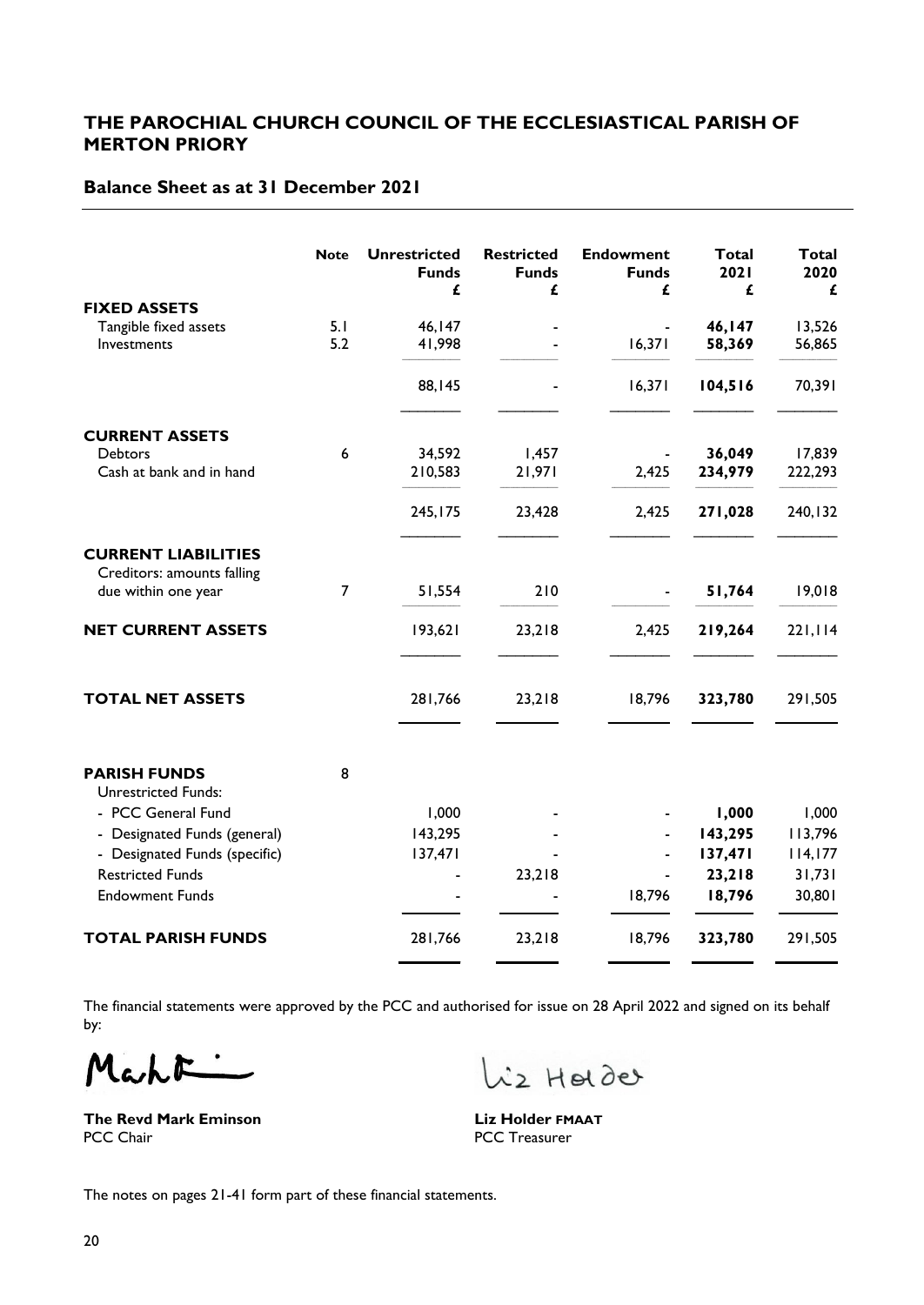### **Notes to the Financial Statements for the year ended 31 December 2021**

### **1 ACCOUNTING POLICIES**

The principal accounting policies adopted, judgements and key sources of estimation or uncertainty in the preparation of the financial statements are as follows:

#### **Basis of accounting**

The financial statements have been prepared under the Charities Act 2011 and in accordance with the Charities Statement of Recommended Practice (Charities SORP (FRS 102)) and Financial Reporting Standard 102 (FRS 102). The financial statements are drawn up on the historical cost basis of accounting except for investment assets, which are shown at market value.

The Parochial Church Council of Merton Priory was formed in May 2009 from the amalgamation of three separate parishes: Christ Church, Colliers Wood; Holy Trinity & St Peter, South Wimbledon; St John the Divine, Merton. These financial statements incorporate the income and expenditure, assets and liabilities of the combined parish, including comparative figures for the previous year. The finances of the three individual churches are maintained separately and are therefore accounted for as designated funds.

The financial statements include all transactions, assets and liabilities for which the PCC is responsible in law. They do not include the accounts of church groups that owe their main affiliation to another body, nor those that are informal gatherings of church members.

The PCC meets the definition of a public benefit entity under FRS 102.

#### **Going Concern**

There are no material uncertainties about the charity's ability to continue as a going concern and accordingly the accounts have been drawn up on a going concern basis (see also Section 8 of the Annual Report on page 12).

#### **Income Recognition**

Voluntary income and donations (including legacies) are accounted for once the PCC has entitlement to the income, it is probable the income will be received and the amount of income receivable can be reliably measured. Income from the recovery of tax on gift aided donations is accounted for in the period to which the relevant donation is received. Grant income is recognised on a receivable basis. All income is accounted for gross apart from parochial fees for weddings and funerals, which are accounted for net of fees payable to the diocese.

The income from church activities includes rental income from the letting of church and hall premises, which is accounted for when earned. It is shown gross, with any associated costs included in costs of trading.

Interest on funds held on deposit is included when receivable and the amount can be measured reliably by the charity; this is normally upon notification of the interest paid or payable by the bank.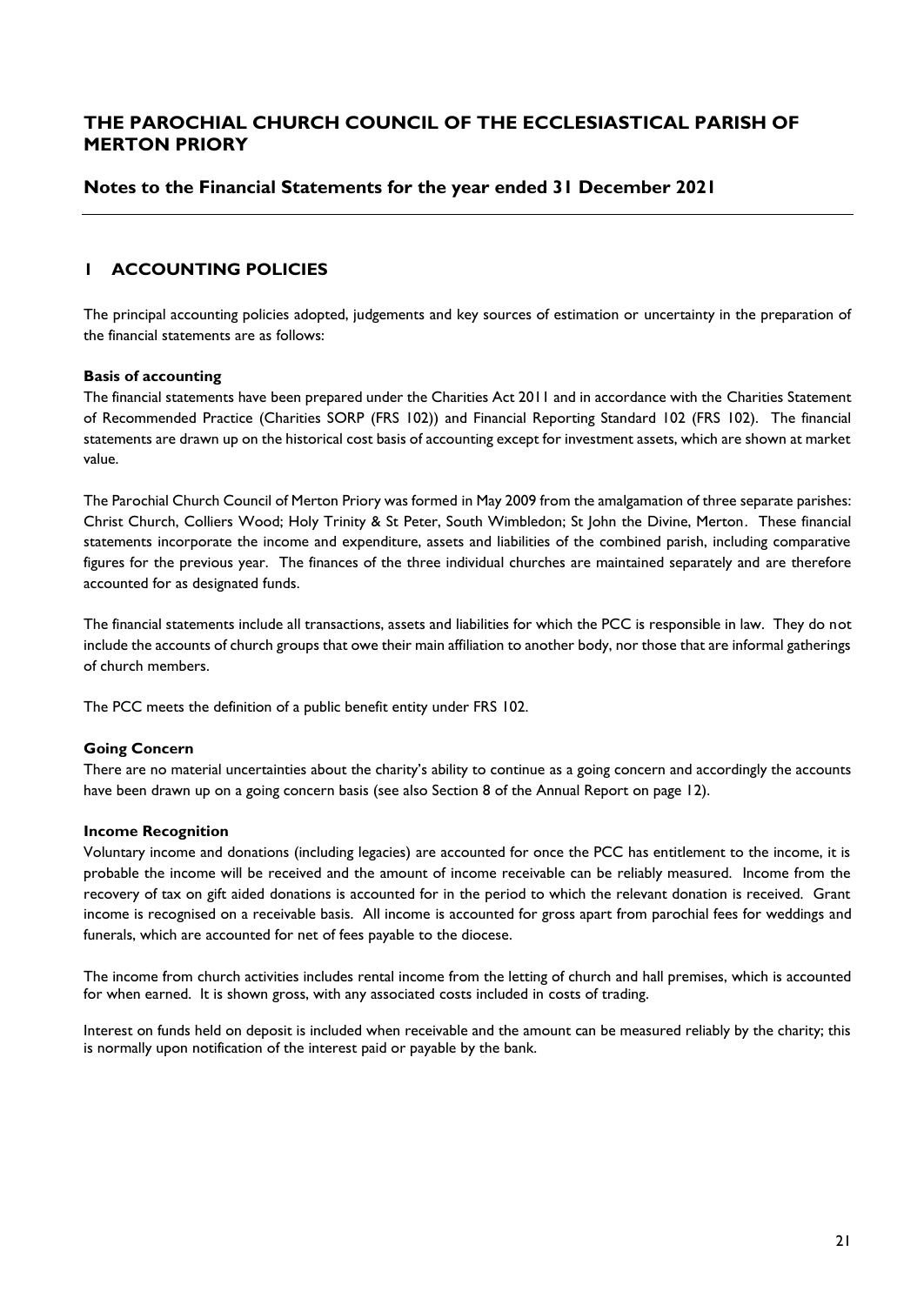### **Notes to the Financial Statements for the year ended 31 December 2021**

### **1 ACCOUNTING POLICIES** (continued)

#### **Expenditure Recognition**

Expenditure is accrued as soon as a liability is considered probable, and the amount of obligation can be measured reliably. Longer term liabilities are discounted to present value. The PCC is not registered for VAT and accordingly expenditure includes VAT where appropriate.

Where applicable, expenditure included in Raising Funds includes amounts incurred in obtaining grants and other donations.

Expenditure on church activities includes those costs incurred to fulfil the PCC's principal objects, as outlined in the Report of the PCC. These include grants payable and governance costs. Grants and donations are accounted for when paid over, or when awarded, if that award creates a binding or constructive obligation on the PCC. The Diocesan Parish Support Fund is accounted for when due. Governance costs comprise all costs involving the public accountability of the PCC and its compliance with regulation and good practice. These costs include costs related to the independent examination and legal fees.

The PCC contributes to employees' pension plans with the Church Workers' Pension Fund (see Note 4.3).

Rentals under operating leases are charged as incurred over the term of the lease.

#### **Tangible Fixed Assets**

Consecrated and benefice property of any kind is excluded from the financial statements by Section 10(2)(a) and (c) of the Charities Act 2011.

Moveable church furnishings are held by the Team Rector and Churchwardens on special trust for the PCC. They are considered inalienable property and require a faculty for disposal. They are listed in the churches' inventories, which can be inspected (at any reasonable time). Items are capitalised at cost and depreciated over their useful economic life other than where insufficient cost information is available. Individual items of furnishings with a purchase price of  $£1,500$  or less are written off when the asset is acquired.

Equipment and Fixtures & Fittings and such other functional equipment used on a continuing basis for the work of the PCC is depreciated on a straight-line basis over five years (equipment, currently none held) or ten years (fixtures and fittings). Individual items of equipment and fixtures & fittings with a purchase price of £1,500 or less are written off when the asset is acquired.

#### **Fixed Asset Investments**

Investments are valued at market value at 31 December.

#### **Debtors**

Debtors are included at the settlement amount due. Prepayments are valued at the amount prepaid.

#### **Cash at bank and in hand**

Cash at bank and in hand includes cash and short-term deposits with a withdrawal notice period of no more than three months.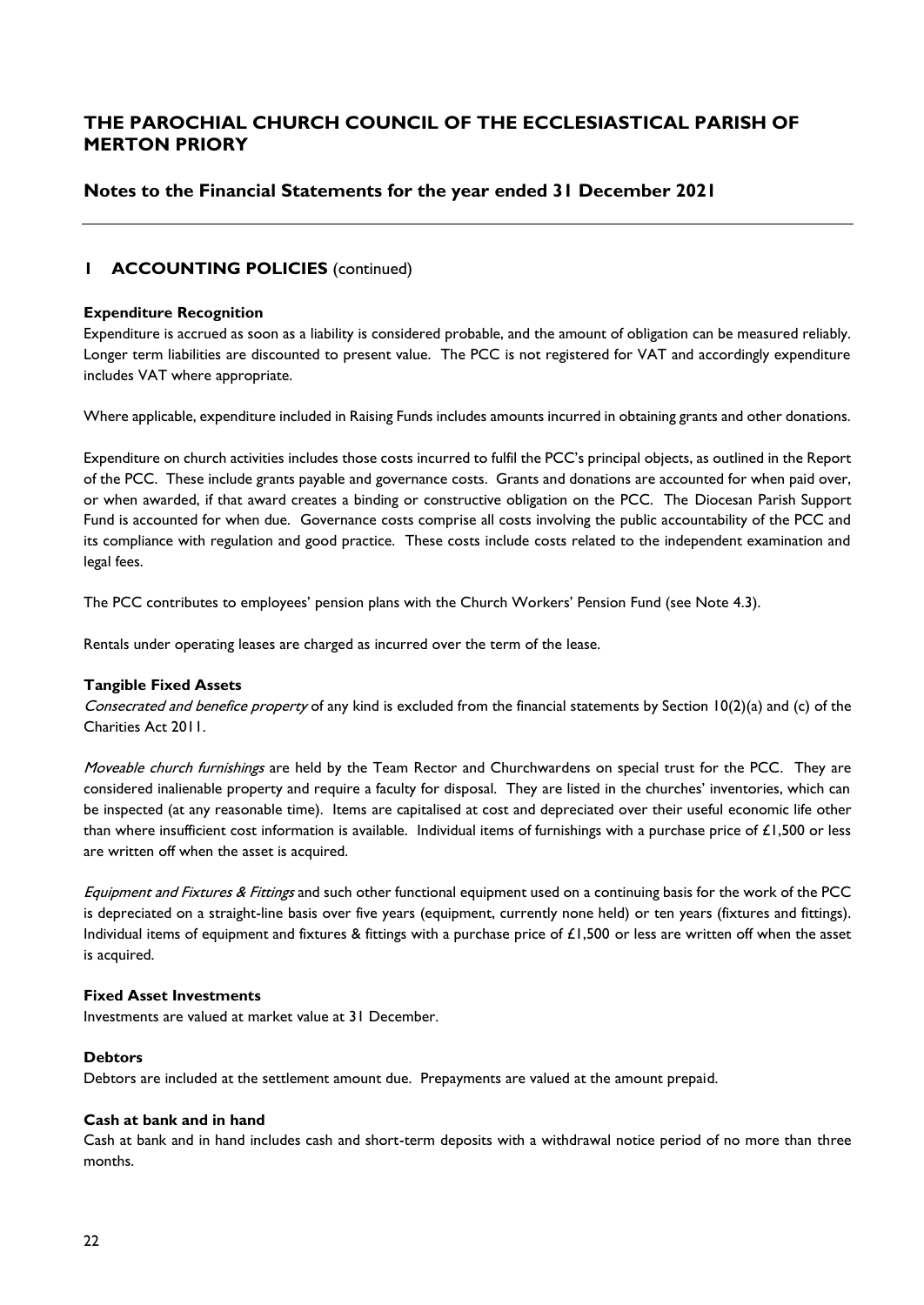# **Notes to the Financial Statements for the year ended 31 December 2021**

### **1 ACCOUNTING POLICIES** (continued)

#### **Creditors**

Creditors are recognised where the charity has a present obligation arising from a past event that will probably result in the transfer of funds to a third party and the amount due to settle the obligation can be measured or estimated reliably. Creditors are recognised at their settlement amount.

#### **Borrowings**

The PCC currently holds no borrowings.

#### **Fund accounting**

The funds held by the charity are either:

Unrestricted general funds that can be used for PCC ordinary purposes. These include funds designated for a particular purpose by the PCC. Apart from the PCC General Fund, all other unrestricted funds are designated to the three individual churches and are therefore reported as designated funds.

Restricted funds represent donations received for a specific object or invited by the PCC for a specific object. The funds may only be expended on the specific object for which they were given. Any balance remaining unspent at the end of each year must be carried forward as a balance on that fund.

The expendable endowment fund (Holy Trinity & St Peter) was established following the receipt of a substantial legacy from a parishioner. The terms of the legacy are such that the capital can either be invested or expended in the furtherance of the church's ministry in the parish. It has therefore been accounted for as an expendable endowment. Income arising from the invested funds is credited to unrestricted incoming resources.

The permanent endowment fund (St John the Divine) was given for building a new church, completed in 1914, with the income from the remaining endowment capital to be used on the fabric of the existing building.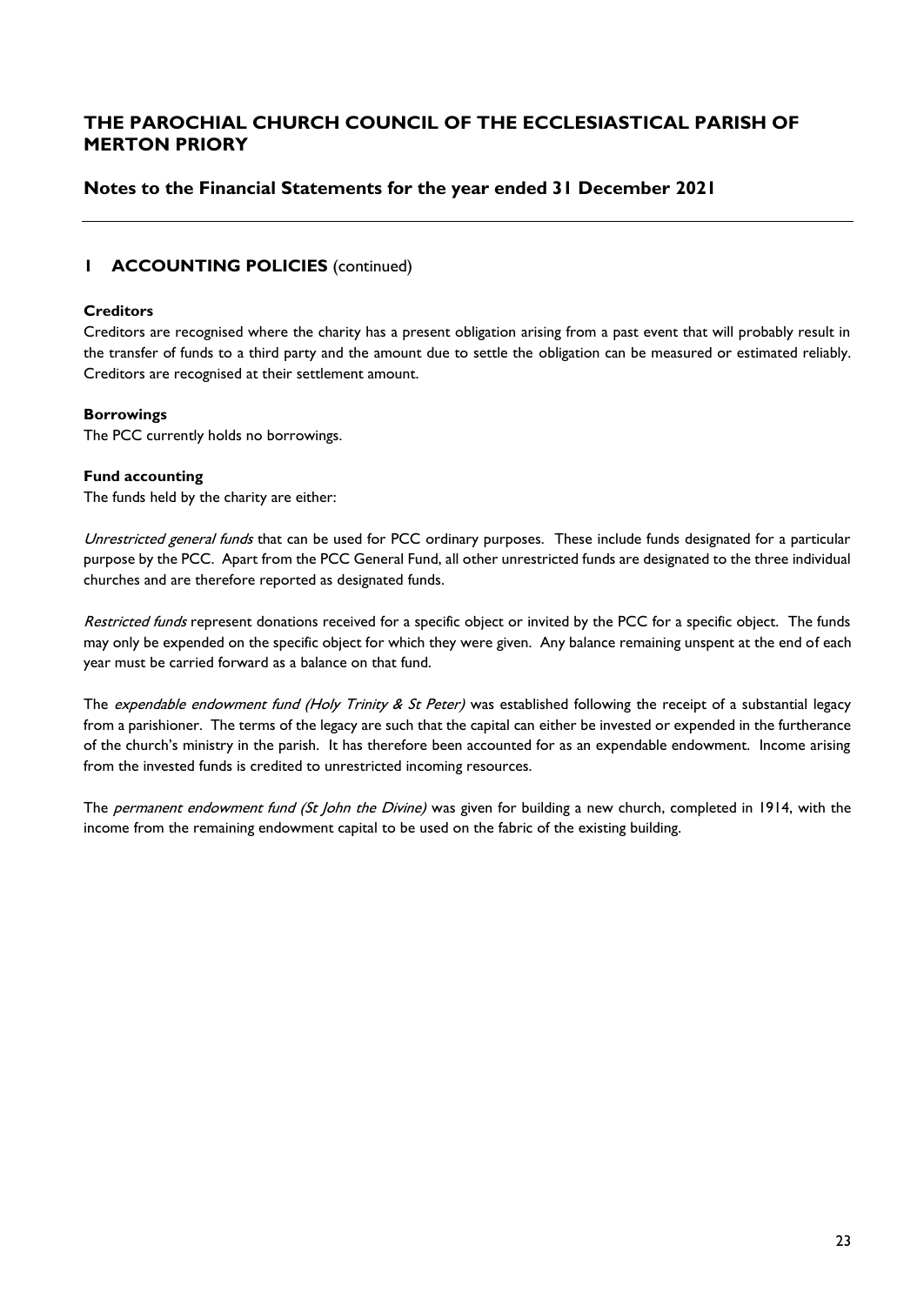# **Notes to the Financial Statements for the year ended 31 December 2021**

### **2 INCOME & ENDOWMENTS FROM:**

|     |                                   | <b>Unrestricted</b><br><b>Funds</b><br>£ | <b>Restricted</b><br><b>Funds</b><br>£ | <b>Total</b><br>2021<br>£ | <b>Total</b><br>2020<br>£ |
|-----|-----------------------------------|------------------------------------------|----------------------------------------|---------------------------|---------------------------|
| 2.1 | <b>Donation and legacies</b>      |                                          |                                        |                           |                           |
|     | Regular giving                    | 116,697                                  |                                        | 116,697                   | 112,085                   |
|     | Collections at services           | 5,229                                    | 603                                    | 5,832                     | 4,385                     |
|     | All other giving/voluntary income | 20,149                                   | 10,695                                 | 30,844                    | 27,067                    |
|     | Gift Aid recovered                | 28,110                                   | 1,309                                  | 29,419                    | 28,091                    |
|     | Legacies received                 | 12,000                                   |                                        | 12,000                    | 4,652                     |
|     | Grants (recurring & one-off)      | 1,707                                    |                                        | 1,707                     | 4,764                     |
|     |                                   | 183,892                                  | 12,607                                 | 196,499                   | 181,044                   |
| 2.2 | <b>Raising funds</b>              |                                          |                                        |                           |                           |
|     | Fundraising events                | 6,607                                    |                                        | 6,607                     | 7,010                     |
| 2.3 | <b>Investment income</b>          |                                          |                                        |                           |                           |
|     | <b>Dividends</b>                  | 674                                      | 416                                    | 1,090                     | 1,190                     |
|     | <b>Bank interest</b>              | 541                                      | 6                                      | 547                       | 960                       |
|     | Rent from land                    | 1,830                                    |                                        | 1,830                     | 458                       |
|     |                                   | 3,045                                    | 422                                    | 3,467                     | 2,608                     |
| 2.4 | <b>Church activities</b>          |                                          |                                        |                           |                           |
|     | Fees for weddings and funerals    | 2,690                                    |                                        | 2,690                     | 1,523                     |
|     | Church & hall lettings            | 82,304                                   |                                        | 82,304                    | 57,136                    |
|     | <b>Bookstall sales</b>            | $\overline{10}$                          |                                        | 10                        |                           |
|     |                                   | 85,004                                   |                                        | 85,004                    | 58,659                    |
|     |                                   |                                          |                                        |                           |                           |
|     | <b>TOTAL INCOME</b>               | 278,548                                  | 13,029                                 | 291,577                   | 249,321                   |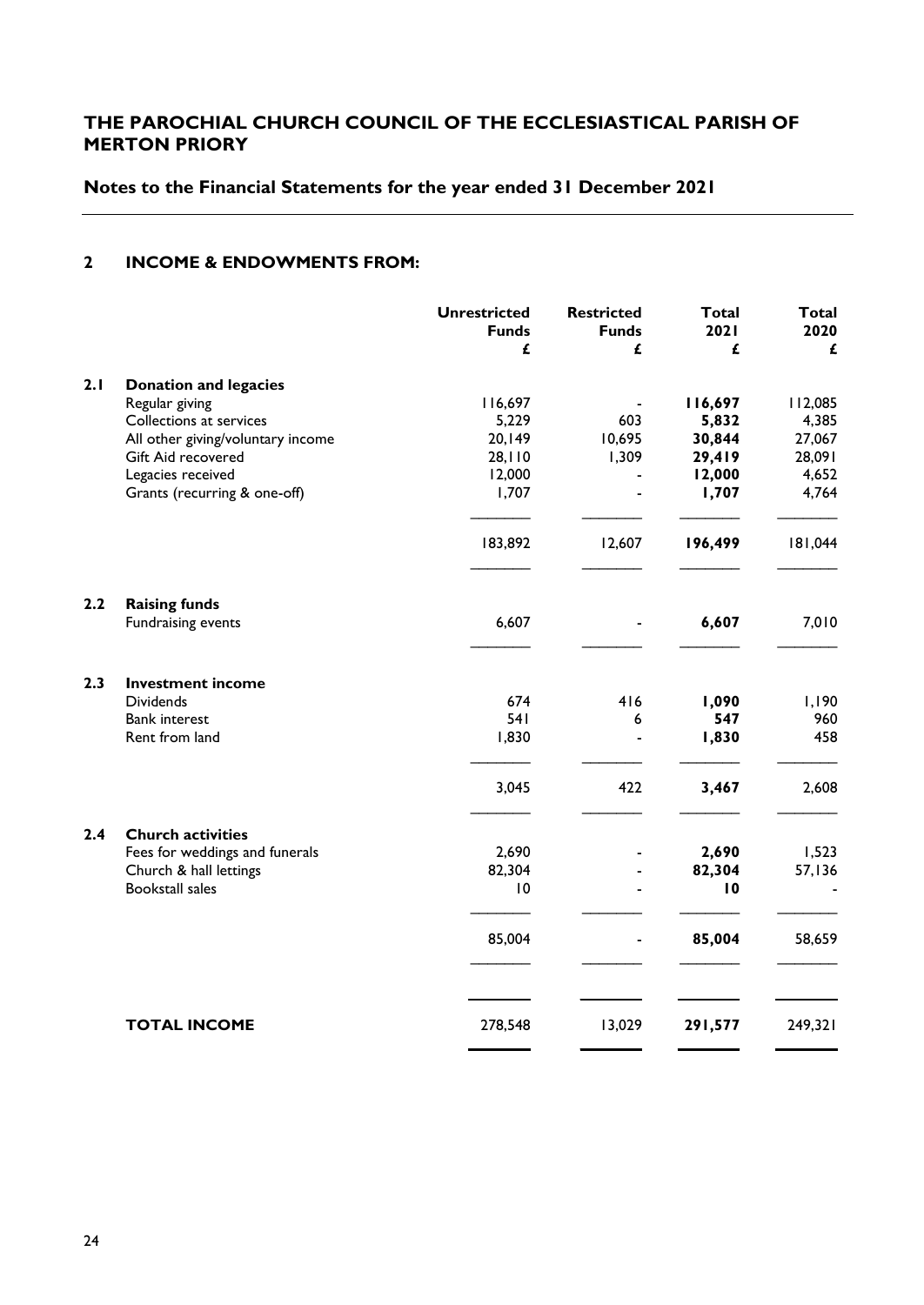# **Notes to the Financial Statements for the year ended 31 December 2021**

#### **3 EXPENDITURE ON:**

|     |                                             | <b>Unrestricted</b><br><b>Funds</b> |                   | <b>Total</b><br><b>2021</b> | Total<br>2020 |  |
|-----|---------------------------------------------|-------------------------------------|-------------------|-----------------------------|---------------|--|
|     |                                             | £                                   | <b>Funds</b><br>£ | £                           | £             |  |
| 3.1 | <b>Church activities</b>                    |                                     |                   |                             |               |  |
|     | Church activities:                          |                                     |                   |                             |               |  |
|     | Diocesan parish support fund                | 155,380                             | 5,000             | 160,380                     | 161,075       |  |
|     | Salaries of parish staff                    | 13,612                              |                   | 13,612                      | 12,866        |  |
|     | Clergy & assistant staff expenses           | 2,370                               | 4,200             | 6,570                       | 2,181         |  |
|     | Church expenses:                            |                                     |                   |                             |               |  |
|     | Mission & evangelism costs                  | 89                                  |                   | 89                          | 157           |  |
|     | Education                                   | 483                                 |                   | 483                         | 1,109         |  |
|     | Church insurance                            | 10,848                              |                   | 10,848                      | 10,960        |  |
|     | Routine maintenance                         | 9,003                               | 546               | 9,549                       | 8,100         |  |
|     | Parish office costs                         | 3,139                               |                   | 3,139                       | 3,373         |  |
|     | Upkeep of services                          | 3,052                               |                   | 3,052                       | 2,699         |  |
|     | Upkeep of church gardens                    | 86                                  |                   | 86                          |               |  |
|     | Church cleaning - contractors & supplies    | 716                                 |                   | 716                         | I, I84        |  |
|     | Organ & piano tuning                        | 1,986                               |                   | 1,986                       | 1,880         |  |
|     | Depreciation on tangible fixed assets       | 7,093                               |                   | 7,093                       | 3,121         |  |
|     | Church utilities - electricity, gas & water | 5,183                               |                   | 5,183                       | 5,590         |  |
|     | Other church running expenses               | 5,280                               | 537               | 5,817                       | 2,537         |  |
|     | Costs of trading:                           |                                     |                   |                             |               |  |
|     | Hall insurance                              | 2,072                               |                   | 2,072                       | 2,015         |  |
|     | Hall routine maintenance                    | 2,026                               |                   | 2,026                       | 31            |  |
|     | Hall cleaning - contractors & supplies      | 471                                 |                   | 47 I                        | I, I48        |  |
|     | Hall utilities - electricity, gas & water   | 8,554                               |                   | 8,554                       | 8,135         |  |
|     | Major capital expenditure:                  |                                     |                   |                             |               |  |
|     | Garden decking (HT)                         | 6,132                               |                   | 6,132                       |               |  |
|     | Hall boiler (CC)                            | 3,738                               |                   | 3,738                       |               |  |
|     | External noticeboard (CC)                   | 2,586                               |                   | 2,586                       |               |  |
|     | Organ blower repair (CC)                    |                                     |                   |                             | 4,284         |  |
|     | Hall rewiring (CC)                          |                                     |                   |                             | 4,254         |  |
|     | Hall alarm refit (CC)                       |                                     |                   |                             | 2,580         |  |
|     | <b>TOTAL CHURCH ACTIVITIES</b>              | 243,899                             | 10,283            | 254,182                     | 239,315       |  |
|     |                                             |                                     |                   |                             |               |  |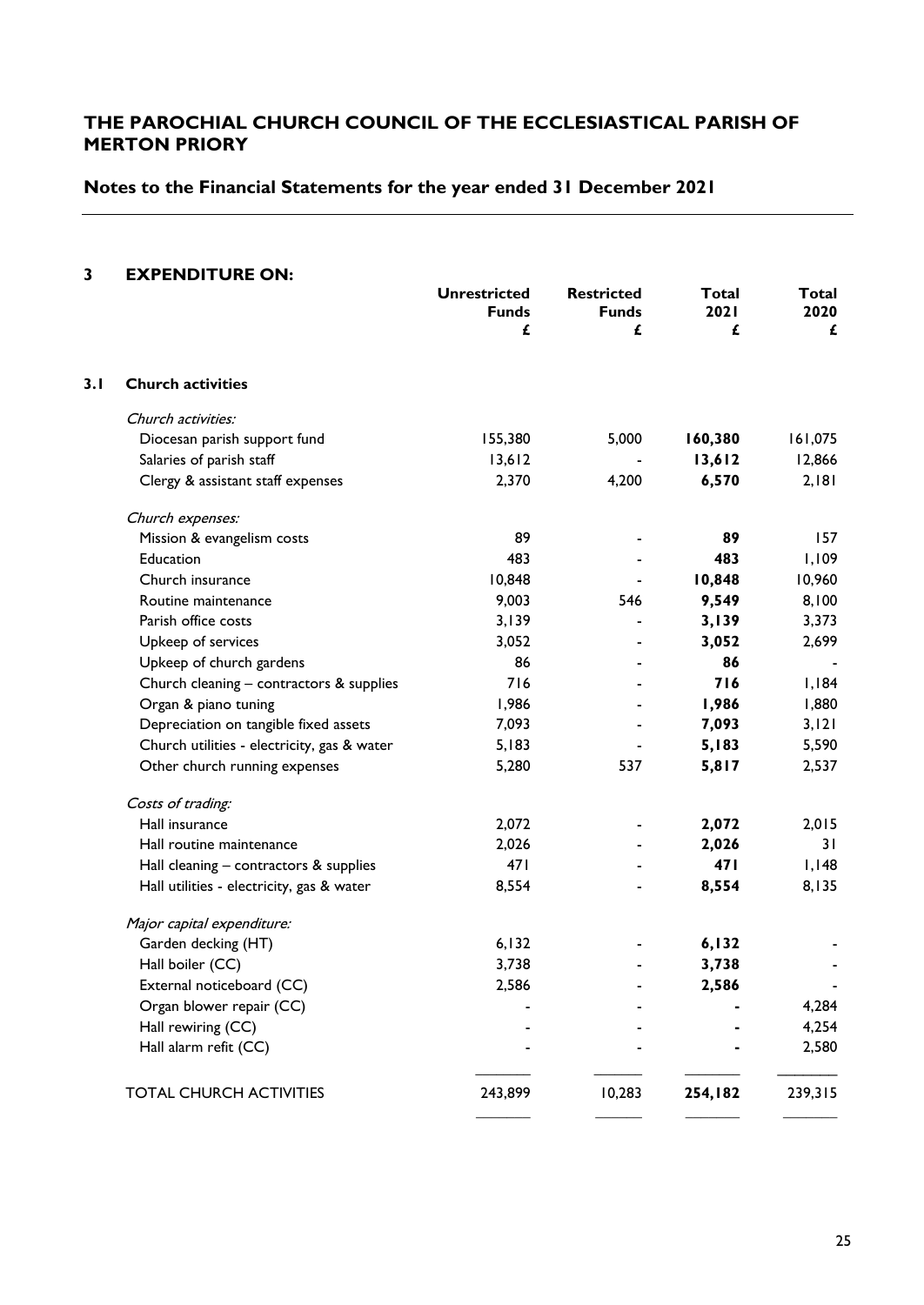### **Notes to the Financial Statements for the year ended 31 December 2021**

#### **3 EXPENDITURE ON: (continued)**

|     |                                               | <b>Unrestricted</b><br><b>Funds</b><br>£ | <b>Restricted</b><br><b>Funds</b><br>£ | Total<br>2021<br>£ | Total<br>2020<br>£ |
|-----|-----------------------------------------------|------------------------------------------|----------------------------------------|--------------------|--------------------|
| 3.2 | Mission giving and donations                  |                                          |                                        |                    |                    |
|     | Church overseas & missionary societies:       |                                          |                                        |                    |                    |
|     | World Day of Prayer                           | 150                                      |                                        | 150                |                    |
|     | Joshua Orphan & Community Care, Malawi        |                                          |                                        |                    | 2,083              |
|     | Relief and development agencies:              |                                          |                                        |                    |                    |
|     | Christian Aid                                 |                                          | 87                                     | 87                 | 160                |
|     | Home mission & church organisations:          |                                          |                                        |                    |                    |
|     | <b>Christian CARE Merton</b>                  | 1,750                                    | 210                                    | 1,960              | 1,001              |
|     | Bishop of Southwark's Lent Appeal             |                                          | 75                                     | 75                 | 171                |
|     | Wimbledon Food Bank                           |                                          |                                        |                    | 4,604              |
|     | Faith in Action - Merton Homelessness Project |                                          |                                        |                    | 2,144              |
|     | Wimbledon Guild                               |                                          |                                        |                    | 547                |
|     | Merton Night Shelter                          |                                          |                                        |                    | 455                |
|     | Secular charities:                            |                                          |                                        |                    |                    |
|     | <b>Rethink Mental Illness</b>                 | 1,750                                    |                                        | 1,750              |                    |
|     | Merton Citizens (part of Citizens UK)         | 1,108                                    | 192                                    | 1,300              | 1,330              |
|     | South London Refugee Association              |                                          |                                        |                    | 2,083              |
|     | Other donations under £100                    | 27                                       |                                        | 27                 |                    |
|     | <b>TOTAL MISSION GIVING &amp; DONATIONS</b>   | 4,785                                    | 564                                    | 5,349              | 14,578             |
|     |                                               |                                          |                                        |                    |                    |

These figures for Mission Giving & Donations do not include gifts banked directly to charities for Christian Aid Week or cheques sent direct to the Bishop of Southwark's Lent Appeal. The parish also makes significant contributions in kind, such as the substantial amount of food given each year to the Wimbledon Food Bank.

#### **3.3 Costs of raising funds**

| Costs of fundraising events<br>Costs of supporting regular giving | I.I 16<br>79 | $\overline{\phantom{0}}$ | 1,116<br>79   | 853<br>63 |
|-------------------------------------------------------------------|--------------|--------------------------|---------------|-----------|
| <b>TOTAL COSTS OF RAISING FUNDS</b>                               | 1,195        | $\blacksquare$           | <b>I, 195</b> | 916       |
| <b>TOTAL EXPENDITURE</b>                                          | 249,879      | 10,847                   | 260,726       | 254,809   |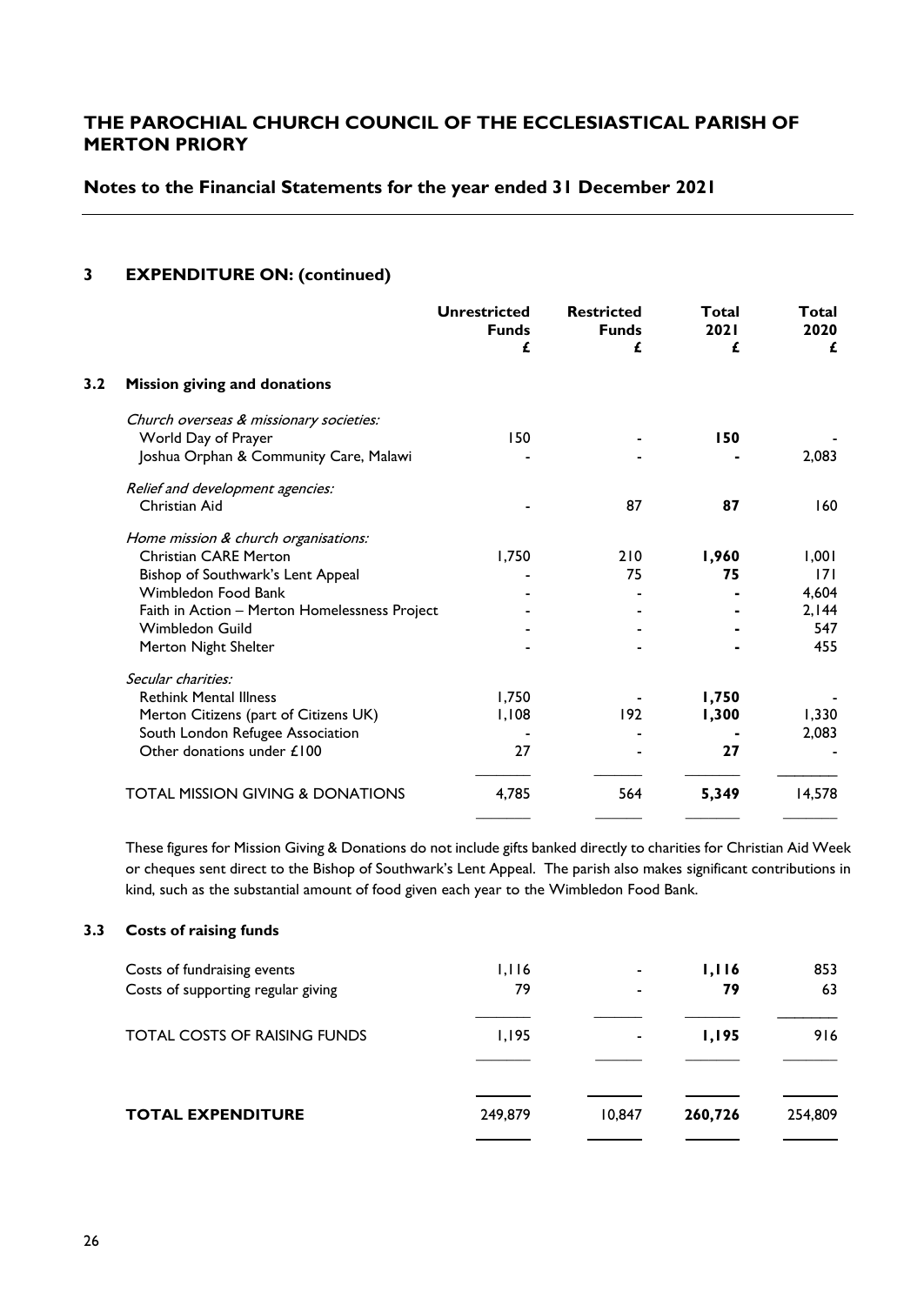### **Notes to the Financial Statements for the year ended 31 December 2021**

#### **4.1 STAFF COSTS**

Included within expenditure on church activities (see note 3 above) are the following staff costs:

|                                                  | <b>Total</b><br><b>2021</b><br>£ | Total<br>2020 |
|--------------------------------------------------|----------------------------------|---------------|
| Gross Salaries                                   | 13,445                           | 12,704        |
| <b>Employer National Insurance contributions</b> |                                  |               |
| <b>Employment Allowance</b>                      |                                  |               |
| <b>Employer Pension contributions</b>            | 167                              | 162           |
|                                                  | 13,612                           | 12,866        |
|                                                  |                                  |               |

These staff costs exclude the amounts paid to Southwark Diocese for the stipendiary clergy, who are funded through the Parish Support Fund. Employer's National Insurance is covered by the government's Employment Allowance. All employed staff are paid at least the London Living Wage. Information on the staff pension scheme is given in Note 4.3.

During the year the churches employed various part-time staff, as follows:

- Holy Trinity: the posts of Parish Administrator and Director of Music were vacant in 2021 (2020: vacant); the church employed one Bookkeeper (2020: one).
- Christ Church and St John the Divine jointly employed an Organist/Music Leader (2020: one), and each church employed a Cleaner (2020: one each).

### **4.2 RELATED PARTIES**

Liz Holder, PCC Treasurer and member of the PCC, was paid £1,200 (2020: £1,200) for accountancy services relating to the preparation of the statutory financial statements. This payment was gift-aided back to the PCC.

Jane Savill, PCC member, is Chair and trustee of Christian CARE Merton, to which the PCC donated £1,960 in 2021 (2020: £1,001).

The expenses of four (2020: three) members of the PCC amounting to £4,802 (2020: £426) in relation to travel, housing, training and retreats were met by the PCC during the year. The significant increase from 2020 is due to the addition of housing costs for our new curate.

Aggregated unrestricted donations from PCC members totalled £19,052 (2020: £14,395).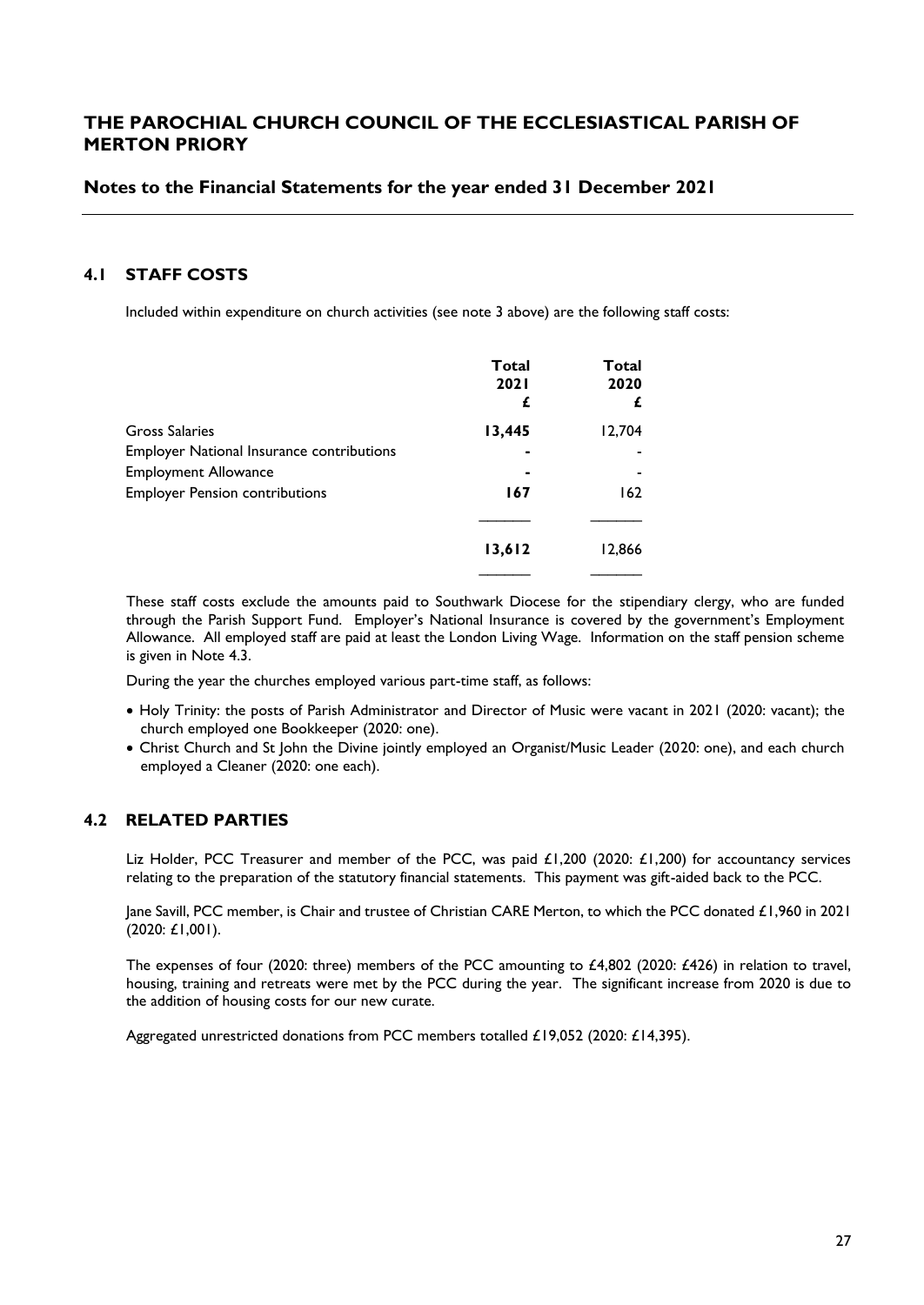#### **Notes to the Financial Statements for the year ended 31 December 2021**

#### **4.3 STAFF PENSIONS**

**Merton Priory PCC** participates in the Pension Builder Scheme section of the Church Workers Pension Fund (CWPF) for lay staff. CWPF is administered by the Church of England Pensions Board, which holds the CWPF assets separately from those of the Employer and other participating employers.

The Church Workers Pension Fund has two sections:

- 1. the Defined Benefits Scheme
- 2. the Pension Builder Scheme, which has two subsections;
- a. a deferred annuity section known as Pension Builder Classic, and,
- b. a cash balance section known as Pension Builder 2014.

#### **Pension Builder Scheme**

Both sections of the Pension Builder Scheme are classed as defined benefit schemes.

*Pension Builder 2014* is a cash balance scheme that provides a lump sum which members use to provide benefits at retirement. Pension contributions are recorded in an account for each member. Discretionary bonuses may be added before retirement, depending on investment returns and other factors. The account, plus any bonuses declared is payable, unreduced, from age 65.

There is no sub-division of assets between employers in each section of the Pension Builder Scheme.

The scheme is considered to be a multi-employer scheme as described in Section 28 of FRS 102. This is because it is not possible to attribute the Pension Builder Scheme's assets and liabilities to specific employers and means that contributions are accounted for as if the Scheme were a defined contribution scheme. The pensions costs charged to the SoFA (Statement of Financial Activities) in the year are the contributions payable **(2021: £167**; 2020: £162**)**.

A valuation of the Pension Builder Scheme is carried out once every three years. The most recent valuation was carried out as at 31 December 2019. The next valuation is due as at 31 December 2022.

For the Pension Builder 2014 section, the valuation revealed a surplus of £5.5m on the ongoing assumptions used. There is no requirement for deficit payments at the current time.

The legal structure of the scheme is such that if another employer fails, **Merton Priory PCC** could become responsible for paying a share of the failed employer's pension liabilities.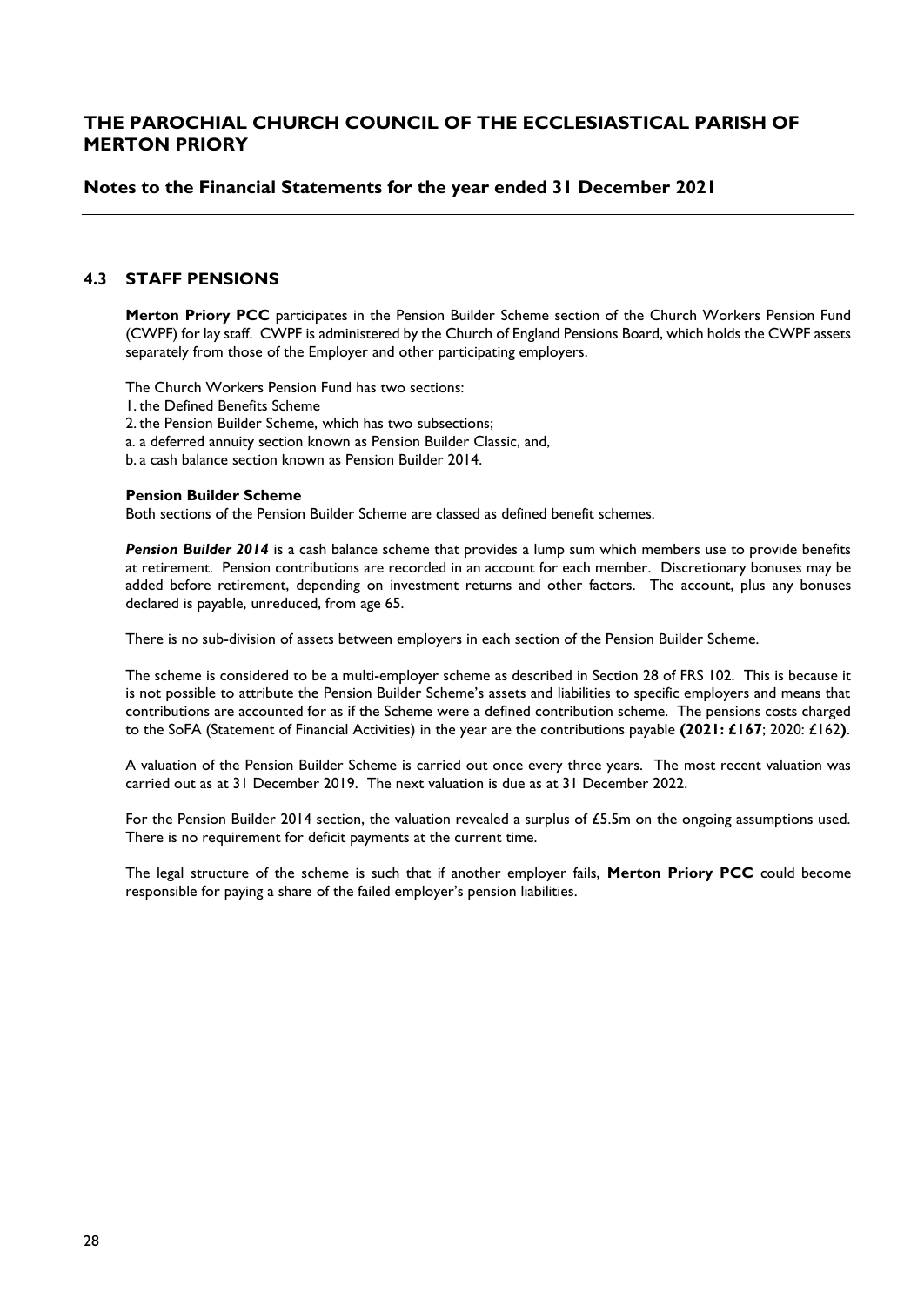**Fixtures**

### **Notes to the Financial Statements for the year ended 31 December 2021**

### **5 FIXED ASSETS**

#### **5.1 Tangible Fixed Assets**

|              |                                                                    | .<br>& Fittings<br>£        |
|--------------|--------------------------------------------------------------------|-----------------------------|
| Cost         | At I January 2021<br>Disposals<br>Additions at cost                | 70,369<br>(4,957)<br>39,714 |
|              | At 31 December 2021                                                | 105,126                     |
| Depreciation | At I January 2021<br>Charge for the year<br>Withdrawn on disposals | 56,843<br>7,093<br>(4,957)  |
|              | At 31 December 2021                                                | 58,979                      |
|              | <b>Net Book Value at 31 December 2021</b>                          | 46, I 47                    |
|              | Net Book Value at 31 December 2020                                 | 13,526                      |

Moveable Church Furnishings:

**None of the three churches** hold any moveable church furnishings purchased since 2001 which are capitalised and depreciated over their useful economic life (see Accounting Policies, page 21).

#### Fixtures & Fittings:

#### **Christ Church**

The church sound system was purchased in 2009 and is now fully depreciated.

#### **Holy Trinity**

The grand piano (purchased in 2002) and refurbishment of the reception area (2007) are both fully depreciated. The audio-visual system was installed in 2015 and will be depreciated over ten years. The original kitchen improvements from 2002 were disposed of and a new kitchen installed in 2021, which will be depreciated over ten years.

#### **St John the Divine**

A lighting control panel was purchased in 2018 and will be depreciated over ten years.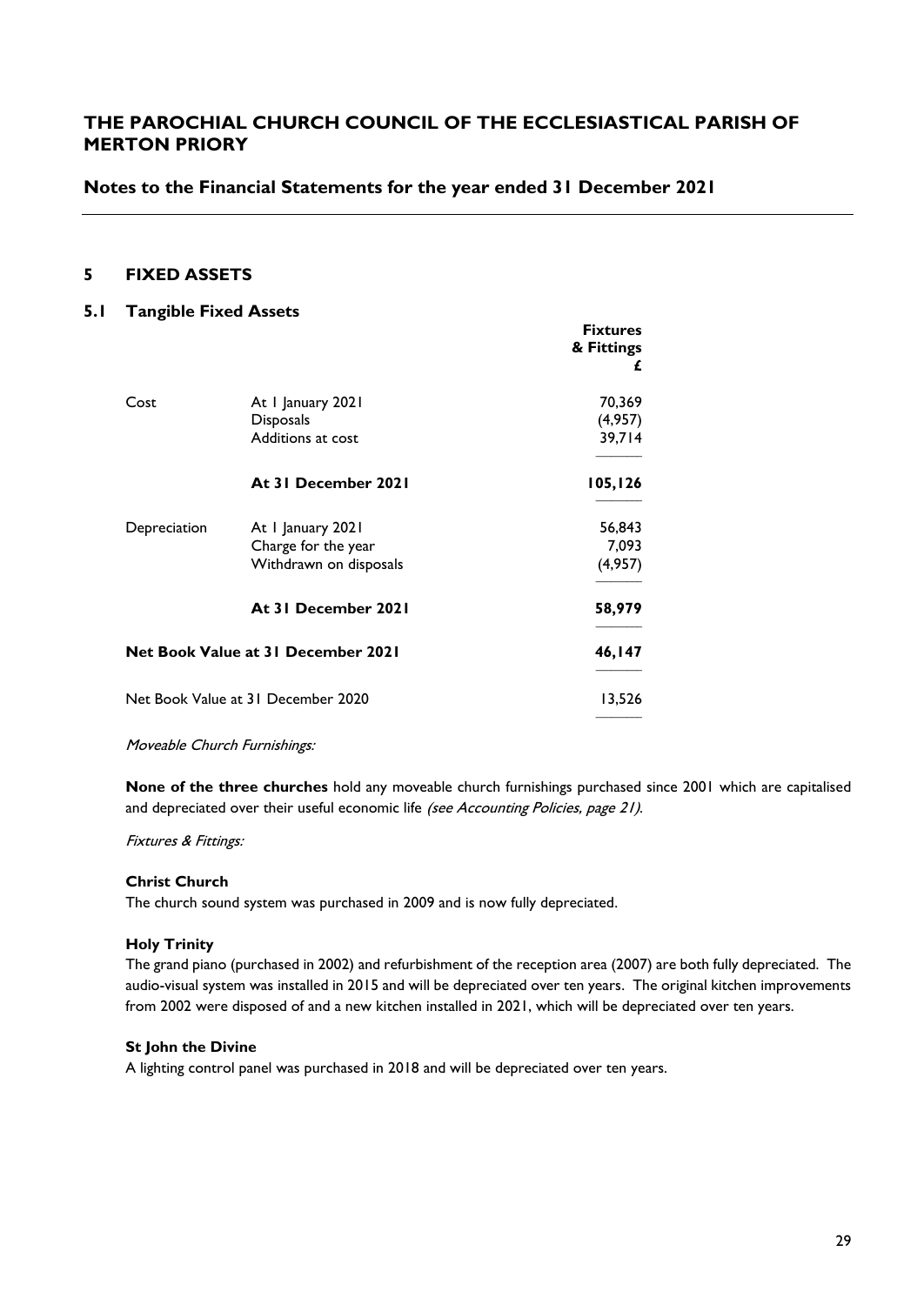### **Notes to the Financial Statements for the year ended 31 December 2021**

#### **5.2 Investments**

|                                                                                | <b>Unrestricted</b><br><b>Funds</b> | <b>Endowment</b><br><b>Funds</b> | Total<br>2021 | Total<br>2020 |
|--------------------------------------------------------------------------------|-------------------------------------|----------------------------------|---------------|---------------|
|                                                                                | £                                   | £                                | £             | £             |
| Market value I January 2021                                                    | 42,553                              | 14,313                           | 56,866        | 55,353        |
| Dividends reinvested                                                           | 79                                  |                                  | 79            | 74            |
| Unrealised gains/(losses) on revaluation                                       | (634)                               | 2,058                            | 1,424         | I,438         |
| Market value 31 December 2021                                                  | 41,998                              | 16,371                           | 58,369        | 56,865        |
| Market value represented by<br>investments in:                                 |                                     |                                  |               |               |
| <b>CBF</b> Investment Fund shares<br><b>Charibond Charities Fixed Interest</b> | 3,162                               | 16,371                           | 19,533        | 17,004        |
| Common Investment Fund shares                                                  | 28,836                              |                                  | 28,836        | 29,861        |
| Polka Theatre – interest in the freehold                                       | 10,000                              |                                  | 10,000        | 10,000        |
|                                                                                | 41,998                              | 16,371                           | 58,369        | 56,865        |
|                                                                                |                                     |                                  |               |               |

CBF Investment Fund shares are held by:

#### **Christ Church:**

Trust Fund T0169, held by the Diocese of Southwark as custodian trustee, originated from the sale of a passageway in 1951 for £200. Funds are invested in 85.37 CBF Investment Fund shares with the dividend reinvested.

#### **St John the Divine:**

Trust Fund T0046 held by the Diocese of Southwark as custodian trustee. The fund was a permanent endowment (capital) for building a new church, completed in 1914, with the remaining capital invested to provide an income restricted to work on the fabric of the building.

Charibond Charities Fixed Interest Common Investment Fund is held by **Holy Trinity**: original purchase price £27,734 for 24,426 units. The current holding is 23,798 units at 31 December 2021. The unit trust invests in government and corporate fixed interest securities.

The Polka Theatre is held by **Holy Trinity**: a nominal figure of the PCC's interest in the freehold of the Polka Theatre (240 The Broadway, London SW19 1SB) which is subject to a long-term lease. This has not been the subject of an independent valuation.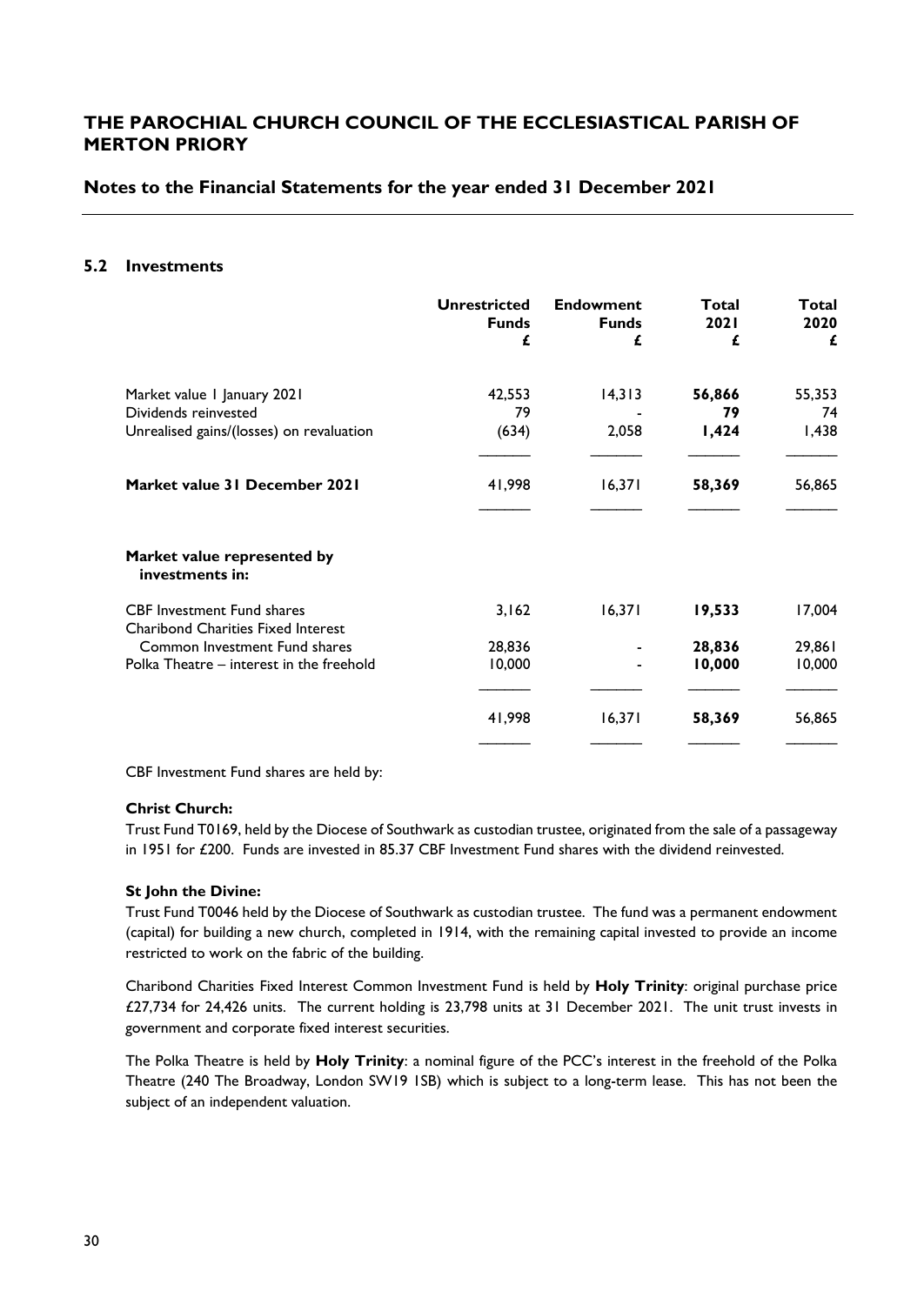# **Notes to the Financial Statements for the year ended 31 December 2021**

# **6 DEBTORS**

|                               | <b>Unrestricted</b><br><b>Funds</b><br>£ | <b>Restricted</b><br><b>Funds</b><br>£ | <b>Total</b><br><b>2021</b><br>£ | Total<br>2020<br>£ |
|-------------------------------|------------------------------------------|----------------------------------------|----------------------------------|--------------------|
| Gift Aid recoverable          | 22,235                                   | 1,247                                  | 23,482                           | 12,024             |
| Accrued income                | 10,759                                   |                                        | 10,759                           | 4,045              |
| Prepayments and other debtors | 1,598                                    | 210                                    | 1,808                            | 1,770              |
|                               | 34,592                                   | 1,457                                  | 36,049                           | 17,839             |
|                               |                                          |                                        |                                  |                    |

### **7 CREDITORS**

# **Amounts falling due within one year:**

|                            | <b>Unrestricted</b><br><b>Funds</b> | <b>Restricted</b><br><b>Funds</b> | Total<br><b>2021</b> | Total<br>2020 |
|----------------------------|-------------------------------------|-----------------------------------|----------------------|---------------|
|                            | £                                   | £                                 | £                    | £             |
| Accruals                   | 43,509                              | 210                               | 43,719               | 5,691         |
| Payroll tax creditor       | 550                                 |                                   | 550                  | 491           |
| Pension creditor           | 30                                  |                                   | 30                   |               |
| Other creditors and        |                                     |                                   |                      |               |
| income received in advance | 7,465                               | $\overline{\phantom{0}}$          | 7,465                | 12,835        |
|                            |                                     |                                   |                      |               |
|                            | 51,554                              | 210                               | 51,764               | 19,018        |
|                            |                                     |                                   |                      |               |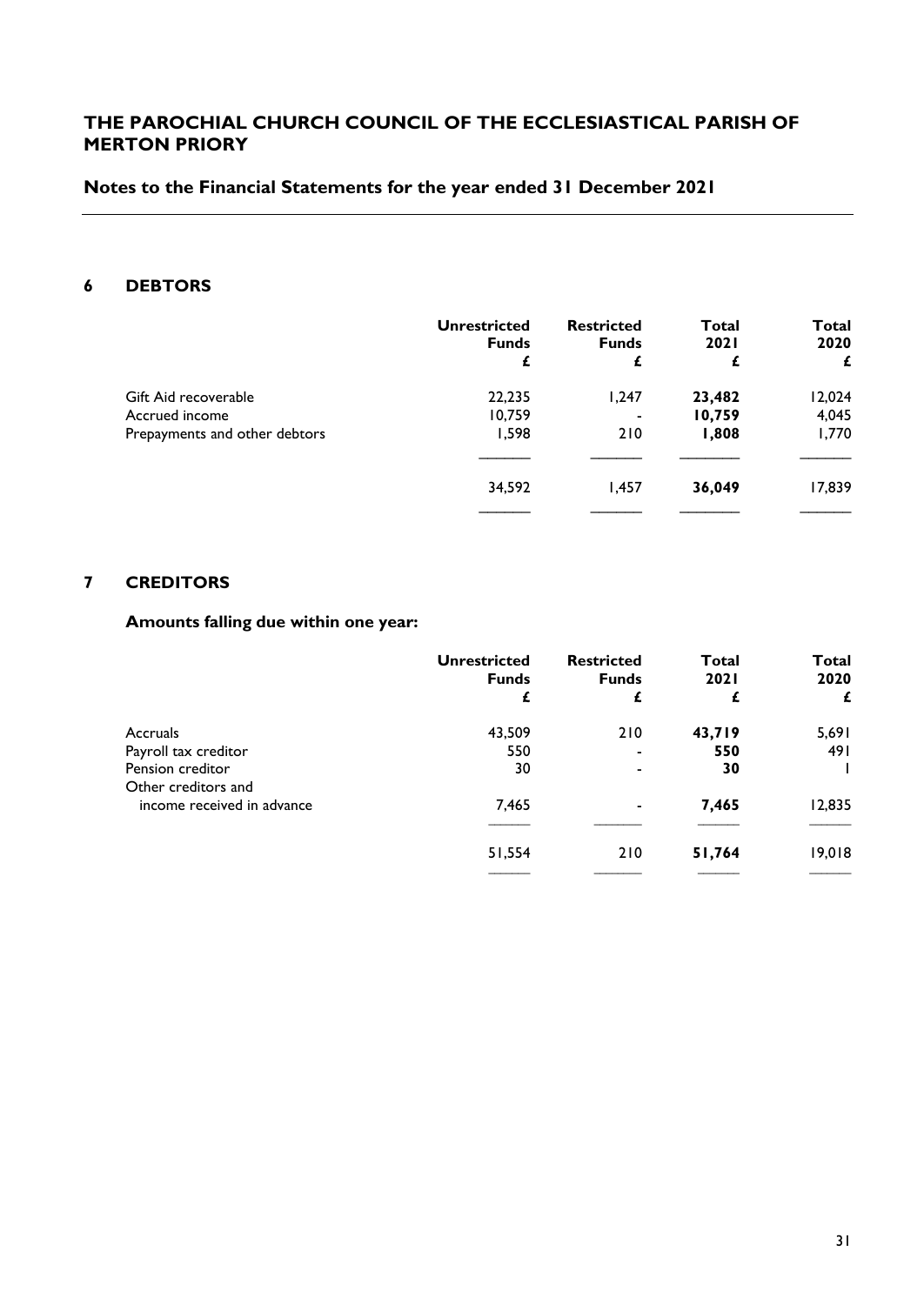# **Notes to the Financial Statements for the year ended 31 December 2021**

# **8 FUND ANALYSIS**

# **8.1a Fund Summary (current year)**

|                                | <b>Balance</b><br>01/01/21 |         | Income Expenditure Transfers Gains & |           | <b>Losses</b> | <b>Balance</b><br>31/12/21 |
|--------------------------------|----------------------------|---------|--------------------------------------|-----------|---------------|----------------------------|
|                                | £                          | £       | £                                    | £         | £             | £                          |
| <b>Unrestricted Funds</b>      |                            |         |                                      |           |               |                            |
| PCC General Fund               | 1,000                      | 1,884   | (1,884)                              |           |               | 1,000                      |
| Designated Funds (General) *   |                            |         |                                      |           |               |                            |
| <b>Christ Church</b>           | 37,381                     | 79,228  | (71, 329)                            | (3, 124)  | 392           | 42,548                     |
| <b>Holy Trinity</b>            | 34,399                     | 160,491 | (133,914)                            | (6,300)   | (1,026)       | 53,650                     |
| St John the Divine             | 42,016                     | 36,736  | (31, 655)                            |           |               | 47,097                     |
| Designated Funds (Specific) *  |                            |         |                                      |           |               |                            |
| <b>PCC</b>                     | 558                        |         |                                      |           |               | 558                        |
| <b>Christ Church</b>           | 716                        |         | (504)                                | 3,124     |               | 3,336                      |
| <b>Holy Trinity</b>            | 110,474                    | 209     | (10, 246)                            | 31,058    |               | 131,495                    |
| St John the Divine             | 2,429                      |         | (347)                                |           |               | 2,082                      |
|                                | 228,973                    | 278,548 | (249, 879)                           | 24,758    | (634)         | 281,766                    |
| <b>Restricted Funds</b>        |                            |         |                                      |           |               |                            |
| <b>PCC</b>                     | 2,499                      | 4,738   | (4,738)                              |           |               | 2,499                      |
| Christ Church                  | 2,898                      | 1,308   |                                      |           |               | 4,206                      |
| <b>Holy Trinity</b>            | 15,241                     | 6,399   | (5,401)                              | (10, 695) |               | 5,544                      |
| St John the Divine             | 11,093                     | 584     | (708)                                |           |               | 10,969                     |
|                                | 31,731                     | 13,029  | (10, 847)                            | (10,695)  |               | 23,218                     |
| <b>Endowment Funds</b>         |                            |         |                                      |           |               |                            |
| Holy Trinity (expendable)      | 14,063                     |         |                                      | (14,063)  |               |                            |
| St John the Divine (permanent) | 16,738                     |         |                                      |           | 2,058         | 18,796                     |
|                                | 30,801                     |         |                                      | (14,063)  | 2,058         | 18,796                     |
|                                |                            |         |                                      |           |               |                            |
| <b>TOTAL FUNDS</b>             | 291,505                    | 291,577 | (260, 726)                           |           | 1,424         | 323,780                    |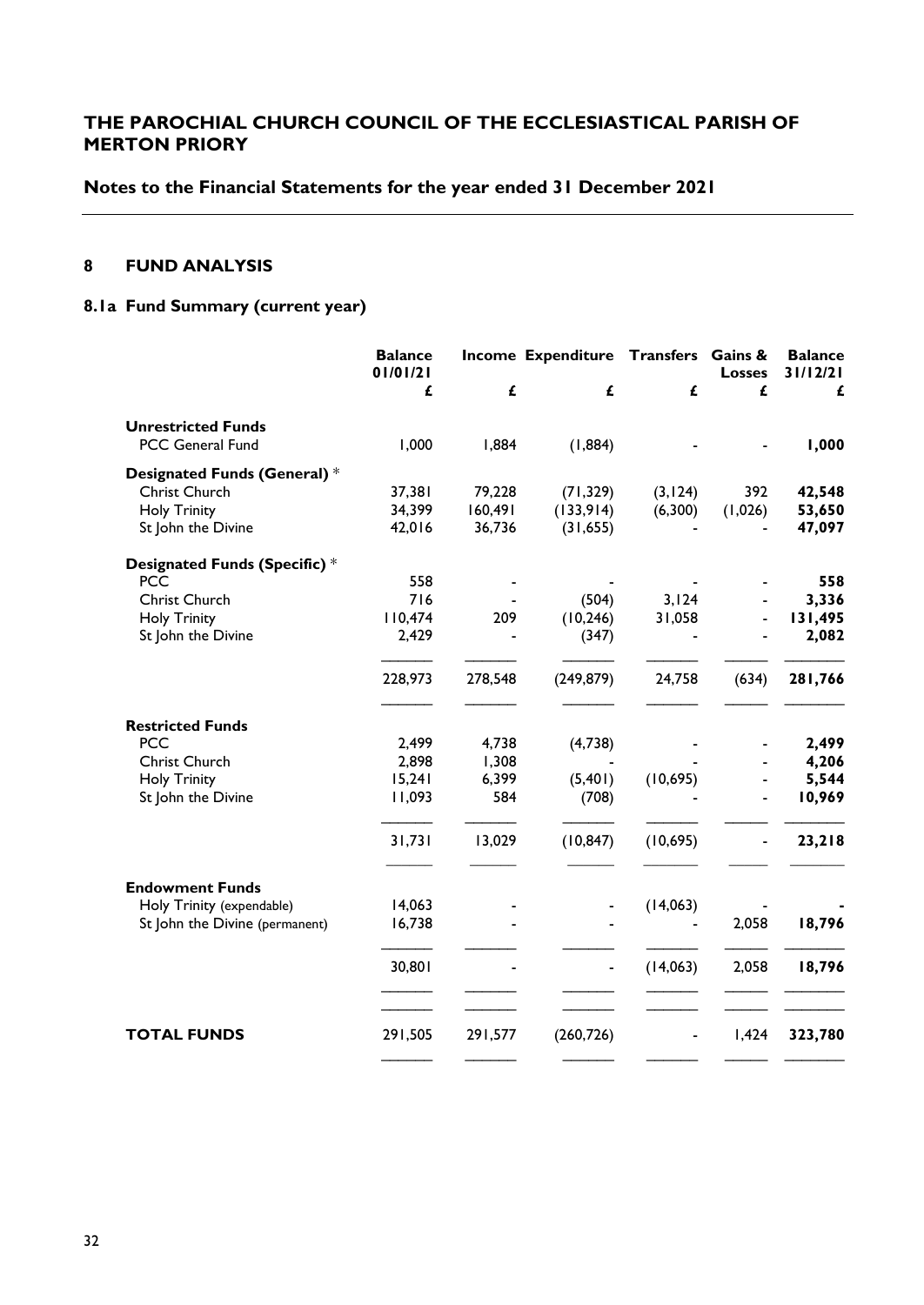#### **Notes to the Financial Statements for the year ended 31 December 2021**

### **8.1b Fund Summary (prior year)**

|                                                     | <b>Balance</b><br>01/01/20 |         | Income Expenditure Transfers Gains & |                          | <b>Losses</b> | <b>Balance</b><br>31/12/20 |
|-----------------------------------------------------|----------------------------|---------|--------------------------------------|--------------------------|---------------|----------------------------|
|                                                     | £                          | £       | £                                    | £                        | £             | £                          |
| <b>Unrestricted Funds</b>                           |                            |         |                                      |                          |               |                            |
| PCC General Fund                                    | 1,000                      | 5,372   | (5, 372)                             |                          |               | 1,000                      |
| Designated Funds (General) *                        |                            |         |                                      |                          |               |                            |
| Christ Church                                       | 18,742                     | 75,249  | (60, 947)                            | 4,164                    | 173           | 37,381                     |
| <b>Holy Trinity</b>                                 | 46,230                     | 132,585 | (134, 204)                           | (10, 552)                | 340           | 34,399                     |
| St John the Divine                                  | 49,742                     | 29,164  | (36, 543)                            | (347)                    |               | 42,016                     |
| Designated Funds (Specific) *                       |                            |         |                                      |                          |               |                            |
| <b>PCC</b>                                          | 558                        |         |                                      |                          |               | 558                        |
| Christ Church                                       | 3,210                      |         | (2,580)                              | 86                       |               | 716                        |
| <b>Holy Trinity</b>                                 | 111,402                    | 294     | (11,774)                             | 10,552                   |               | 110,474                    |
| St John the Divine                                  | 2,429                      |         | (347)                                | 347                      |               | 2,429                      |
|                                                     | 233,313                    | 242,664 | (251, 767)                           | 4,250                    | 513           | 228,973                    |
| <b>Restricted Funds</b>                             |                            |         |                                      |                          |               |                            |
| <b>PCC</b>                                          | 2,499                      |         |                                      |                          |               | 2,499                      |
| Christ Church                                       | 3,923                      | 4,271   | (1,046)                              | (4,250)                  |               | 2,898                      |
| <b>Holy Trinity</b>                                 | 15, 172                    | 1,899   | (1,830)                              |                          |               | 15,241                     |
| St John the Divine                                  | 10,722                     | 487     | (166)                                |                          |               | 11,093                     |
|                                                     | 32,366                     | 6,657   | (3,042)                              | (4,250)                  |               | 31,731                     |
|                                                     |                            |         |                                      |                          |               |                            |
| <b>Endowment Funds</b><br>Holy Trinity (expendable) | 14,063                     |         |                                      |                          |               | 14,063                     |
| St John the Divine (permanent)                      | 15,813                     |         |                                      |                          | 925           | 16,738                     |
|                                                     |                            |         |                                      |                          |               |                            |
|                                                     | 29,876                     |         |                                      |                          | 925           | 30,801                     |
|                                                     |                            |         |                                      |                          |               |                            |
| <b>TOTAL FUNDS</b>                                  | 295,555                    | 249,321 | (254, 809)                           | $\overline{\phantom{0}}$ | 1,438         | 291,505                    |

\* **Designated (General) Funds** are funds which have been designated by the **PCC** to each **DCC** for unrestricted purposes.

**Designated (Specific) Funds** are funds which have been designated by each **DCC** for specific purposes.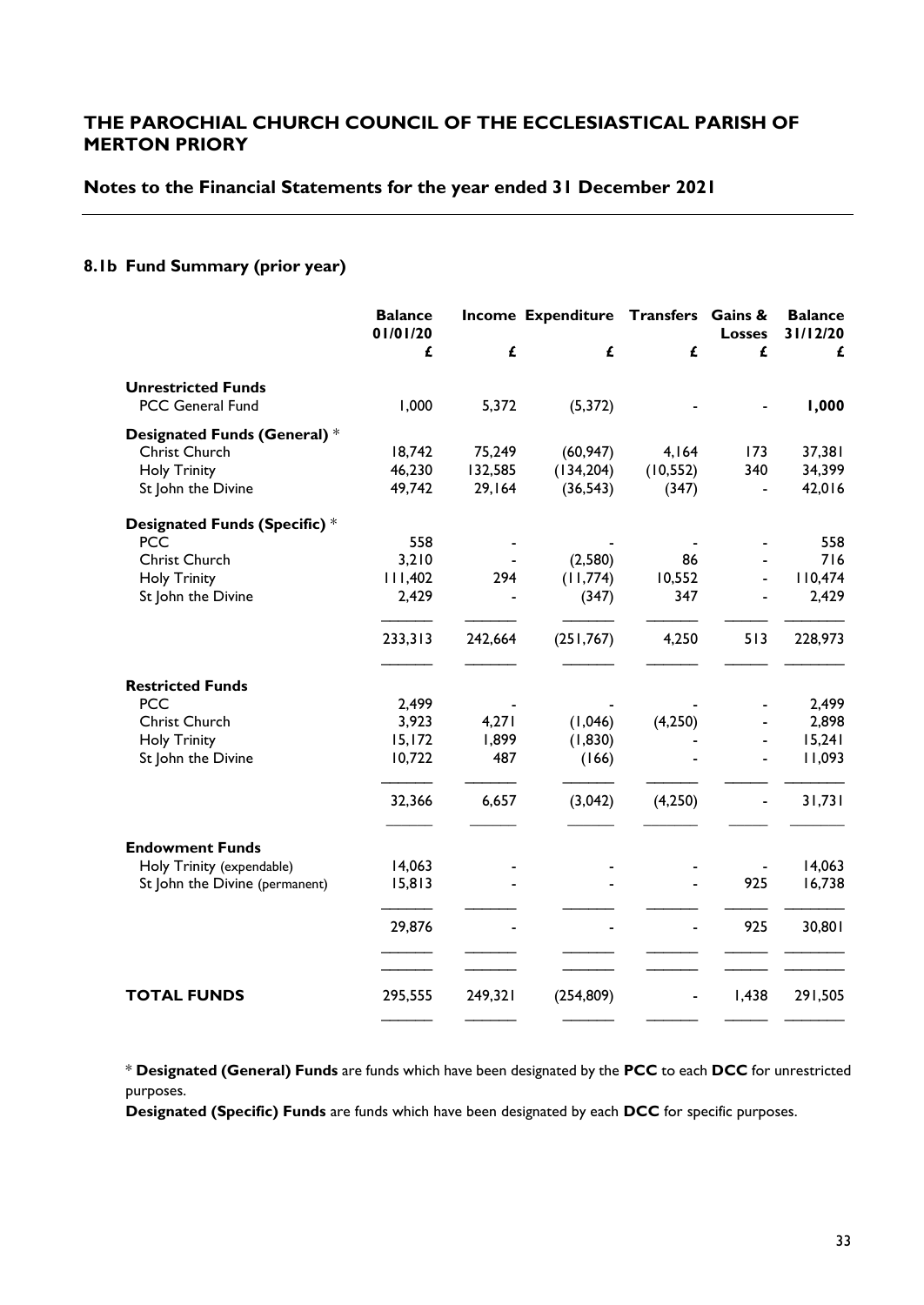### **Notes to the Financial Statements for the year ended 31 December 2021**

### **8.2 Individual Church Funds**

#### **8.2.1a PCC (current year)**

|                                    | <b>Balance</b><br>01/01/21 | <b>Income</b> | <b>Expenditure</b> | <b>Transfers</b> | <b>Balance</b><br>31/12/21 |
|------------------------------------|----------------------------|---------------|--------------------|------------------|----------------------------|
|                                    | £                          | £             | £                  | £                | £                          |
| <b>Unrestricted Fund</b>           | 1,000                      | 1,884         | (1,884)            |                  | 1,000                      |
| <b>Designated Funds (Specific)</b> |                            |               |                    |                  |                            |
| MP3 Players                        | 558                        |               |                    |                  | 558                        |
| <b>Restricted Funds</b>            |                            |               |                    |                  |                            |
| <b>Curate Housing</b>              |                            | 4,200         | (4,200)            |                  |                            |
| Youth Work                         | 2,499                      |               |                    |                  | 2,499                      |
| <b>Other Restricted Donations</b>  |                            | 538           | (538)              |                  |                            |
|                                    |                            |               |                    |                  |                            |
|                                    | 4,057                      | 6,622         | (6,622)            |                  | 4,057                      |
|                                    |                            |               |                    |                  |                            |

• MP3 Players Fund: in some years, the parish drama group stages a production where 50% of the surplus is kept by the PCC and 50% designated to help with the costs of future MP3 productions. No such production was held in 2021.

• Curate Housing: monthly rent is payable to Southwark Diocese and is covered by a very generous restricted donation.

• Youth Work: this was originally the balance held by Morden Baptist Church when the Fusion Youth Group was transferred to the Merton Priory Team. The Fusion Youth Group no longer exists and Morden Baptist Church does not want the funds returned to them. The PCC decided in January 2018 that this fund could be used for any youth work across the three churches.

### **8.2.1b PCC (prior year)**

|                                                   | <b>Balance</b><br>01/01/20 | <b>Income</b>            | <b>Expenditure</b> | <b>Transfers</b> | <b>Balance</b><br>31/12/20 |
|---------------------------------------------------|----------------------------|--------------------------|--------------------|------------------|----------------------------|
|                                                   | £                          | £                        | £                  | £                | £                          |
| <b>Unrestricted Fund</b>                          | 1,000                      | 5,372                    | (5,372)            | ٠                | 1,000                      |
| <b>Designated Funds (Specific)</b><br>MP3 Players | 558                        | $\overline{\phantom{a}}$ | ٠                  | ٠                | 558                        |
| <b>Restricted Funds</b><br>Youth Work             | 2,499                      | $\overline{\phantom{a}}$ |                    |                  | 2,499                      |
|                                                   | 4,057                      | 5,372                    | (5,372)            | ٠                | 4,057                      |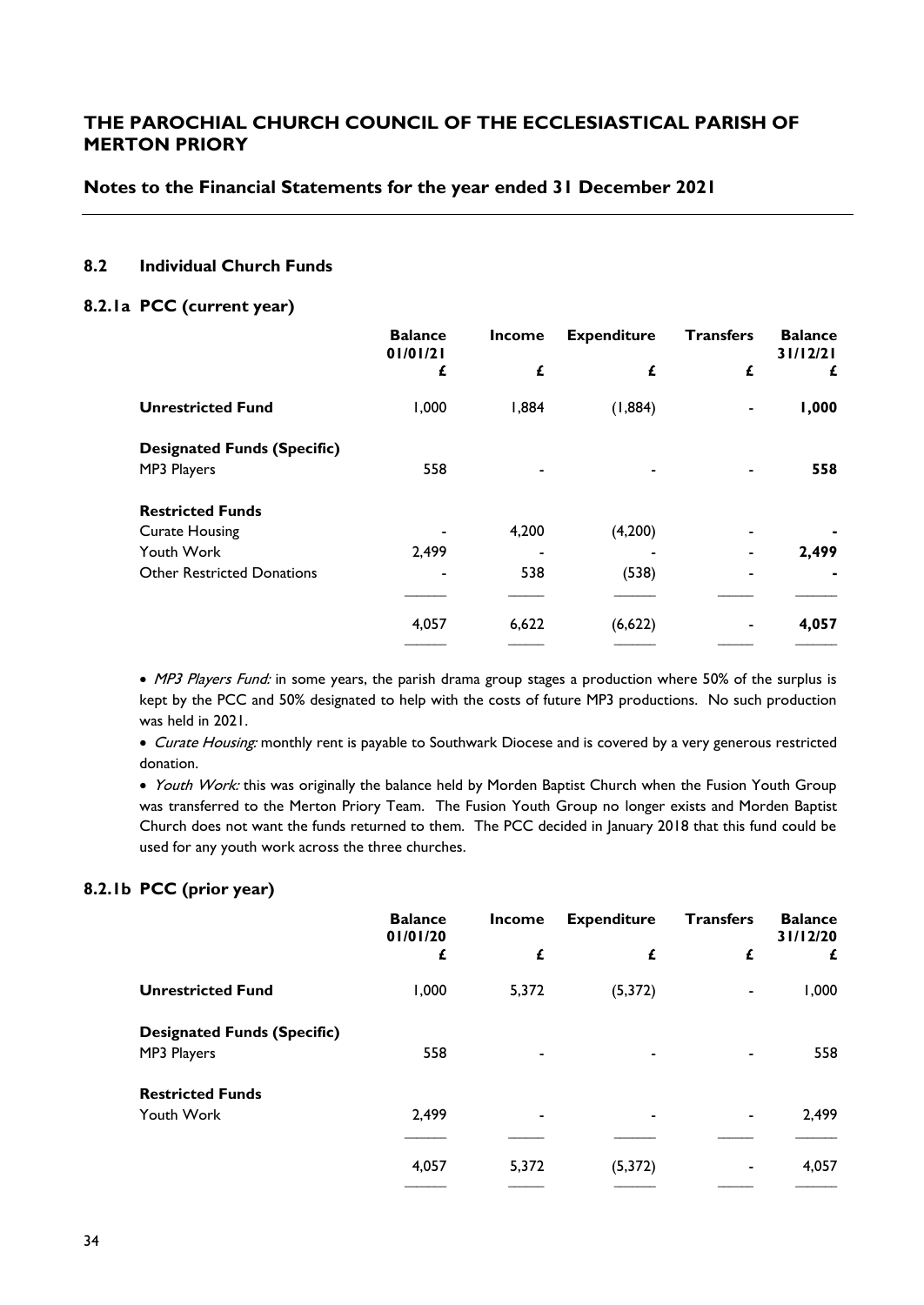#### **Notes to the Financial Statements for the year ended 31 December 2021**

#### **8.2.2a Christ Church, Colliers Wood (current year)**

|                                    | <b>Balance</b><br>01/01/21 | Income | <b>Expenditure Transfers Gains &amp;</b> |          | <b>Losses</b> | <b>Balance</b><br>31/12/21 |
|------------------------------------|----------------------------|--------|------------------------------------------|----------|---------------|----------------------------|
|                                    | £                          | £      | £                                        | £        | £             | £                          |
| <b>Designated Fund (General)</b>   | 37,381                     | 79,228 | (71, 329)                                | (3, 124) | 392           | 42,548                     |
| <b>Designated Funds (Specific)</b> |                            |        |                                          |          |               |                            |
| Hall & Church Repairs Fund         | 716                        |        |                                          |          |               | 716                        |
| <b>Bells Fund</b>                  |                            |        | (504)                                    | 3,124    |               | 2,620                      |
| <b>Restricted Funds:</b>           |                            |        |                                          |          |               |                            |
| Merton Night Shelters              | 1,771                      |        |                                          |          |               | 1,771                      |
| Mission & Charities:               |                            |        |                                          |          |               |                            |
| - Children's Society               | 408                        |        |                                          |          |               | 408                        |
| - Christian Aid                    | 227                        | 200    |                                          |          |               | 427                        |
| - Bishop of Southwark's Lent Call  |                            | 184    |                                          | 10       |               | 194                        |
| - Faith in Action                  |                            | 574    |                                          |          |               | 574                        |
| - Other Charities                  | 10                         |        |                                          | (10)     |               |                            |
| 150 <sup>th</sup> Anniversary Fund | 187                        | 350    |                                          |          |               | 537                        |
| Hymn Book Fund                     | 295                        |        |                                          |          |               | 295                        |
|                                    | 40,995                     | 80,536 | (71, 833)                                |          | 392           | 50,090                     |
|                                    |                            |        |                                          |          |               |                            |

• Hall & Church Repairs Fund: income from the Colliwobbles toddler group which is transferred for the use of hall and church repairs at the end of each year. Due to the COVID-19 pandemic, Colliwobbles was not able to operate during 2021; the group is currently seeking new volunteer leaders so that it can re-start.

• Bells Fund: the transfer of £3,124 from the general fund in 2021 represents monies donated by the bellringers in previous years. The new designated Bells Fund will be used for the maintenance of the bells in the church.

• Merton Night Shelter: Christ Church is one of the locations for the night shelter for the homeless during the winter months and this fund represents incoming donations and outgoing expenses. The night shelter was not held during 2021 on the advice of Merton Council and Public Health England; Christ Church decided instead to support Faith in Action Merton Homelessness Project with its Christmas collections, for which £574 was raised.

• 150<sup>th</sup> Anniversary Fund: in 2024, Christ Church will be 150 years old. This fund is to gather the proceeds, from appeals and fundraising, to be used for the enhancement of the building and projects within the local community.

• Hymn Book Fund: this was a specific appeal in 2012 for the purchase of new hymn books. Christ Church DCC will be reviewing what happens to the remaining balance.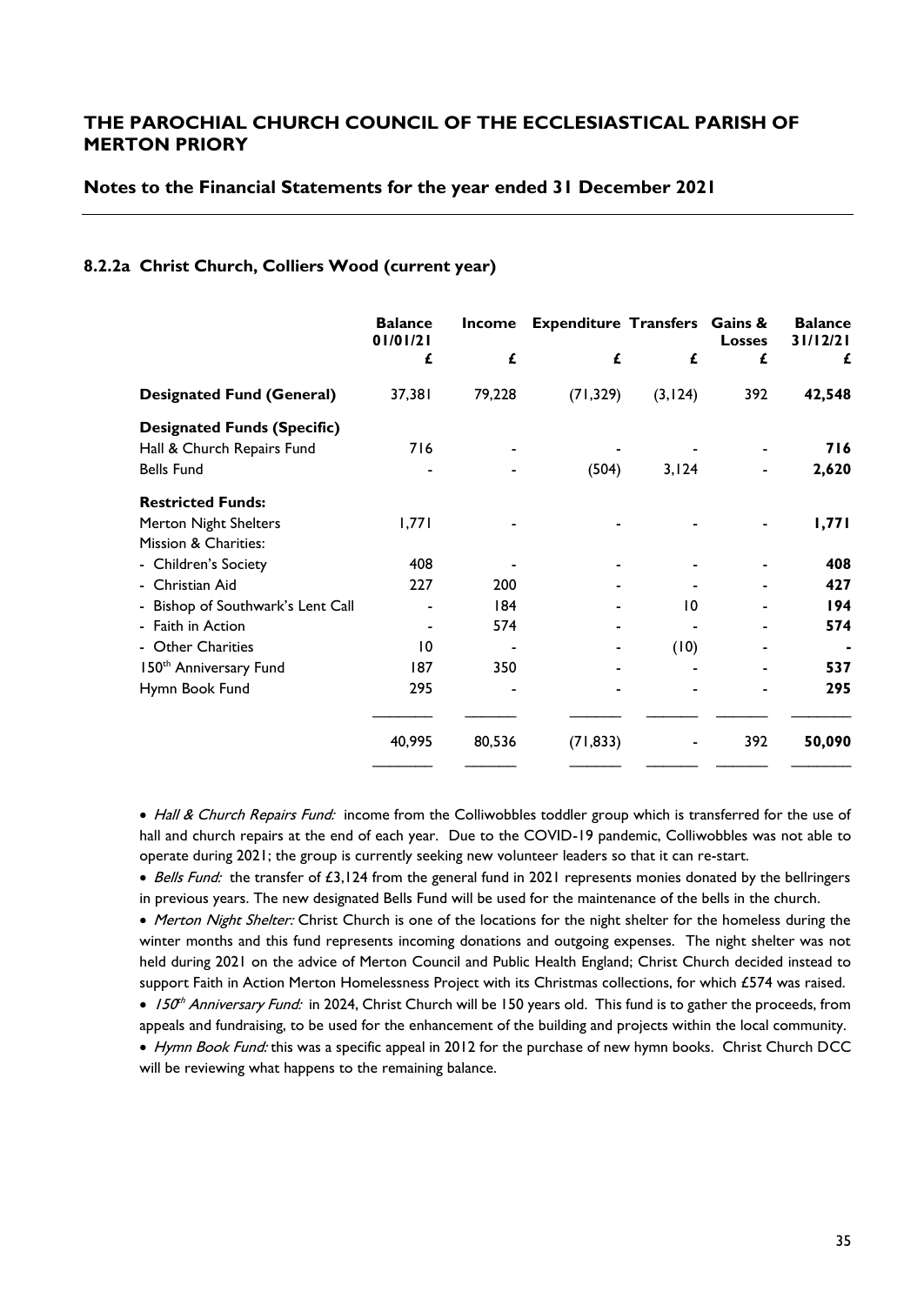# **Notes to the Financial Statements for the year ended 31 December 2021**

# **8.2.2b Christ Church, Colliers Wood (prior year)**

|                                                                  | <b>Balance</b><br>01/01/20 | <b>Income</b> | <b>Expenditure Transfers Gains &amp;</b> |         | <b>Losses</b> | <b>Balance</b><br>31/12/20 |
|------------------------------------------------------------------|----------------------------|---------------|------------------------------------------|---------|---------------|----------------------------|
|                                                                  | £                          | £             | £                                        | £       | £             | £                          |
| <b>Designated Fund (General)</b>                                 | 18,742                     | 75,249        | (60, 947)                                | 4,164   | 173           | 37,381                     |
| <b>Designated Funds (Specific)</b><br>Hall & Church Repairs Fund | 3,210                      |               | (2,580)                                  | 86      |               | 716                        |
| <b>Restricted Funds:</b>                                         |                            |               |                                          |         |               |                            |
| Organ Fund                                                       |                            | 4,250         |                                          | (4,250) |               |                            |
| Merton Night Shelters                                            | 1,816                      |               | (45)                                     |         |               | 1,771                      |
| Mission & Charities:                                             |                            |               |                                          |         |               |                            |
| - Children's Society                                             | 387                        | 21            |                                          |         |               | 408                        |
| - Christian Aid                                                  | 227                        |               |                                          |         |               | 227                        |
| - Christian CARE Merton                                          | 1,001                      |               | (1,001)                                  |         |               |                            |
| - Other Charities                                                | 10                         |               |                                          |         |               | $\overline{10}$            |
| 150 <sup>th</sup> Anniversary Fund                               | 187                        |               |                                          |         |               | 187                        |
| Hymn Book Fund                                                   | 295                        |               |                                          |         |               | 295                        |
|                                                                  | 25,875                     | 79,520        | (64, 573)                                |         | 173           | 40,995                     |
|                                                                  |                            |               |                                          |         |               |                            |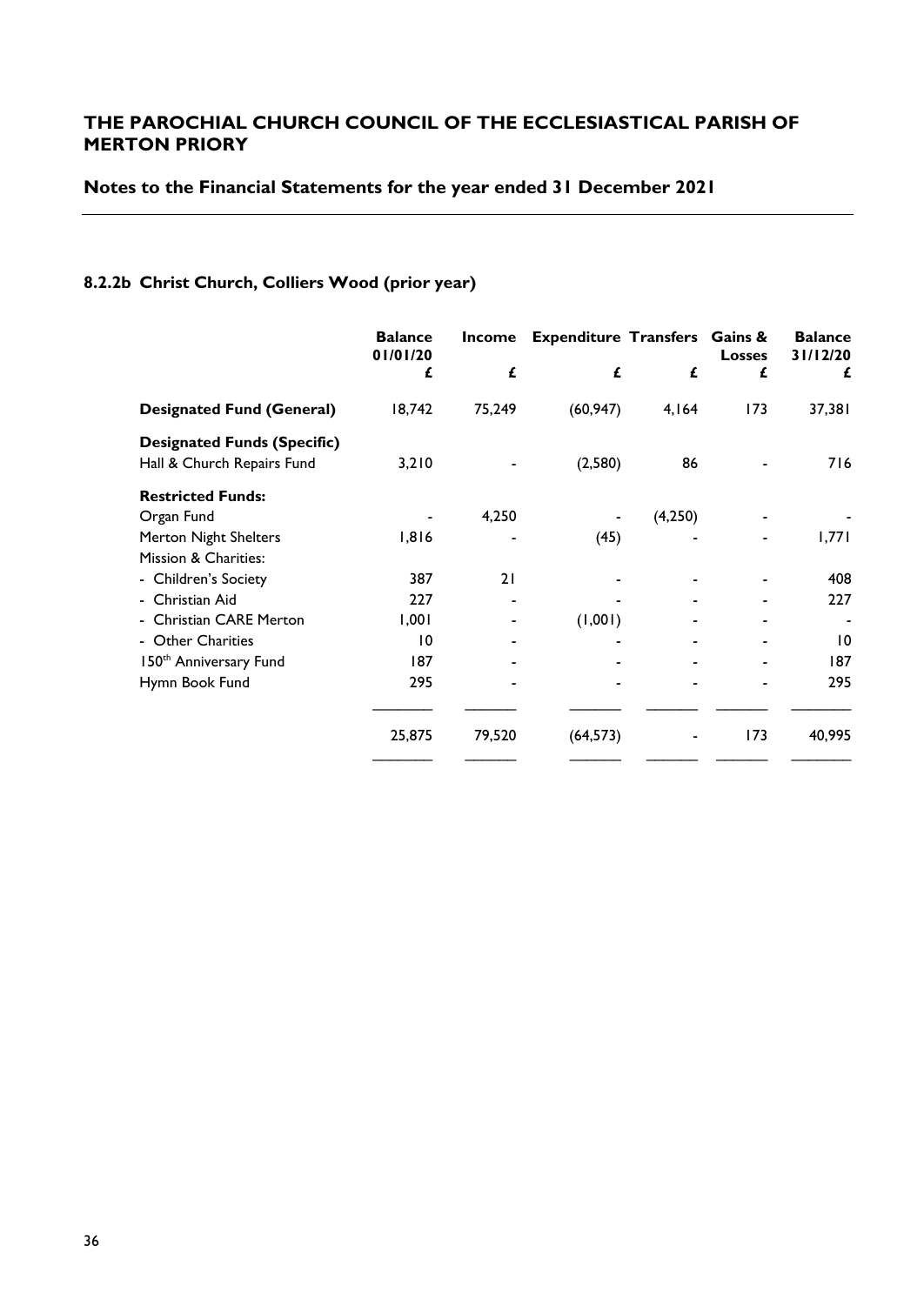#### **Notes to the Financial Statements for the year ended 31 December 2021**

#### **8.2.3a Holy Trinity & St Peter, South Wimbledon (current year)**

|                                       | <b>Balance</b> | <b>Income</b><br>01/01/21 | <b>Expenditure Transfers Gains &amp;</b> |           | <b>Losses</b> | <b>Balance</b><br>31/12/21 |
|---------------------------------------|----------------|---------------------------|------------------------------------------|-----------|---------------|----------------------------|
|                                       | £              | £                         | £                                        | £         | £             | £                          |
| <b>Designated Fund (General)</b>      | 34,399         | 160,491                   | (133,914)                                | (6,300)   | (1,026)       | 53,650                     |
| <b>Designated Funds (Specific)</b>    |                |                           |                                          |           |               |                            |
| Marian Esling Legacy (income)         | 42,098         | 209                       |                                          |           |               | 42,307                     |
| <b>Annual Tithe</b>                   | 9,400          |                           | (3,500)                                  | 6,300     |               | 12,200                     |
| Special Projects Fund                 | 47,879         |                           |                                          | (14,956)  |               | 32,923                     |
| <b>Fixed Assets Fund</b>              | 11,097         |                           | (6,746)                                  | 39,714    |               | 44,065                     |
| <b>Restricted Funds</b>               |                |                           |                                          |           |               |                            |
| Kitchen Refurbishment                 | 10,070         | 625                       |                                          | (10, 695) |               |                            |
| Merton Night Shelters                 | 3,542          |                           |                                          |           |               | 3,542                      |
| Mission & Charities:                  |                |                           |                                          |           |               |                            |
| - Bishop of Southwark's Lent Call     |                | 564                       |                                          |           |               | 564                        |
| - Merton Citizens                     | 192            |                           | (192)                                    |           |               |                            |
| Flower Fund                           | 4              |                           |                                          |           |               | 4                          |
| Junior Church collections for charity | 1,125          |                           |                                          |           |               | 1,125                      |
| <b>Other Restricted Donations</b>     | 308            | 5,210                     | (5,209)                                  |           |               | 309                        |
| <b>Expendable Endowment Fund</b>      |                |                           |                                          |           |               |                            |
| Marian Esling Legacy (capital)        | 14,063         |                           | $\blacksquare$                           | (14,063)  |               |                            |
|                                       | 174, 177       | 167,099                   | (149, 561)                               |           | (1,026)       | 190,689                    |

• Marian Esling Legacy (income): the remaining interest on the Marian Esling Legacy Fund which is designated for capital projects.

• Annual Tithe: Holy Trinity gives away 5% of its unrestricted voluntary income, excluding fundraising and investment income, to charitable causes each year. The balance of £12,200 at the end of 2021 represents £5,900 from the 2020 tithe and £6,300 from the 2021 tithe, both of which will be distributed in 2022.

• Special Projects Fund: following a generous legacy and a gift weekend in 2018, the DCC felt it was appropriate to put aside some of this money to be used at a later date on special projects around the church that would enhance the building, such as refurbishing the kitchen and relocating the chapel to make it more accessible. £14,956 was transferred to the Fixed Assets Fund in 2021 to cover part of the cost of the new kitchen.

• Fixed Assets Fund: the remaining cost of tangible fixed assets, from where they are now depreciated. £39,714 was transferred to this fund in 2021 to cover the cost of the new kitchen which will be depreciated over 10 years.

• Kitchen Refurbishment: the remaining balance of £10,695 has now been transferred to the Fixed Assets Fund to cover part of the cost of the new kitchen.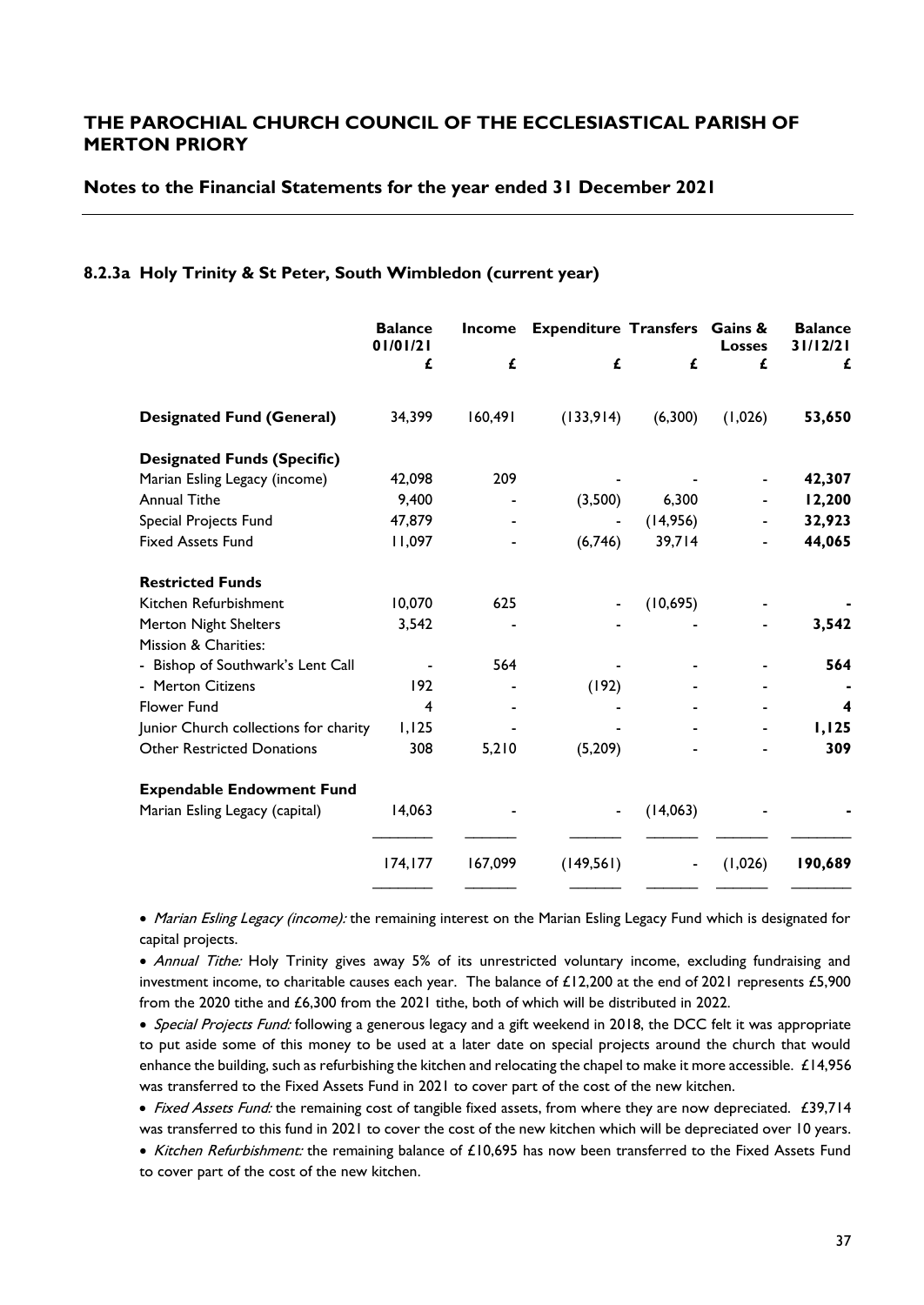### **Notes to the Financial Statements for the year ended 31 December 2021**

• Merton Night Shelter: Holy Trinity is one of the locations for the night shelter for the homeless during the winter months and this fund represents incoming donations and outgoing expenses. On the advice of Merton Council and Public Health England, the night shelter was not held in 2021.

• Junior Church collections: regular Sunday collections by the children which are sent to a charity of their choice. The DCC is aware that charitable donations have not been made for a few years and will be addressing this during 2022.

• Other Restricted Donations: the balance of £309 represents the remainder of a gift for future development of the prayer corner and a Christmas collection for the Samaritans. During 2021, an anonymous gift of £5,000 was made towards Holy Trinity's contribution to the Diocesan Parish Support Fund, and £210 was raised at a poetry recital for Christian CARE Merton.

• Marian Esling Legacy (capital): the DCC, in consultation with the congregation in 2007, decided that 55% of the expendable endowment Marian Esling Legacy Fund would be given away to charitable organisations over a period of five years, the last year of which was 2013. The remaining 45% of the expendable endowment would be used for capital projects in the church. During 2021, the final balance of £14,063 was used towards the cost of the new kitchen.

### **8.2.3b Holy Trinity & St Peter, South Wimbledon (prior year)**

|                                        | <b>Balance</b><br>01/01/20 | <b>Income</b> | <b>Expenditure Transfers</b> |           | Gains &<br><b>Losses</b> | <b>Balance</b><br>31/12/20 |
|----------------------------------------|----------------------------|---------------|------------------------------|-----------|--------------------------|----------------------------|
|                                        | £                          | £             | £                            | £         | £                        | £                          |
| <b>Designated Fund (General)</b>       | 46,230                     | 132,585       | (134, 204)                   | (10, 552) | 340                      | 34,399                     |
| <b>Designated Funds (Specific)</b>     |                            |               |                              |           |                          |                            |
| Marian Esling Legacy (income)          | 41,804                     | 294           |                              |           |                          | 42,098                     |
| <b>Annual Tithe</b>                    | 12,500                     |               | (9,000)                      | 5,900     |                          | 9,400                      |
| Special Projects Fund                  | 43,227                     |               |                              | 4,652     |                          | 47,879                     |
| <b>Fixed Assets Fund</b>               | 13,871                     |               | (2,774)                      |           |                          | 11,097                     |
| <b>Restricted Funds</b>                |                            |               |                              |           |                          |                            |
| Kitchen Refurbishment                  | 10,070                     |               |                              |           |                          | 10,070                     |
| Merton Night Shelters                  | 2,565                      | 1,433         | (456)                        |           |                          | 3,542                      |
| Mission & Charities:                   |                            |               |                              |           |                          |                            |
| - Bishop of Southwark's Lent Call      | 83                         | 37            | (120)                        |           |                          |                            |
| <b>Merton Citizens</b>                 | 192                        |               |                              |           |                          | 192                        |
| - Wimbledon Guild                      | 547                        |               | (547)                        |           |                          |                            |
| - Wimbledon Food Bank (Trussell Trust) | 547                        |               | (547)                        |           |                          |                            |
| Flower Fund                            | 4                          |               |                              |           |                          | 4                          |
| Junior Church collections for charity  | 1,081                      | 44            |                              |           |                          | 1,125                      |
| <b>Other Restricted Donations</b>      | 83                         | 385           | (160)                        |           |                          | 308                        |
| <b>Expendable Endowment Fund</b>       |                            |               |                              |           |                          |                            |
| Marian Esling Legacy (capital)         | 14,063                     |               |                              |           |                          | 14,063                     |
|                                        | 186,867                    | 134,778       | (147,808)                    |           | 340                      | 174, 177                   |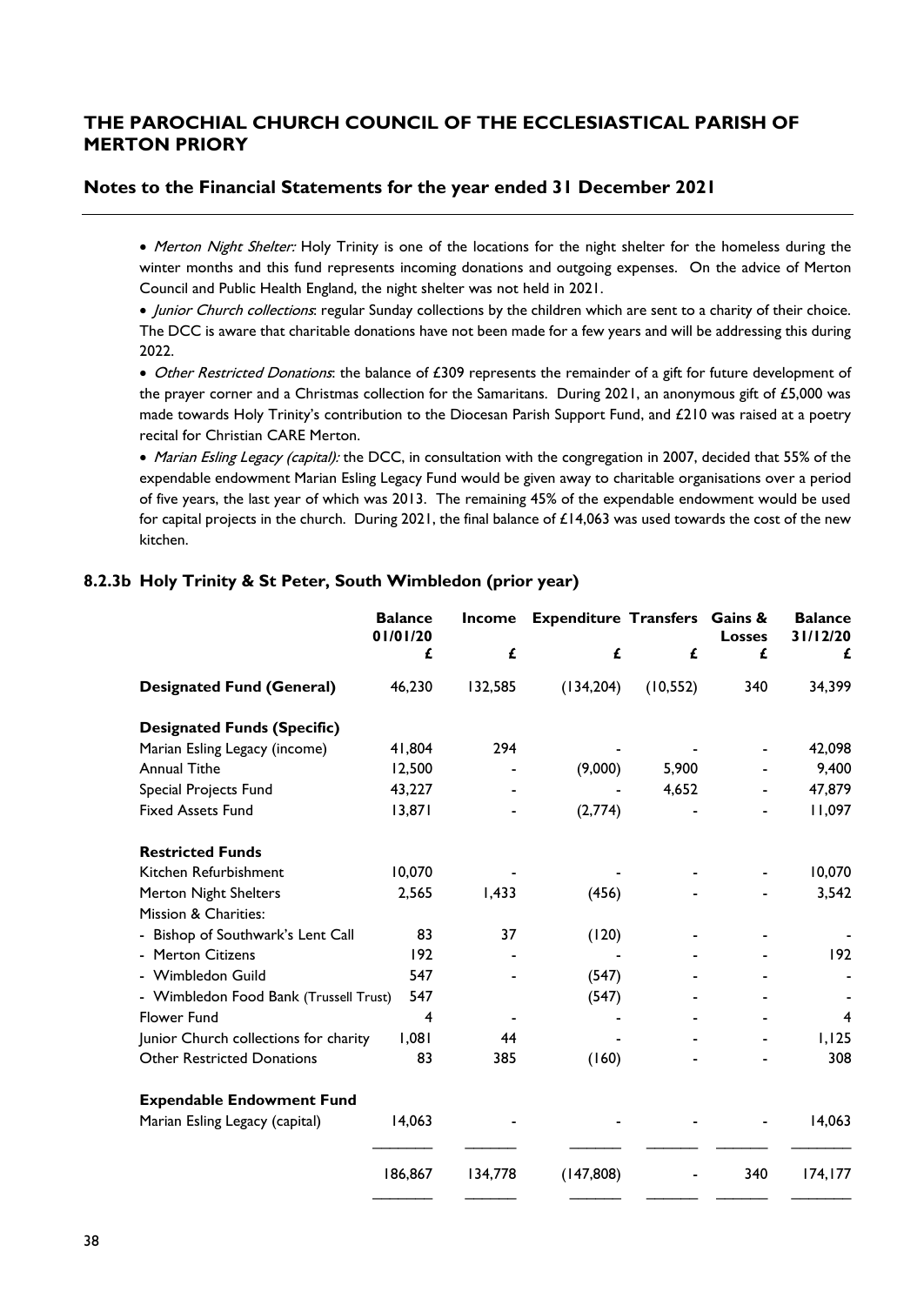#### **Notes to the Financial Statements for the year ended 31 December 2021**

#### **8.2.4a St John the Divine, Merton (current year)**

|                                    | <b>Balance</b><br>01/01/21 | Income | <b>Expenditure Transfers Gains &amp;</b> |   | <b>Losses</b> | <b>Balance</b><br>31/12/21 |
|------------------------------------|----------------------------|--------|------------------------------------------|---|---------------|----------------------------|
|                                    | £                          | £      | £                                        | £ | £             | £                          |
| <b>Designated Fund (General)</b>   | 42,016                     | 36,736 | (31, 655)                                |   |               | 47,097                     |
| <b>Designated Funds (Specific)</b> |                            |        |                                          |   |               |                            |
| <b>Fixed Assets Fund</b>           | 2,429                      |        | (347)                                    |   |               | 2,082                      |
| <b>Restricted Funds</b>            |                            |        |                                          |   |               |                            |
| <b>Bells Centenary Project</b>     | 2,804                      |        | (546)                                    |   |               | 2,258                      |
| Mission & Charities                |                            | 162    | (162)                                    |   |               |                            |
| Church Maintenance & Repairs:      |                            |        |                                          |   |               |                            |
| - Mackrell Trust (T0046/income)    | 8,289                      | 422    |                                          |   |               | 8,711                      |
| <b>Permanent Endowment Fund</b>    |                            |        |                                          |   |               |                            |
| Mackrell Trust (T0046/capital)     | 16,738                     |        |                                          |   | 2,058         | 18,796                     |
|                                    |                            |        |                                          |   |               |                            |
|                                    | 72,276                     | 37,320 | (32,710)                                 |   | 2,058         | 78,944                     |
|                                    |                            |        |                                          |   |               |                            |

• Fixed Assets Fund: the remaining cost of tangible fixed assets, from where they are now depreciated.

• Bells Centenary Project: the fund represents donations from an appeal set up to enable the church to engage the community and raise money to install an 8-bell peal in time for the church centenary in 2014. This project was started in 2013 and a 6-bell peal was completed in 2014. A further four bells were installed early in 2018. The balance of £2,258 will be used for ongoing maintenance of the bells.

• Church Maintenance & Repairs: interest income from the Mackrell Trust (permanent endowment) that is restricted for use on the maintenance and repair of the church building. It had been anticipated that this would be used for repairs to the vestry roof in 2021 but the project was put on hold due to the COVID-19 pandemic.

• Mission & Charities: restricted donations for charities. During 2021, funds were raised for both Christian Aid and the Bishop of Southwark's Lent Appeal.

• Mackrell Trust (T0046): an ancient permanent endowment for building a new church, held by the Diocese of Southwark as custodian trustee. The capital is not available for use but the interest may be used on the maintenance and repair of the church.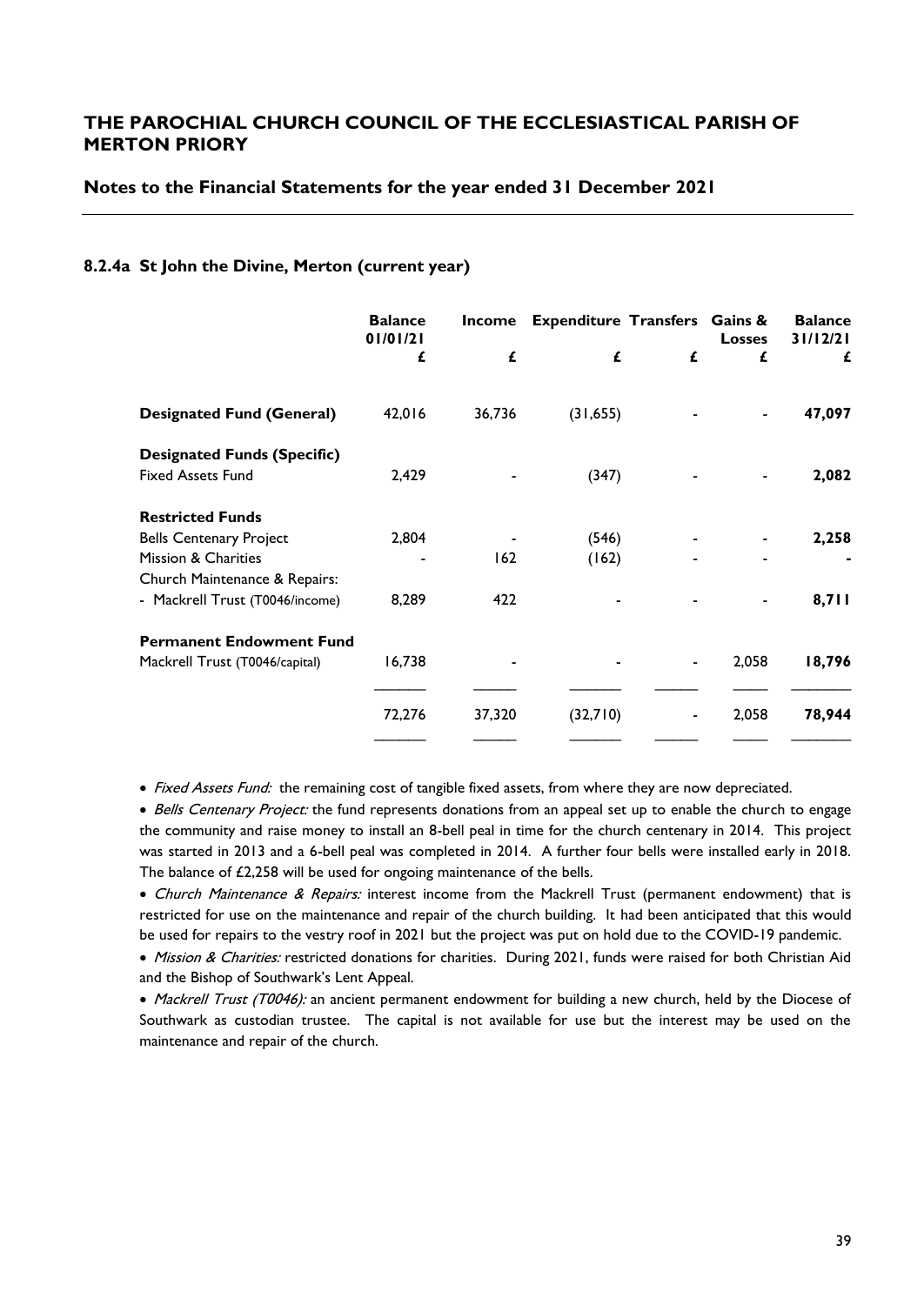### **Notes to the Financial Statements for the year ended 31 December 2021**

### **8.2.4b St John the Divine, Merton (prior year)**

|                                    | <b>Balance</b><br>01/01/20 | Income | <b>Expenditure Transfers Gains &amp;</b> |       | <b>Losses</b> | <b>Balance</b><br>31/12/20 |
|------------------------------------|----------------------------|--------|------------------------------------------|-------|---------------|----------------------------|
|                                    | £                          | £      | £                                        | £     | £             | £                          |
| <b>Designated Fund (General)</b>   | 49,742                     | 29,164 | (36, 543)                                | (347) |               | 42,016                     |
| <b>Designated Funds (Specific)</b> |                            |        |                                          |       |               |                            |
| <b>Fixed Assets Fund</b>           | 2,429                      |        | (347)                                    | 347   |               | 2,429                      |
| <b>Restricted Funds</b>            |                            |        |                                          |       |               |                            |
| <b>Bells Centenary Project</b>     | 2,929                      |        | (125)                                    |       |               | 2,804                      |
| <b>Mission &amp; Charities</b>     |                            | 41     | (41)                                     |       |               |                            |
| Church Maintenance & Repairs:      |                            |        |                                          |       |               |                            |
| - Mackrell Trust (T0046/income)    | 7,843                      | 446    |                                          |       |               | 8,289                      |
| <b>Permanent Endowment Fund</b>    |                            |        |                                          |       |               |                            |
| Mackrell Trust (T0046/capital)     | 15,813                     |        |                                          |       | 925           | 16,738                     |
|                                    | 78,756                     | 29,651 | (37,056)                                 |       | 925           | 72,276                     |
|                                    |                            |        |                                          |       |               |                            |

#### **9 OPERATING LEASE COMMITMENTS**

The total future minimum lease payments under non-cancellable operating leases are payable:

|                                                   | <b>2021</b> | 2020 |
|---------------------------------------------------|-------------|------|
| Not later than one year                           | 706         | 288  |
| Later than one year and not later than five years | 2,293       |      |
|                                                   |             |      |
|                                                   | 2,999       | 288  |
|                                                   |             |      |

The previous printer/photocopier lease expired on 12 April 2021. The PCC signed a new lease on 9 April 2021 which commits the PCC to total lease payments of £3,528 over five years.